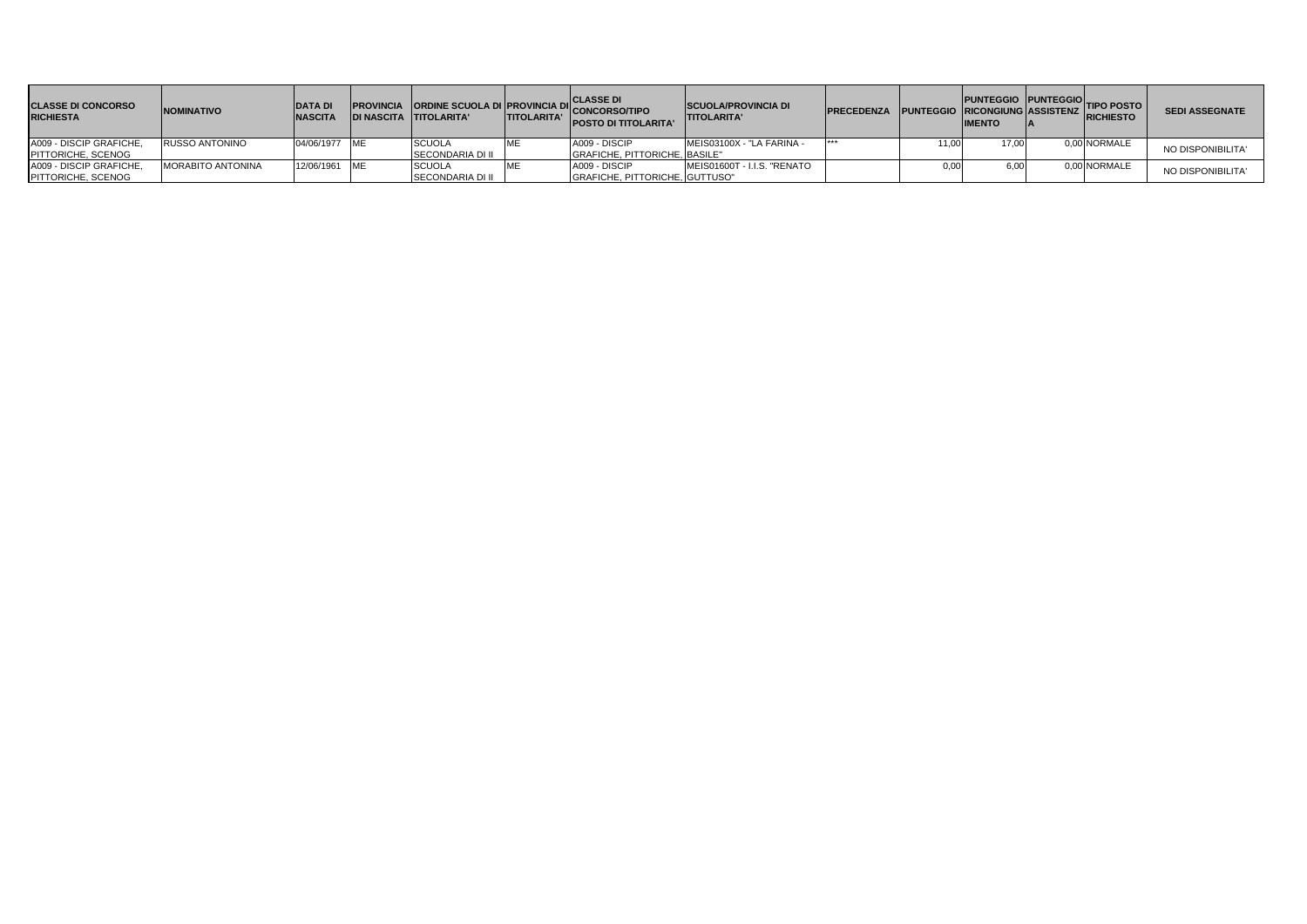| <b>CLASSE DI CONCORSO</b><br><b>RICHIESTA</b> | <b>INOMINATIVO</b> | <b>DATA DI</b><br><b>NASCITA</b> | <b>PROVINCIA</b> ORDINE SCUOLA DICAVINCIA CLASSE DI<br><b>IDI NASCITA TITOLARITA'</b> |            | <b>CONCORSO/TIPO</b><br><b>ITITOLARITA' IPOSTO DI TITOLARITA'</b> | <b>SCUOLA/PROVINCIA DI</b><br><b>TITOLARITA'</b> | <b>PRECEDENZA PUNTEGGIO RICONGIUN</b> |      | PUNTEGGIO I'.<br><b>GIMENTO</b> | <b>PUNTEGGI</b> | <b>TIPO POSTO</b><br><b>ASSISTENZ RICHIESTO</b> | <b>SEDI ASSEGNATE</b>  | <b>NOTE</b> |
|-----------------------------------------------|--------------------|----------------------------------|---------------------------------------------------------------------------------------|------------|-------------------------------------------------------------------|--------------------------------------------------|---------------------------------------|------|---------------------------------|-----------------|-------------------------------------------------|------------------------|-------------|
| A010 - DISCIPLINE GRAFICO- CALLERI GIUSEPPA   |                    | 26/11/1966 ME                    | <b>SCUOL</b>                                                                          | <b>IMF</b> | A014 - DISCIP PLAST.                                              | MEIS01600T - I.I.S. "RENATO                      |                                       | 3.00 | 9.00                            |                 | 0.00 NORMALE                                    | MEIS019009 - ANTONELLO |             |
| PUBBLICITARIE                                 |                    |                                  | <b>SECONDARIA DI II</b>                                                               |            | SCUL. SCENOPLAST.                                                 | GUTTUSO"                                         |                                       |      |                                 |                 |                                                 | <b>MESSINA</b>         |             |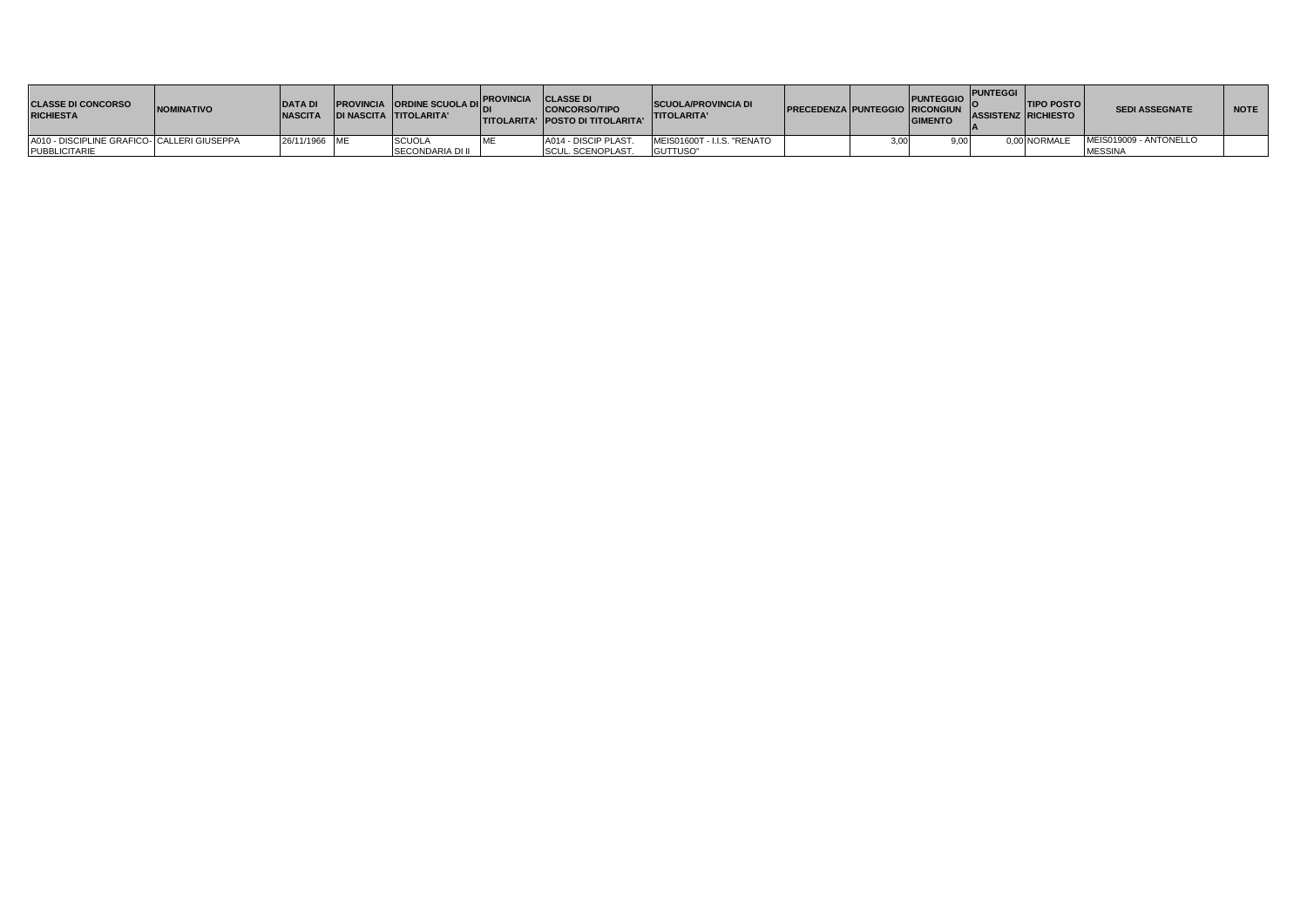| <b>CLASSE DI CONCORSO</b><br><b>RICHIESTA</b> | <b>NOMINATIVO</b>          | <b>DATA DI</b><br><b>NASCITA</b> | <b>IPROVINCIA</b><br><b>DI NASCITA TITOLARITA'</b> | <b>ORDINE SCUOLA DI PROVINCIA DI</b> | <b>TITOLARITA'</b> | <b>CLASSE DI</b><br><b>CONCORSO/TIPO</b><br><b>POSTO DI TITOLARITA'</b> | <b>SCUOLA/PROVINCIA DI</b><br><b>TITOLARITA'</b> | <b>PRECEDENZA PUNTEGGIO</b> |       | <b>PUNTEGGIO</b><br><b>RICONGIUNG</b><br><b>IMENTO</b> | <b>PUNTEGGI</b><br><b>ASSISTENZ RICHIESTO</b> | <b>TIPO POSTO</b> | <b>SEDI ASSEGNATE</b>             | <b>NOTE</b>               |
|-----------------------------------------------|----------------------------|----------------------------------|----------------------------------------------------|--------------------------------------|--------------------|-------------------------------------------------------------------------|--------------------------------------------------|-----------------------------|-------|--------------------------------------------------------|-----------------------------------------------|-------------------|-----------------------------------|---------------------------|
| A011 - DISCIPLINE                             | <b>GRAVINA GIANFRANCO</b>  | 25/01/1972 ME                    |                                                    | <b>SCUOLA</b>                        | ME                 | A011 - DISCIPLINE                                                       | MEIS00200X - I.S."G.B.                           |                             | 3.00  | 9.00                                                   |                                               | 0.00 NORMALE      | MEIS03400B - IIS MEDI             |                           |
| LETTERARIE E LATINO                           |                            |                                  |                                                    | SECONDARIA DI II                     |                    | LETTERARIE E LATINO                                                     | <b>IMPALLOMENI"</b>                              |                             |       |                                                        |                                               |                   | BARCELLONA P.G                    | <b>JTILIZZATO/RIENTRO</b> |
| A011 - DISCIPLINE                             | <b>CIMINO CINZIA</b>       | 07/01/1966 ME                    |                                                    | <b>SCUOLA</b>                        | ME                 | A011 - DISCIPLINE                                                       | MEIS00800V - IS ISA CONTI                        |                             | 0,00  | 6.00                                                   |                                               | 0.00 NORMALE      | MEPM010009 - LS AINIS             |                           |
| LETTERARIE E LATINO                           |                            |                                  |                                                    | SECONDARIA DI II                     |                    | LETTERARIE E LATINO                                                     | <b>ELLER VAINICHER</b>                           |                             |       |                                                        |                                               |                   | <b>MESSINA</b>                    |                           |
| A011 - DISCIPLINE                             | <b>CRISAFULLI STEFANIA</b> | 18/09/1977 ME                    |                                                    | <b>SCUOLA</b>                        | ME                 | A011 - DISCIPLINE                                                       | MEIS00800V - IS ISA CONTI                        |                             | 0,00  | 6.00                                                   |                                               | 0,00 NORMALE      | MEIS02900X - IIS MAUROLICO        |                           |
| LETTERARIE E LATINO                           |                            |                                  |                                                    | SECONDARIA DI II                     |                    | LETTERARIE E LATINO                                                     | <b>ELLER VAINICHER</b>                           |                             |       |                                                        |                                               |                   | <b>MESSINA</b>                    |                           |
| A011 - DISCIPLINE                             | <b>ARENA MARIA</b>         | 05/12/1966 ME                    |                                                    | <b>SCUOLA</b>                        | MF                 | A012 - DISCIPL                                                          | MEIS023001 - IIS BORGHESE -  **                  |                             | 0,00  | 6.00                                                   |                                               | 0.00 NORMALE      |                                   |                           |
| LETTERARIE E LATINO                           |                            |                                  |                                                    | SECONDARIA DI II                     |                    | LETTERARIE ISTITUTI II                                                  | <b>FARANDA - PATTI</b>                           |                             |       |                                                        |                                               |                   | ,,,,,,,,,,,,,,,,,,,,,             | OTTIENE A012              |
| A011 - DISCIPLINE                             | MATASSA ALESSANDRA         | 23/08/1976 RM                    |                                                    | <b>SCUOLA</b>                        | ME                 | A022 -                                                                  | MEMM813017 - "SANZO"                             |                             | 10,00 | 16.00                                                  |                                               | 0,00 NORMALE      | MEIS001004 - IIS MANZONI          |                           |
| LETTERARIE E LATINO                           |                            |                                  |                                                    | SECONDARIA DI I                      |                    | ITALSTORIA.ED.CIVICA. CAPIZZI                                           |                                                  |                             |       |                                                        |                                               |                   | <b>MISTRETTA</b>                  | <b>DA A022</b>            |
| A011 - DISCIPLINE                             | <b>CRESCENTI GIUSEPPE</b>  | 10/01/1974 ME                    |                                                    | <b>SCUOLA</b>                        | ME                 | A013 - DISCIPI                                                          | MEIS03200Q - ISTITUTO                            | $++$                        | 7.00  | 13.00                                                  |                                               | 0.00 NORMALE      | <b>JEIS02900X - IIS MAUROLICO</b> |                           |
| LETTERARIE E LATINO                           |                            |                                  |                                                    | SECONDARIA DI II                     |                    | LETTERARIE, LATINO E                                                    | SUPERIORE CAMINITI-                              |                             |       |                                                        |                                               |                   | MESSINA                           | <b>DA A013</b>            |
| A011 - DISCIPLINE                             | <b>GIUNTA CONCETTA</b>     | 21/06/1972 ME                    |                                                    | <b>SCUOLA</b>                        | ME                 | A022                                                                    | MEMM81602Q - " MILICI '                          | $++$                        | 4.00  | 10.00                                                  |                                               | 0,00 NORMALE,     |                                   | <b>OTTIENE PRIMO</b>      |
| LETTERARIE E LATINO                           |                            |                                  |                                                    | SECONDARIA DI I                      |                    | ITALSTORIA.ED.CIVICA.                                                   | NOVARA S.                                        |                             |       |                                                        |                                               | <b>SOSTEGNO</b>   | ,,,,,,,,,,,,,,,,,,,,              | <b>GRADO</b>              |
| A011 - DISCIPLINE                             | <b>CISTARO MARIA</b>       | 14/06/1978 KR                    |                                                    | <b>SCUOLA</b>                        | ME                 | A013 - DISCIPL                                                          | MEIS00300Q - I.I.S.                              | $+ +$                       | 4.00  | 10.00                                                  |                                               | 0.00 NORMALE      | MEIS03100X - IIS LA FARINA        |                           |
| LETTERARIE E LATINO                           |                            |                                  |                                                    | SECONDARIA DI II                     |                    | LETTERARIE. LATINO E                                                    | SANT'AGATA DI M.LLO '                            |                             |       |                                                        |                                               |                   | <b>BASILE</b>                     | <b>DA A011</b>            |
| A011 - DISCIPLINE                             | <b>CIRONE ALESSANDRA</b>   | 04/05/1984 ME                    |                                                    | <b>SCUOLA</b>                        | MF                 | A013 - DISCIPL                                                          | MEPS22000L - LICEO LUCIO                         |                             | 4.00  | 10.00                                                  |                                               | 0.00 NORMALE      |                                   |                           |
| LETTERARIE E LATINO                           |                            |                                  |                                                    | SECONDARIA DI II                     |                    | LETTERARIE. LATINO E                                                    | <b>PICCOLO</b>                                   |                             |       |                                                        |                                               |                   | ,,,,,,,,,,,,,,,,,,,,,             | <b>NON OTTIENE</b>        |
| A011 - DISCIPLINE                             | <b>PASCON CONCETTA</b>     | 01/06/1975 ME                    |                                                    | <b>SCUOLA</b>                        | ME                 | A013 - DISCIPL                                                          | MEIS02900X - "MAUROLICO"                         |                             | 9,00  | 15.00                                                  |                                               | 0.00 NORMALE      | MEIS00200X - IS GB                |                           |
| LETTERARIE E LATINO                           |                            |                                  |                                                    | SECONDARIA DI II                     |                    | LETTERARIE, LATINO E                                                    | <b>MESSINA</b>                                   |                             |       |                                                        |                                               |                   | <b>IMPALLOMENI MILAZZO</b>        | <b>DA A013</b>            |
| A011 - DISCIPLINE                             | <b>SAITTA MATTIA</b>       | 23/10/1974 ME                    |                                                    | <b>SCUOLA</b>                        | MF                 | A012 - DISCIPL                                                          | MEIS01600T - I.I.S. "RENATO                      |                             | 6,00  | 12.00                                                  |                                               | 0.00 NORMALE.     |                                   |                           |
| LETTERARIE E LATINO                           |                            |                                  |                                                    | SECONDARIA DI II                     |                    | LETTERARIE ISTITUTI II                                                  | GUTTUSO"                                         |                             |       |                                                        |                                               | SOSTEGNO          | ,,,,,,,,,,,,,,,,,,,,,             | <b>NON OTTIENE</b>        |
| A011 - DISCIPLINE                             | <b>VENUTO PIERINO</b>      | 04/07/1971 ME                    |                                                    | <b>SCUOLA</b>                        | ME                 | A012 - DISCIPI                                                          | MERI01150P - "G. FERRARIS"                       |                             | 3,00  | 9.00                                                   |                                               | 0,00 NORMALE      |                                   |                           |
| LETTERARIE E LATINO                           |                            |                                  |                                                    | SECONDARIA DI II                     |                    | LETTERARIE ISTITUTI II                                                  | SERALE                                           |                             |       |                                                        |                                               |                   | ,,,,,,,,,,,,,,,,,,,,,             | OTTIENE A012              |
| A011 - DISCIPLINE                             | CARATOZZOLO ANTONINO       | 24/01/1981                       | <b>RC</b>                                          | <b>SCUOLA</b>                        | <b>ME</b>          | A013 - DISCIPL                                                          | MEIS001004 - I.S.MISTRETTA                       |                             | 0,00  | 6,00                                                   |                                               | 0,00 NORMALE      |                                   |                           |
| LETTERARIE E LATINO                           |                            |                                  |                                                    | SECONDARIA DI II                     |                    | LETTERARIE, LATINO E MANZONI                                            |                                                  |                             |       |                                                        |                                               |                   | ,,,,,,,,,,,,,,,,,,,,,             | OTTIENE A013              |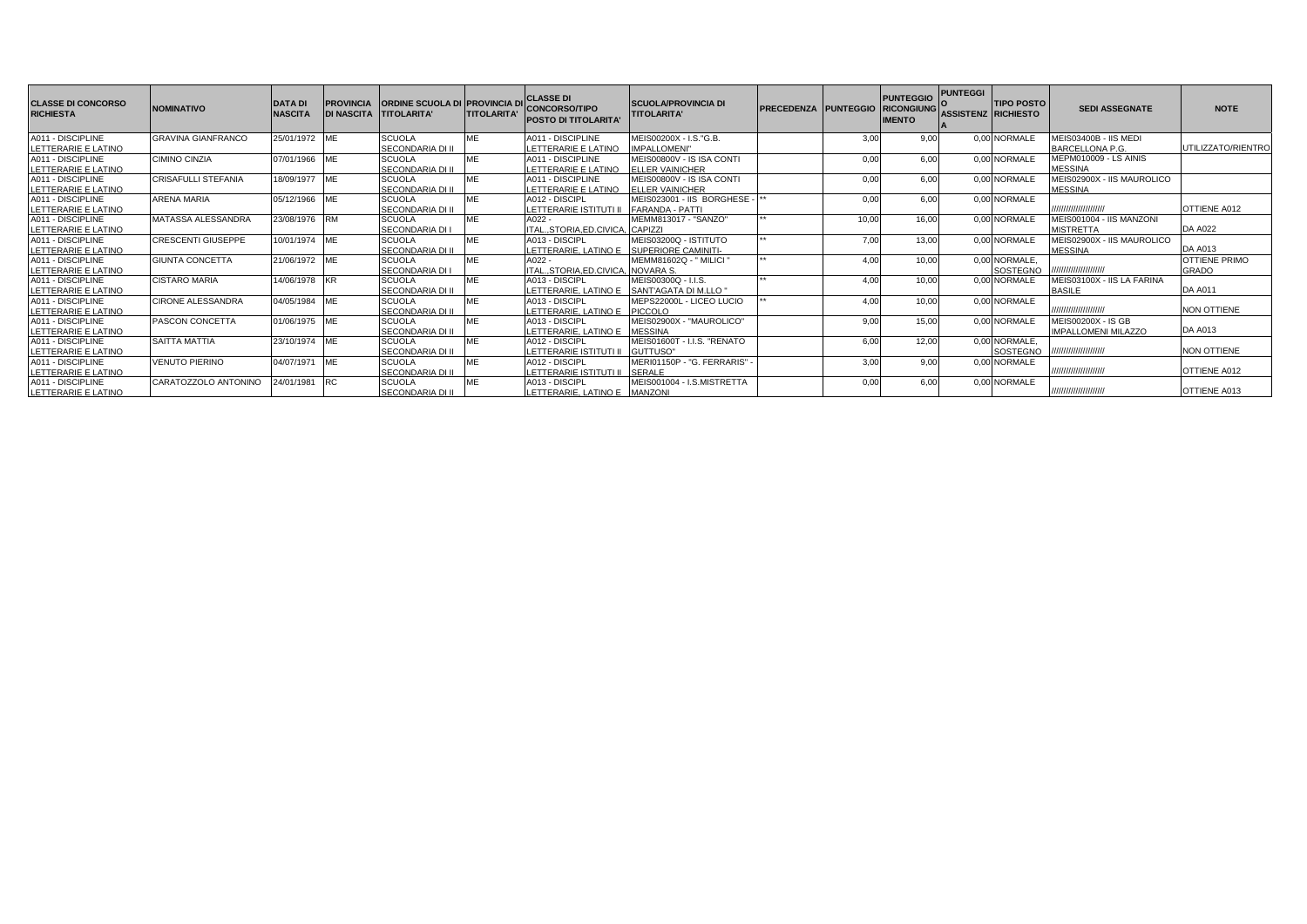| <b>CLASSE DI CONCORSO</b><br><b>RICHIESTA</b>                                             | <b>NOMINATIVO</b> | <b>DATA DI</b><br><b>NASCITA</b> | <b>PROVINCIA</b><br><b>DI NASCITA TITOLARITA'</b> | <b>ORDINE SCUOLA DI PROVINCIA D</b>      | <b>TITOLARITA'</b> | <b>CLASSE DI</b><br><b>CONCORSO/TIPO</b><br><b>POSTO DI TITOLARITA'</b> | <b>SCUOLA/PROVINCIA DI</b><br><b>TITOLARITA'</b>    | PRECEDENZA PUNTEGGIO RICONGIUNG |       | <b>PUNTEGGIO</b><br><b>IMENTO</b> | <b>PUNTEGGI</b><br><b>ASSISTENZ RICHIESTO</b> | <b>TIPO POSTO</b>         | <b>SEDI ASSEGNATE</b>                        | <b>NOTE</b>                          |
|-------------------------------------------------------------------------------------------|-------------------|----------------------------------|---------------------------------------------------|------------------------------------------|--------------------|-------------------------------------------------------------------------|-----------------------------------------------------|---------------------------------|-------|-----------------------------------|-----------------------------------------------|---------------------------|----------------------------------------------|--------------------------------------|
| A012 - DISCIPL LETTERARIE ARENA MARIA<br><b>ISTITUTI II GR</b>                            |                   | 05/12/1966 ME                    |                                                   | <b>SCUOLA</b><br><b>SECONDARIA DI II</b> | <b>ME</b>          | A012 - DISCIPL<br>LETTERARIE ISTITUTI II                                | MEIS023001 - IIS BORGHESE<br><b>FARANDA - PATTI</b> |                                 | 0.00  | 6.00                              |                                               | 0.00 NORMALE              | METH01000T - ITN DUILIO<br><b>MESSINA</b>    |                                      |
| A012 - DISCIPL LETTERARIE ARMELI IAPICHINO LUCIANO 09/03/1975 ME<br><b>ISTITUTI II GR</b> |                   |                                  |                                                   | <b>SCUOLA</b><br><b>SECONDARIA DI II</b> | <b>ME</b>          | A012 - DISCIPL<br>LETTERARIE ISTITUTI II                                | MEIS03300G - I.I.S.S.<br>"PUGLIATTI " TAORMINA      |                                 | 0,00  | 6.00                              |                                               | 0.00 NORMALE              | MEIS02400R - IS MERENDINO<br>CAPO D'ORLANDO  |                                      |
| A012 - DISCIPL LETTERARIE IRRERA ROBERTA<br><b>ISTITUTI II GR</b>                         |                   | 15/11/1979 ME                    |                                                   | <b>SCUOLA</b><br><b>SECONDARIA DI II</b> | <b>ME</b>          | A012 - DISCIPL<br><b>LETTERARIE ISTITUTI II</b>                         | MERI01103C - SEZIONE<br>CARCERARIA C/O OPG          | ***                             | 7,00  | 13,00                             |                                               | 0.00 NORMALE              | MEIS027008 - VERONA<br><b>TRENTO MESSINA</b> |                                      |
| A012 - DISCIPL LETTERARIE CRISAFULLI SANDRA<br><b>ISTITUTI II GR</b>                      |                   | 18/01/1968 ME                    |                                                   | <b>SCUOLA</b><br>SECONDARIA DI II        | <b>ME</b>          | A012 - DISCIPL<br>LETTERARIE ISTITUTI II                                | MEIS023001 - IIS BORGHESE<br><b>FARANDA - PATTI</b> |                                 | 0.00  | 6.00                              |                                               | 0.00 NORMALE              | METH01000T - ITN DUILIO<br><b>MESSINA</b>    |                                      |
| A012 - DISCIPL LETTERARIE SAITTA MATTIA<br><b>ISTITUTI II GR</b>                          |                   | 23/10/1974 ME                    |                                                   | <b>SCUOLA</b><br><b>SECONDARIA DI II</b> | <b>ME</b>          | A012 - DISCIPL<br><b>LETTERARIE ISTITUTI II</b>                         | MEIS01600T - I.I.S. "RENATO<br>GUTTUSO"             |                                 | 6.00  | 12.00                             |                                               | 0.00 NORMALE.<br>SOSTEGNO | ,,,,,,,,,,,,,,,,,,                           | <b>NON OTTIENE</b>                   |
| A012 - DISCIPL LETTERARIE VENUTO PIERINO<br><b>ISTITUTI II GR</b>                         |                   | 04/07/1971 ME                    |                                                   | <b>SCUOLA</b><br><b>SECONDARIA DI II</b> | <b>ME</b>          | A012 - DISCIPL<br>LETTERARIE ISTITUTI II                                | MERI01150P - "G. FERRARIS"<br>SERALE                |                                 | 3.00  | 9.00                              |                                               | 0.00 NORMALE              | ,,,,,,,,,,,,,,,,,,,                          | <b>NON OTTIENE</b>                   |
| A012 - DISCIPL LETTERARIE INFERRERA FRANCESCA<br><b>ISTITUTI II GR</b>                    |                   | 01/03/1969 GE                    |                                                   | <b>SCUOLA</b><br><b>SECONDARIA DI II</b> | <b>ME</b>          | A012 - DISCIPL<br>LETTERARIE ISTITUTI II                                | MEIS01600T - I.I.S. "RENATO<br>GUTTUSO"             |                                 | 0,00  | 6.00                              |                                               | 0.00 NORMALE              | ,,,,,,,,,,,,,,,,,,                           | UTILIZZATA                           |
| A012 - DISCIPL LETTERARIE CIMINO CINZIA<br><b>ISTITUTI II GR</b>                          |                   | 07/01/1966 ME                    |                                                   | <b>SCUOLA</b><br><b>SECONDARIA DI II</b> | <b>ME</b>          | A011 - DISCIPLINE<br>LETTERARIE E LATINO                                | MEIS00800V - IS ISA CONTI<br><b>ELLER VAINICHER</b> |                                 | 0.00  | 6.00                              |                                               | 0.00 NORMALE              | ,,,,,,,,,,,,,,,,,,,                          | <b>NON OTTIENE</b>                   |
| A012 - DISCIPL LETTERARIE GENOVESE MARIA LUISA<br><b>ISTITUTI II GR</b>                   |                   | 12/11/1974 ME                    |                                                   | <b>SCUOLA</b><br>SECONDARIA DI I         | <b>ME</b>          | $A022 -$<br>ITALSTORIA.ED.CIVICA.                                       | MEMM813017 - "SANZO"<br>CAPIZZI                     | ***                             | 3.00  | 9.00                              |                                               | 0.00 NORMALE.<br>SOSTEGNO | ,,,,,,,,,,,,,,,,,,                           | <b>OTTIENE PRIMO</b><br>GRADO        |
| A012 - DISCIPL LETTERARIE MATASSA ALESSANDRA<br><b>ISTITUTI II GR</b>                     |                   | 23/08/1976 RM                    |                                                   | <b>SCUOLA</b><br>SECONDARIA DI I         | <b>ME</b>          | $A022 -$<br>ITALSTORIA.ED.CIVICA.                                       | MEMM813017 - "SANZO"<br>CAPIZZI                     |                                 | 10,00 | 16,00                             |                                               | 0.00 NORMALE              | ,,,,,,,,,,,,,,,,,,,                          | OTTIENE SU A01                       |
| A012 - DISCIPL LETTERARIE CHILLEMI CONCETTA<br><b>ISTITUTI II GR</b>                      |                   | 21/05/1978 ME                    |                                                   | <b>SCUOLA</b><br>SECONDARIA DI I         | <b>ME</b>          | $A022 -$<br>ITALSTORIA.ED.CIVICA                                        | MEMM813017 - "SANZO"<br><b>CAPIZZI</b>              |                                 | 8,00  | 14.00                             |                                               | 0.00 NORMALE.<br>SOSTEGNO | ,,,,,,,,,,,,,,,,,,                           | <b>OTTIENE PRIMO</b><br>GRADO        |
| A012 - DISCIPL LETTERARIE ANASTASI DANIELA<br><b>ISTITUTI II GR</b>                       |                   | 07/04/1976 ME                    |                                                   | <b>SCUOLA</b><br>SECONDARIA DI I         | <b>ME</b>          | $A022 -$<br>ITALSTORIA.ED.CIVICA. TUSA                                  | MEMM814024 - " DON MILANI "                         |                                 | 7,00  | 13,00                             | 0.00                                          | NORMALE.<br>SOSTEGNO      | ,,,,,,,,,,,,,,,,,                            | <b>OTTIENE PRIMO</b><br><b>GRADO</b> |
| A012 - DISCIPL LETTERARIE GIUNTA CONCETTA<br><b>ISTITUTI II GR</b>                        |                   | 21/06/1972 ME                    |                                                   | <b>SCUOLA</b><br>SECONDARIA DI I         | <b>ME</b>          | A022 -<br>ITALSTORIA.ED.CIVICA.                                         | MEMM81602Q - " MILICI "<br><b>NOVARA S.</b>         |                                 | 4.00  | 10,00                             | 0.00                                          | NORMALE.<br>SOSTEGNO      | ,,,,,,,,,,,,,,,,,,                           | <b>OTTIENE PRIMO</b><br>GRADO        |
| A012 - DISCIPL LETTERARIE CIRONE ALESSANDRA<br><b>ISTITUTI II GR</b>                      |                   | 04/05/1984 ME                    |                                                   | <b>SCUOLA</b><br><b>SECONDARIA DI II</b> | <b>ME</b>          | A013 - DISCIPL<br>LETTERARIE, LATINO E PICCOLO                          | MEPS22000L - LICEO LUCIO                            | ***                             | 4,00  | 10,00                             |                                               | 0.00 NORMALE              | ,,,,,,,,,,,,,,,,,,,                          | NON OTTIENE                          |
| A012 - DISCIPL LETTERARIE MALLUMACI PAOLO<br><b>ISTITUTI II GR</b>                        | CARMELO G.        | 28/04/1966 ME                    |                                                   | <b>SCUOLA</b><br><b>SECONDARIA DI I</b>  | <b>ME</b>          | $A022 -$<br>ITALSTORIA.ED.CIVICA                                        | MEMM81702G - VULCANO                                |                                 | 3,00  | 9.00                              |                                               | 0.00 NORMALE              |                                              |                                      |
| A012 - DISCIPL LETTERARIE BONARRIGO ANNA<br><b>ISTITUTI II GR</b>                         |                   | 06/04/1972 ME                    |                                                   | <b>SCUOLA</b><br>SECONDARIA DI I         | <b>ME</b>          | EH - SOST, MINORATI<br><b>PSICOFISICI</b>                               | MEMM834018 - "E. MANCARI"                           |                                 | 3.00  | 9.00                              |                                               | 0.00 NORMALE.<br>SOSTEGNO |                                              |                                      |
| A012 - DISCIPL LETTERARIE NATOLI ANGELA<br><b>ISTITUTI II GR</b>                          |                   | 20/05/1951 ME                    |                                                   | <b>SCUOLA</b><br>SECONDARIA DI I         | MF                 | $A022 -$<br>ITALSTORIA.ED.CIVICA                                        | MEMM877016 - " PLUVIO "<br><b>TORRENOVA</b>         |                                 | 0,00  | 6,00                              |                                               | 0.00 NORMALE              |                                              |                                      |
| A012 - DISCIPL LETTERARIE FOTI CUZZOLA LUCIANA<br><b>ISTITUTI II GR</b>                   |                   | 09/11/1976 ME                    |                                                   | <b>SCUOLA</b><br><b>SECONDARIA DI I</b>  | <b>ME</b>          | $A022 -$<br>ITALSTORIA.ED.CIVICA. TUSA                                  | MEMM814024 - " DON MILANI '                         |                                 | 0,00  | 6,00                              |                                               | 0.00 NORMALE              |                                              |                                      |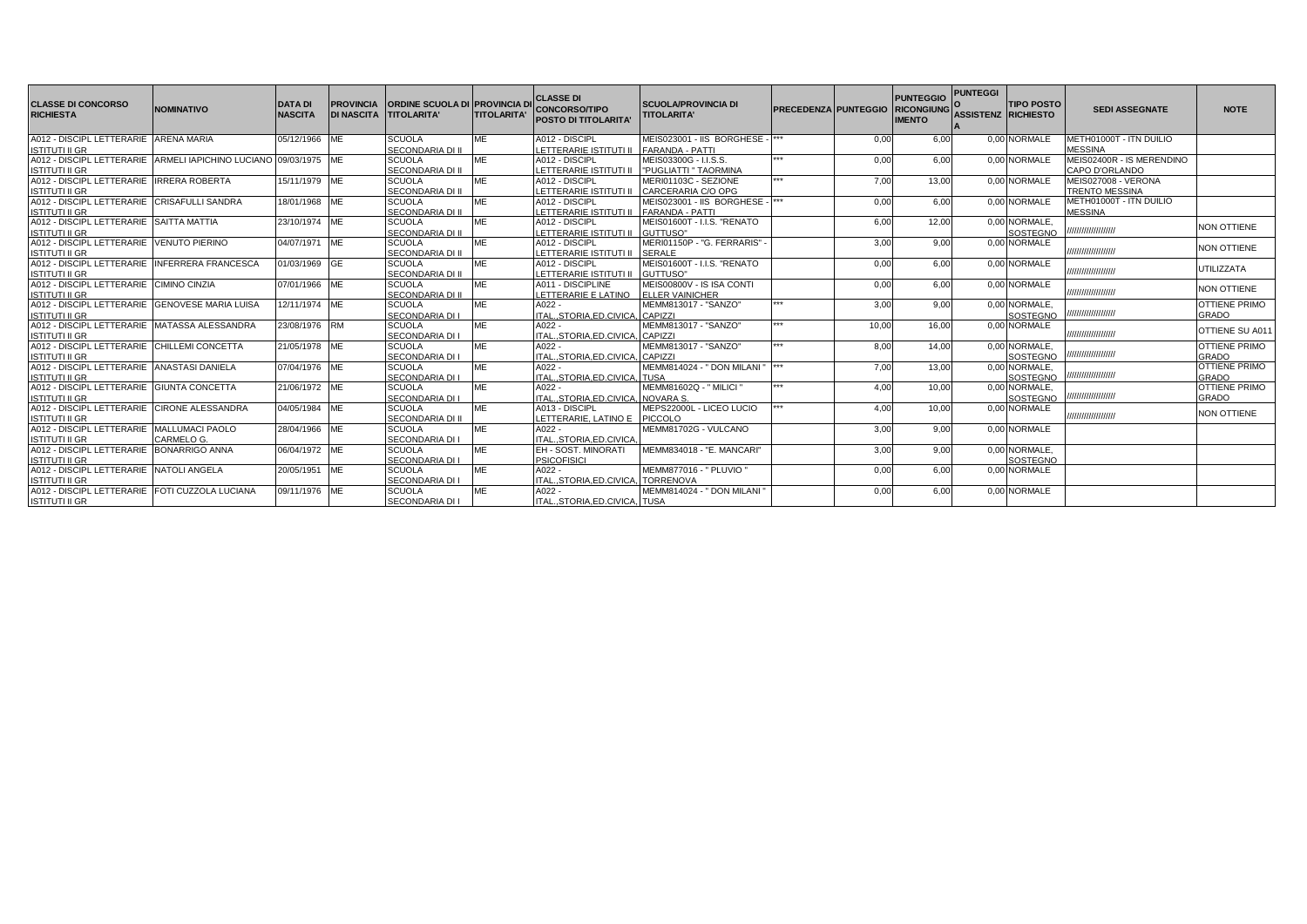| <b>CLASSE DI CONCORSO</b><br><b>RICHIESTA</b> | <b>NOMINATIVO</b>         | <b>DATA DI</b><br><b>NASCITA</b> | <b>DI NASCITA TITOLARITA'</b> | <b>PROVINCIA CORDINE SCUOLA DI PROVINCIA DI</b> | <b>TITOLARITA'</b> | <b>CLASSE DI</b><br><b>CONCORSO/TIPO</b><br><b>POSTO DI TITOLARITA'</b> | <b>SCUOLA/PROVINCIA DI</b><br><b>TITOLARITA'</b>  | <b>PRECEDENZA</b> | <b>PUNTEGGIO</b> | <b>PUNTEGGIO</b><br><b>RICONGIUNG</b><br><b>IMENTO</b> | <b>PUNTEGGI</b><br>ASSISTENZ RICHIESTO | <b>TIPO POSTO</b>         | <b>SEDI ASSEGNATE</b>                          | <b>NOTE</b>                          |
|-----------------------------------------------|---------------------------|----------------------------------|-------------------------------|-------------------------------------------------|--------------------|-------------------------------------------------------------------------|---------------------------------------------------|-------------------|------------------|--------------------------------------------------------|----------------------------------------|---------------------------|------------------------------------------------|--------------------------------------|
| A013 - DISCIPL LETTERARIE.                    | <b>CRESCENTI GIUSEPPE</b> | 10/01/1974                       | <b>IMF</b>                    | <b>SCUOLA</b>                                   | ME                 | A013 - DISCIPL                                                          | MEIS03200Q - ISTITUTO                             |                   | 7.00             | 13.00                                                  |                                        | 0.00 NORMALE              | MEIS02900X - IS LC                             |                                      |
| <b>LATINO E GRECO</b>                         |                           |                                  |                               | SECONDARIA DI II                                |                    | LETTERARIE. LATINO E                                                    | SUPERIORE CAMINITI-                               |                   |                  |                                                        |                                        |                           | <b>MAUROLICO MESSINA</b>                       |                                      |
| A013 - DISCIPL LETTERARIE.<br>LATINO E GRECO  | <b>MENTO MARIA CARLA</b>  | 03/05/1976 ME                    |                               | <b>SCUOLA</b><br>SECONDARIA DI II               |                    | A013 - DISCIPL<br>LETTERARIE, LATINO E                                  | MEPC060006 - LICEO<br>VITTORIO EMANUELE III PATTI |                   | 7.00             | 13.00                                                  |                                        | 0,00 NORMALE              | ,,,,,,,,,,,,,,,,,,,,,,                         | <b>NON OTTIENE</b>                   |
| A013 - DISCIPL LETTERARIE<br>LATINO E GRECO   | <b>CISTARO MARIA</b>      | 14/06/1978                       | <b>IKR</b>                    | <b>SCUOLA</b><br>SECONDARIA DI II               |                    | A013 - DISCIPL<br>LETTERARIE. LATINO E                                  | MEIS00300Q - I.I.S.<br>SANT'AGATA DI M.LLO "      |                   | 4.00             | 10.00                                                  |                                        | 0.00 NORMALE              | ,,,,,,,,,,,,,,,,,,,,,,                         | <b>NON OTTIENE</b>                   |
| A013 - DISCIPL LETTERARIE<br>LATINO E GRECO   | <b>CIRONE ALESSANDRA</b>  | 04/05/1984                       |                               | <b>SCUOLA</b><br>SECONDARIA DI II               |                    | A013 - DISCIPL<br>LETTERARIE, LATINO E                                  | MEPS22000L - LICEO LUCIO<br>PICCOLO               |                   | 4.00             | 10.00                                                  |                                        | 0.00 NORMALE              | ,,,,,,,,,,,,,,,,,,,,,,                         | <b>NON OTTIENE</b>                   |
| A013 - DISCIPL LETTERARIE.<br>LATINO E GRECO  | <b>PASCON CONCETTA</b>    | 01/06/1975 ME                    |                               | <b>SCUOLA</b><br>SECONDARIA DI II               | ME                 | A013 - DISCIPL<br>LETTERARIE, LATINO E                                  | MEIS02900X - "MAUROLICO"<br><b>MESSINA</b>        |                   | 9.00             | 15.00                                                  |                                        | 0.00 NORMALE              | ,,,,,,,,,,,,,,,,,,,,,,,                        | <b>NON OTTIENE</b>                   |
| A013 - DISCIPL LETTERARIE.<br>LATINO E GRECO  | <b>SAITTA MATTIA</b>      | 23/10/1974 ME                    |                               | <b>SCUOLA</b><br>SECONDARIA DI II               |                    | A012 - DISCIPL<br>LETTERARIE ISTITUTI II                                | MEIS01600T - I.I.S. "RENATO<br>GUTTUSO"           |                   | 6.00             | 12.00                                                  |                                        | 0.00 NORMALE.<br>SOSTEGNO | ,,,,,,,,,,,,,,,,,,,,,,                         | <b>NON OTTIENE</b>                   |
| A013 - DISCIPL LETTERARIE<br>LATINO E GRECO   | <b>GRAVINA GIANFRANCO</b> | 25/01/1972                       | <b>IMF</b>                    | <b>SCUOLA</b><br>SECONDARIA DI II               | ME                 | A011 - DISCIPLINE<br>LETTERARIE E LATINO                                | MEIS00200X - I.S. "G.B.<br><b>IMPALLOMENI</b> "   |                   | 3.00             | 9.00                                                   |                                        | 0.00 NORMALE              | ,,,,,,,,,,,,,,,,,,,,,,                         | <b>NON OTTIENE</b>                   |
| A013 - DISCIPL LETTERARIE<br>LATINO E GRECO   | CARATOZZOLO ANTONINO      | 24/01/1981                       |                               | <b>SCUOLA</b><br>SECONDARIA DI II               | ME                 | A013 - DISCIPL<br>LETTERARIE. LATINO E                                  | MEIS001004 - I.S.MISTRETTA<br><b>MANZONI</b>      |                   | 0.00             | 6.00                                                   |                                        | 0.00 NORMALE              | MEPC060006 - LC V<br><b>EMANUELE III PATTI</b> |                                      |
| A013 - DISCIPL LETTERARIE.<br>LATINO E GRECO  | MATASSA ALESSANDRA        | 23/08/1976                       | <b>IRM</b>                    | <b>SCUOLA</b><br><b>SECONDARIA DI I</b>         | ME                 | $A022 -$<br>ITALSTORIA.ED.CIVICA. CAPIZZI                               | MEMM813017 - "SANZO"                              |                   | 10.00            | 16.00                                                  |                                        | 0.00 NORMALE              | MEIS001004 - IS MANZONI<br><b>MISTRETTA</b>    | <b>DA A022</b>                       |
| A013 - DISCIPL LETTERARIE.<br>LATINO E GRECO  | GIUNTA CONCETTA           | 21/06/1972 ME                    |                               | <b>SCUOLA</b><br><b>SECONDARIA DI I</b>         | ME                 | A022<br>STORIA.ED.CIVICA. NOVARA S.                                     | MEMM81602Q - " MILICI "                           |                   | 4.00             | 10,00                                                  |                                        | 0,00 NORMALE,<br>SOSTEGNO | ,,,,,,,,,,,,,,,,,,,,,,                         | <b>OTTIENE PRIMO</b><br><b>GRADO</b> |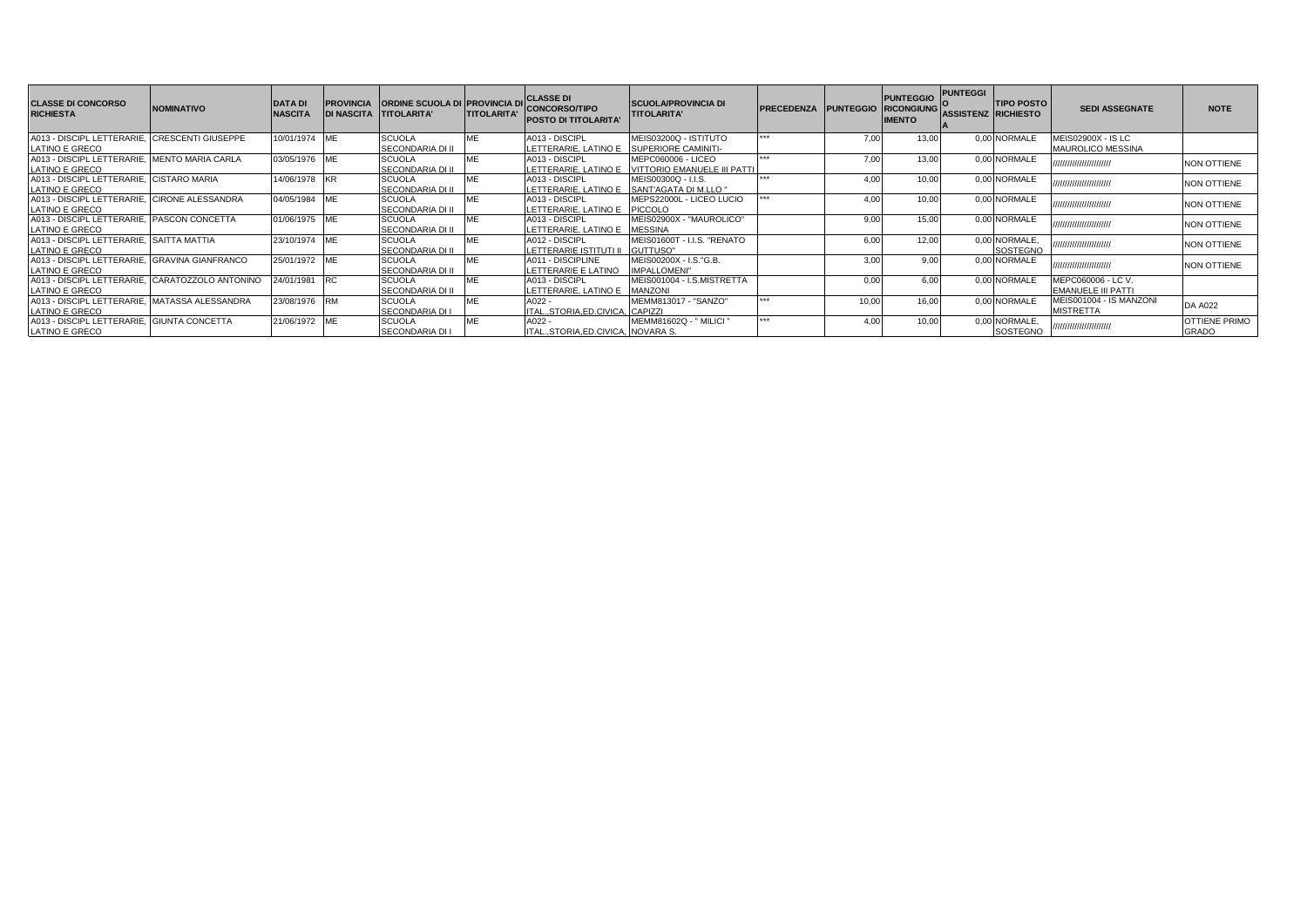| <b>CLASSE DI CONCORSO</b><br><b>RICHIESTA</b> | <b>INOMINATIVO</b> | <b>DATA DI</b><br><b>NASCITA</b> | <b>PROVINCIA ORDINE SCUOLA DIL'</b><br><b>IDI NASCITA TITOLARITA'</b> | <b>IPROVINCIA CLASSE DI</b> | <b>CONCORSO/TIPO</b><br><b>ITITOLARITA' IPOSTO DI TITOLARITA'</b> | <b>ISCUOLA/PROVINCIA DI</b><br><b>TITOLARITA'</b> | <b>PRECEDENZA PUNTEGGIO RICONGIUN ASSISTENZ RICHIESTO</b> | <b>PUNTEGGIO</b><br><b>GIMENTO</b> | <b>PUNTEGGI</b> | <b>TIPO POSTO</b> | <b>SEDE ASSEGNETA</b> | <b>NOTE</b>    |
|-----------------------------------------------|--------------------|----------------------------------|-----------------------------------------------------------------------|-----------------------------|-------------------------------------------------------------------|---------------------------------------------------|-----------------------------------------------------------|------------------------------------|-----------------|-------------------|-----------------------|----------------|
| A014 - DISCIP PLAST. SCUL. CALLERI GIUSEPPA   |                    | 26/11/1966 ME                    | <b>SCUOLA</b>                                                         |                             | A014 - DISCIP PLAST.                                              | MEIS01600T - I.I.S. "RENATO                       |                                                           |                                    |                 | 0.00 NORMALE      |                       | <b>OTTIENE</b> |
| SCENOPLAST.                                   |                    |                                  | SECONDARIA DI II                                                      |                             | SCUL. SCENOPLAST.                                                 | GUTTUSO"                                          |                                                           |                                    |                 |                   | ,,,,,,,,,,,,,,,,,,    | <b>IN A010</b> |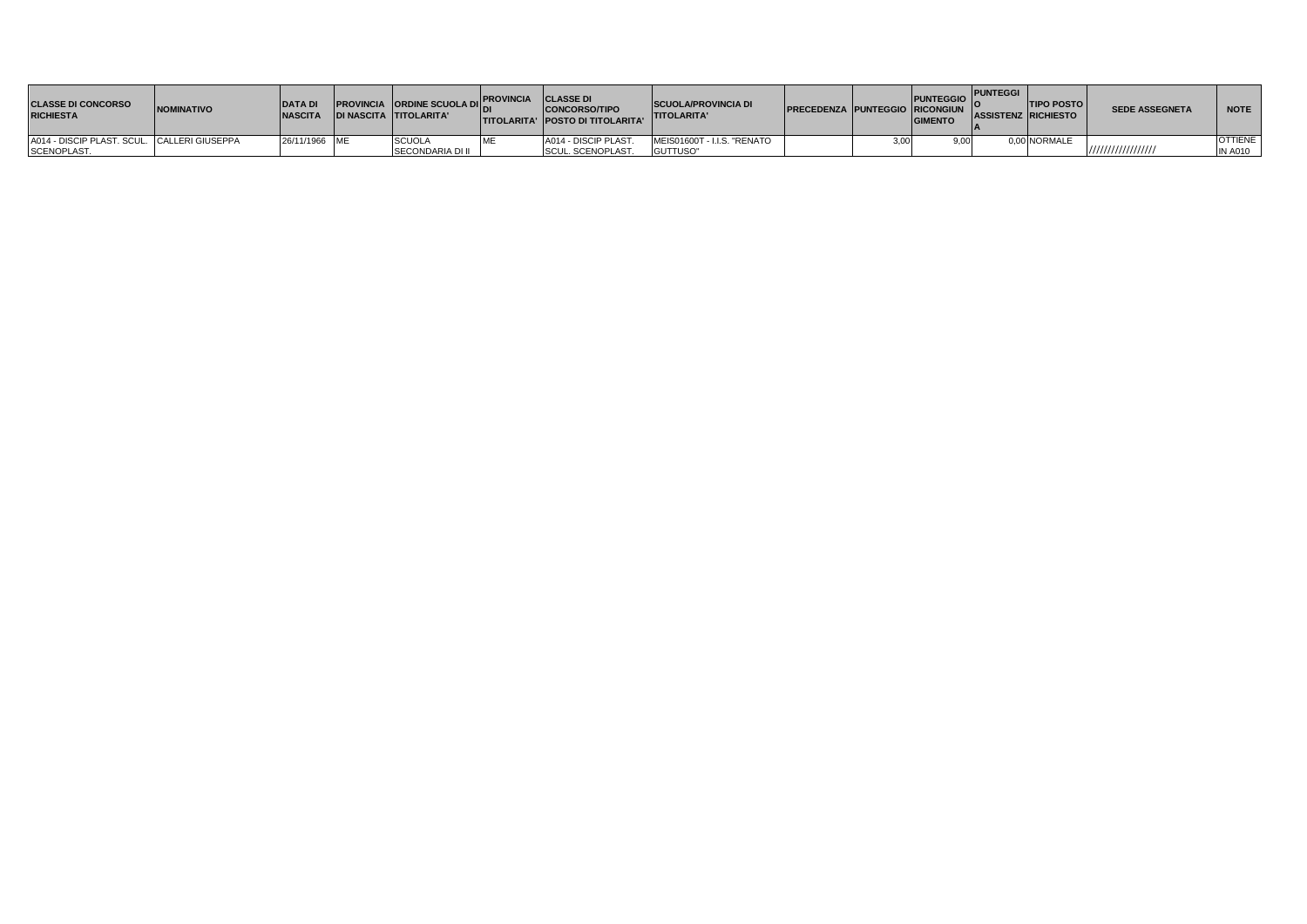| <b>CLASSE DI CONCORSO</b><br><b>RICHIESTA</b> | <b>NOMINATIVO</b>         | <b>DATA DI</b><br><b>NASCITA</b> |            | <b>PROVINCIA ORDINE SCUOLA D</b><br><b>DI NASCITA TITOLARITA'</b> | <b>PROVINCIA</b> | <b>CLASSE DI</b><br><b>CONCORSO/TIPO</b><br>TITOLARITA' IPOSTO DI TITOLARITA | <b>SCUOLA/PROVINCIA DI</b><br><b>TITOLARITA'</b> | <b>PRECEDENZA PUNTEGGIO</b> |      | <b>PUNTEGGIO</b><br><b>RICONGIUN</b><br><b>GIMENTO</b> | <b>PUNTEGGI</b><br><b>ASSISTENZ RICHIESTO</b> | <b>TIPO POSTO</b> | <b>SEDI ASSEGNATE</b>      | <b>NOTE</b>    |
|-----------------------------------------------|---------------------------|----------------------------------|------------|-------------------------------------------------------------------|------------------|------------------------------------------------------------------------------|--------------------------------------------------|-----------------------------|------|--------------------------------------------------------|-----------------------------------------------|-------------------|----------------------------|----------------|
| A017 - DISEG STORIA ARTE                      | CORVITTO MARIA CINZIA     | 06/10/1963 TO                    |            | <b>SCUOLA</b>                                                     | МE               | A017 - DISEG STORIA                                                          | MEIS03200Q - ISTITUTO                            | ***                         | 0.00 | 6.00                                                   |                                               | 0.00 NORMALE      |                            | <b>NON</b>     |
| <b>ISTITUTI II GR</b>                         |                           |                                  |            | <b>SECONDARIA DI II</b>                                           |                  | ARTE ISTITUTI II GR                                                          | <b>SUPERIORE CAMINITI-</b>                       |                             |      |                                                        |                                               |                   |                            | <b>OTTIENE</b> |
| A017 - DISEG STORIA ARTE                      | LO PRESTI VINCENZA        | 12/03/1979                       | <b>IMF</b> | <b>SCUOLA</b>                                                     | МE               | A017 - DISEG STORIA                                                          | MEPC060006 - LICEO                               | ***                         | 0.00 | 6.00                                                   |                                               | 0.00 NORMALE      |                            | <b>NON</b>     |
| <b>ISTITUTI II GR</b>                         |                           |                                  |            | <b>SECONDARIA DI II</b>                                           |                  | ARTE ISTITUTI II GR                                                          | VITTORIO EMANUELE III PATTI                      |                             |      |                                                        |                                               |                   | 11111111111111111          | <b>OTTIENE</b> |
| A017 - DISEG STORIA ARTE                      | <b>GUERRISI GIOVANNA</b>  | 20/03/1987                       | <b>IMF</b> | <b>SCUOLA</b>                                                     | МE               | A017 - DISEG STORIA                                                          | MEPC060006 - LICEO                               | <b>WWW.</b>                 | 4.00 | 10.00                                                  |                                               | 0.00 NORMALE      |                            | <b>NON</b>     |
| <b>ISTITUTI II GR</b>                         |                           |                                  |            | <b>SECONDARIA DI II</b>                                           |                  | <b>ARTE ISTITUTI II GR</b>                                                   | <b>VITTORIO EMANUELE III PATTI</b>               |                             |      |                                                        |                                               |                   |                            | <b>OTTIENE</b> |
| A017 - DISEG STORIA ARTE SCANDURRA TIZIANA    |                           | 19/09/1979 VA                    |            | <b>SCUOLA</b>                                                     | MЕ               | A017 - DISEG STORIA                                                          | MEIS03200Q - ISTITUTO                            | ***                         | 4.00 | 10.00                                                  |                                               | 0.00 NORMALE      |                            | <b>NON</b>     |
| <b>ISTITUTI II GR</b>                         |                           |                                  |            | <b>SECONDARIA DI II</b>                                           |                  | <b>ARTE ISTITUTI II GR</b>                                                   | SUPERIORE CAMINITI-                              |                             |      |                                                        |                                               |                   | ////////////////           | <b>OTTIENE</b> |
| A017 - DISEG STORIA ARTE                      | CANZONIERI ALESSANDRO     | 01/10/1980 ME                    |            | <b>SCUOLA</b>                                                     | МE               | <b>HH-SOSTEGNO</b>                                                           | MEIS03200Q - ISTITUTO                            | ***                         | 0.00 | 6.00                                                   |                                               | 0.00 NORMALE.     |                            | <b>NON</b>     |
| <b>ISTITUTI II GR</b>                         |                           |                                  |            | <b>SECONDARIA DI II</b>                                           |                  |                                                                              | SUPERIORE CAMINITI-                              |                             |      |                                                        |                                               |                   | SOSTEGNO 1/1/1/1/1/1/1/1/1 | <b>OTTIENE</b> |
| A017 - DISEG STORIA ARTE                      | <b>CALLERI GIUSEPPA</b>   | 26/11/1966 ME                    |            | <b>SCUOLA</b>                                                     | МE               | A014 - DISCIP PLAST.                                                         | MEIS01600T - I.I.S. "RENATO                      |                             | 3.00 | 9.00                                                   |                                               | 0.00 NORMALE      |                            | <b>NON</b>     |
| <b>ISTITUTI II GR</b>                         |                           |                                  |            | <b>SECONDARIA DI II</b>                                           |                  | <b>SCUL. SCENOPLAST.</b>                                                     | GUTTUSO"                                         |                             |      |                                                        |                                               |                   | ////////////////           | <b>OTTIENE</b> |
| A017 - DISEG STORIA ARTE                      | <b>FOTI STRINA</b>        | 18/08/1961                       | <b>IME</b> | <b>SCUOLA</b>                                                     | МE               | A054 - STORIA                                                                | MEIS00800V - IS ISA CONTI                        |                             | 0.00 | 6.00                                                   |                                               | 0.00 NORMALE      |                            | <b>NON</b>     |
| <b>ISTITUTI II GR</b>                         |                           |                                  |            | <b>SECONDARIA DI II</b>                                           |                  | DELL'ARTE                                                                    | <b>ELLER VAINICHER</b>                           |                             |      |                                                        |                                               |                   | ////////////////           | <b>OTTIENE</b> |
| A017 - DISEG STORIA ARTE                      | <b>DE FRANCESCO LUISA</b> | 28/09/1970 ME                    |            | <b>SCUOLA</b>                                                     | МE               | <b>A001 - ARTE E</b>                                                         | MEMM886011 - " FOSCOLO "                         |                             | 6.00 | 12.00                                                  |                                               | 0.00 NORMALE      |                            | <b>NON</b>     |
| <b>ISTITUTI II GR</b>                         |                           |                                  |            | <b>SECONDARIA DI I</b>                                            |                  | IMMAGINE SC. I GR.                                                           | <b>TAORMINA</b>                                  |                             |      |                                                        |                                               |                   | ////////////////           | <b>OTTIENE</b> |
| A017 - DISEG STORIA ARTE                      | <b>RUSSO GIUSEPPE</b>     | 14/05/1965 ME                    |            | <b>SCUOLA</b>                                                     | МE               | <b>A001 - ARTE E</b>                                                         | MEMM83801G - "KENNEDY"                           |                             | 3.00 | 9.00                                                   |                                               | 0.00 NORMALE.     |                            | <b>NON</b>     |
| <b>ISTITUTI II GR</b>                         |                           |                                  |            | <b>SECONDARIA DI I</b>                                            |                  | <b>IMMAGINE SC. I GR.</b>                                                    | <b>CASTELL'UMBERTO</b>                           |                             |      |                                                        |                                               |                   | SOSTEGNO ///////////////// | <b>OTTIENE</b> |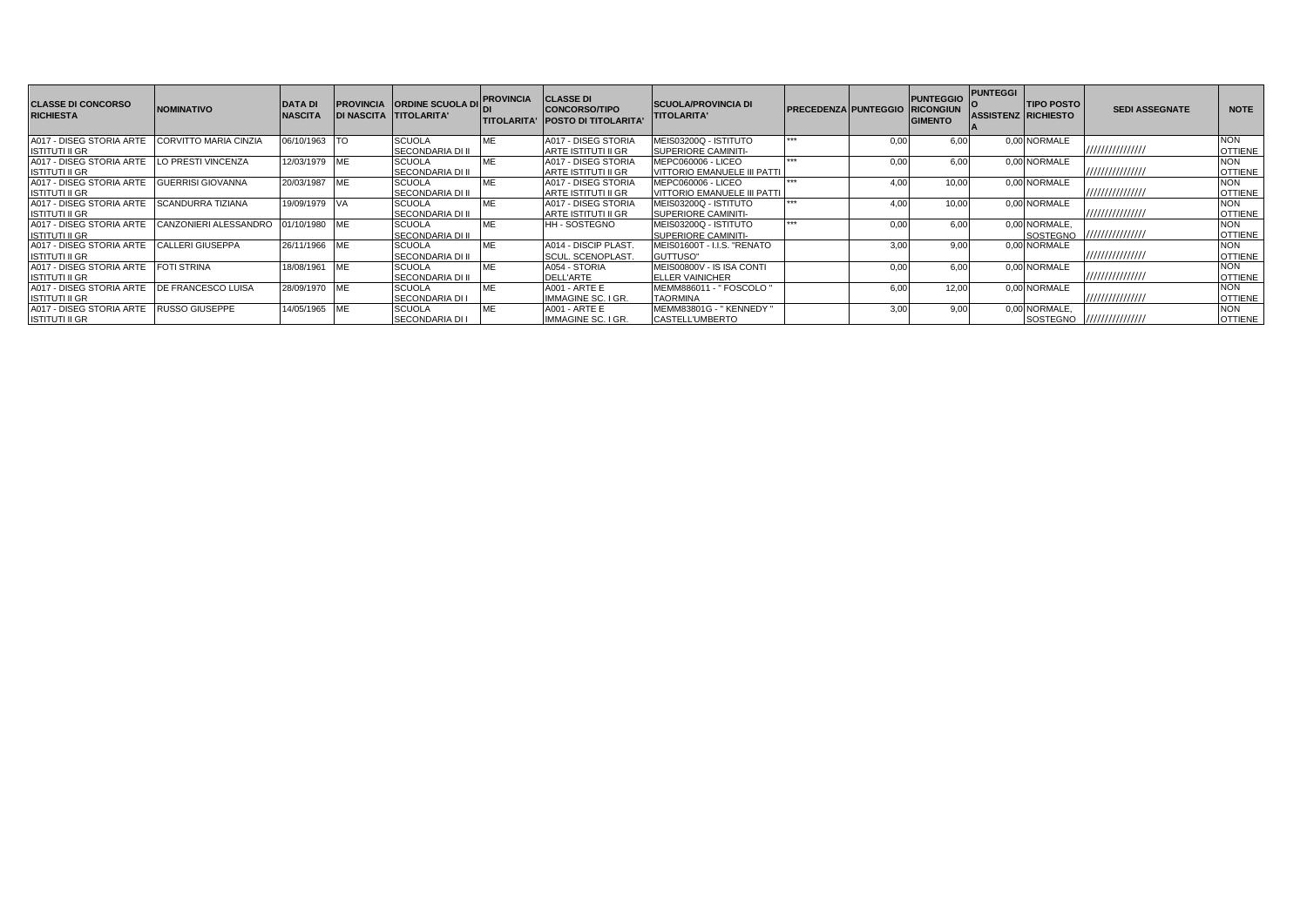| <b>CLASSE DI CONCORSO</b><br><b>RICHIESTA</b>                      | <b>NOMINATIVO</b> | <b>DATA DI</b><br><b>NASCITA</b> |            | <b>PROVINCIA ORDINE SCUOLA DI</b><br><b>DI NASCITA TITOLARITA'</b> | <b>IPROVINCIA</b> | <b>CLASSE DI</b><br><b>CONCORSO/TIPO</b><br><b>ITITOLARITA' IPOSTO DI TITOLARITA'</b> | <b>SCUOLA/PROVINCIA DI</b><br><b>TITOLARITA'</b> | <b>PRECEDENZA PUNTEGGIO RICONGIUN</b> |      | <b>PUNTEGGIO</b> PUNTEGGI  <br><b>GIMENTO</b> | <b>ASSISTENZ RICHIESTO</b> |               | TIPO POSTO SEDI ASSEGNATE | <b>NOTE</b>    |
|--------------------------------------------------------------------|-------------------|----------------------------------|------------|--------------------------------------------------------------------|-------------------|---------------------------------------------------------------------------------------|--------------------------------------------------|---------------------------------------|------|-----------------------------------------------|----------------------------|---------------|---------------------------|----------------|
| A018 - FILOSOFIA E SCIENZE MORISANI ADRIANA                        |                   | 05/11/1965 UD                    |            | <b>SCUOLA</b>                                                      |                   | A018 - FILOSOFIA E                                                                    | MEIS00300Q - I.I.S.                              |                                       | 6.00 | 12.00                                         |                            | 0.00 NORMALE  | MEPM010009 - LS E. AINIS  | <b>RIENTRO</b> |
| <b>UMANE</b>                                                       |                   |                                  |            | SECONDARIA DI II                                                   |                   | <b>SCIENZE UMANE</b>                                                                  | SANT'AGATA DI M.LLO "                            |                                       |      |                                               |                            |               | <b>MESSINA</b>            |                |
| A018 - FILOSOFIA E SCIENZE CALANDI LEONETTA                        |                   | 17/02/1957                       |            | <b>SCUOLA</b>                                                      |                   | A018 - FILOSOFIA E                                                                    | MEIS03400B - BARCELLONA                          |                                       | 0.0  | 6.00                                          |                            | 0.00 NORMALE  |                           |                |
| <b>UMANE</b>                                                       |                   |                                  |            | <b>SECONDARIA DI II</b>                                            |                   | <b>SCIENZE UMANE</b>                                                                  | <b>MED</b>                                       |                                       |      |                                               |                            |               |                           |                |
| A018 - FILOSOFIA E SCIENZE GRUSSU ALESSANDRO                       |                   | 07/07/1973 ME                    |            | <b>SCUOLA</b>                                                      |                   | A018 - FILOSOFIA E                                                                    | METF03000G - ITT-LSSA                            |                                       | 0.0  | 6.00                                          |                            | 0.00 NORMALE  |                           |                |
| <b>IUMANE</b>                                                      |                   |                                  |            | <b>SECONDARIA DI II</b>                                            |                   | <b>SCIENZE UMANE</b>                                                                  | <b>COPERNICO</b>                                 |                                       |      |                                               |                            |               |                           |                |
| A018 - FILOSOFIA E SCIENZE ARMELI IAPICHINO LUCIANO 109/03/1975 ME |                   |                                  |            | <b>SCUOLA</b>                                                      |                   | A012 - DISCIPL                                                                        | MEIS03300G - I.I.S.S.                            | ***                                   | 0.0  | 6.00                                          |                            | 0.00 NORMALE  |                           |                |
| <b>IUMANE</b>                                                      |                   |                                  |            | <b>SECONDARIA DI II</b>                                            |                   | LETTERARIE ISTITUTI I                                                                 | <b>PUGLIATTI " TAORMINA</b>                      |                                       |      |                                               |                            |               |                           |                |
| A018 - FILOSOFIA E SCIENZE RISTAGNO RITA                           |                   | 16/05/1980                       | <b>IME</b> | <b>SCUOLA</b>                                                      |                   | Docente di cui HH - SOSTEGNO                                                          | Docente di cui all'art.2 comma 3                 |                                       | 4.00 | 10.00                                         |                            | 0,00 NORMALE, |                           |                |
| <b>UMANE</b>                                                       |                   |                                  |            | SECONDARIA DI II all'art.2 comma                                   |                   |                                                                                       | del CCNI                                         |                                       |      |                                               |                            | SOSTEGNO      |                           |                |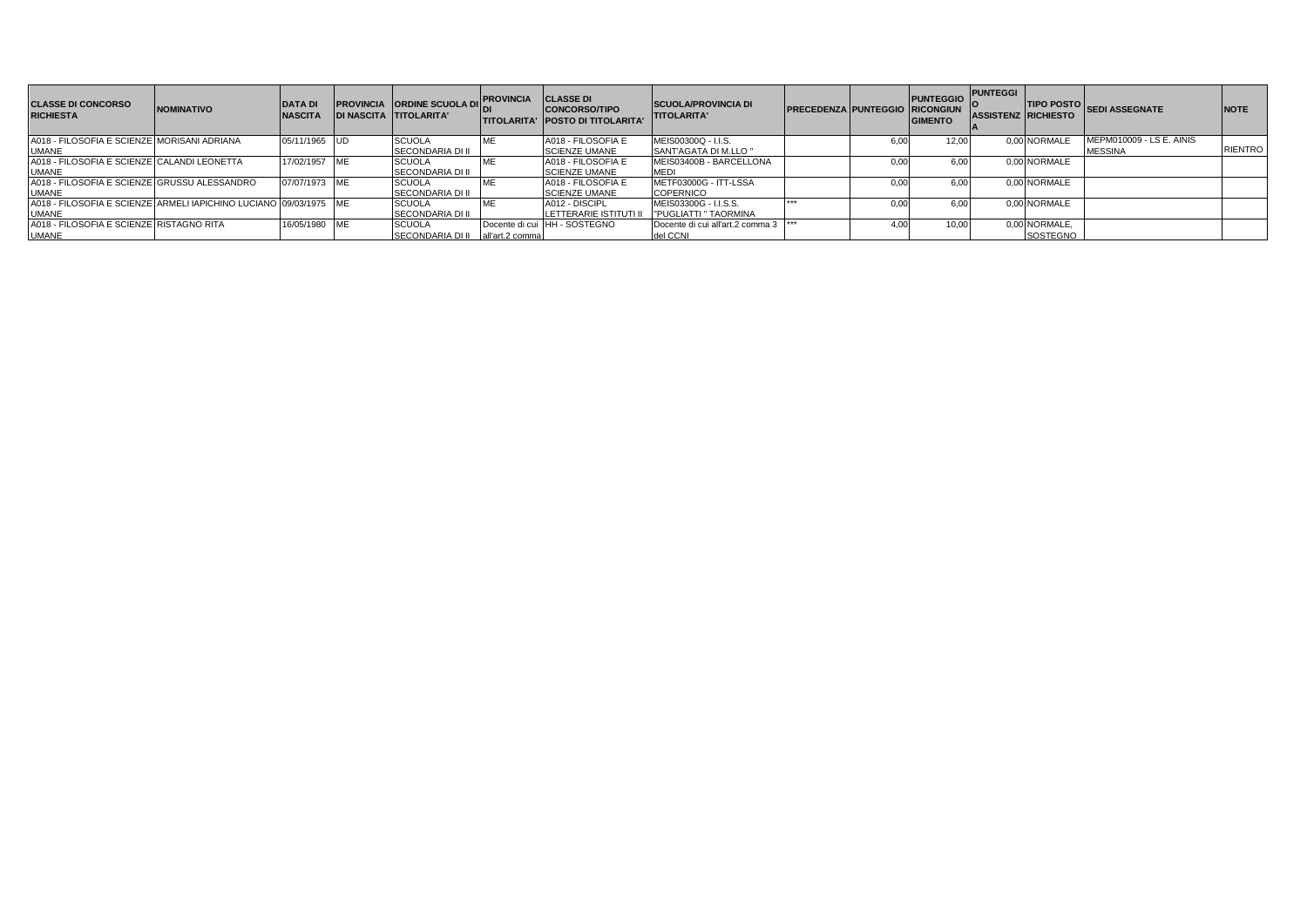| <b>CLASSE DI CONCORSO</b><br><b>RICHIESTA</b> | <b>NOMINATIVO</b>           | <b>DATA DI</b><br><b>NASCITA</b> | <b>DI NASCITA TITOLARITA'</b> | <b>PROVINCIA ORDINE SCUOLA DI</b> | <b>PROVINCIA</b><br><b>TITOLARITA'</b> | <b>CLASSE DI</b><br><b>CONCORSO/TIPO</b><br><b>POSTO DI TITOLARITA'</b> | <b>SCUOLA/PROVINCIA DI</b><br><b>TITOLARITA'</b> | <b>PRECEDENZA PUNTEGGIO</b> |      | <b>PUNTEGGIO</b><br><b>RICONGIUN</b><br><b>GIMENTO</b> | <b>PUNTEGGI</b><br><b>ASSISTENZ RICHIESTO</b> |                 | TIPO POSTO SEDI ASSEGNATE   | <b>NOTE</b>        |
|-----------------------------------------------|-----------------------------|----------------------------------|-------------------------------|-----------------------------------|----------------------------------------|-------------------------------------------------------------------------|--------------------------------------------------|-----------------------------|------|--------------------------------------------------------|-----------------------------------------------|-----------------|-----------------------------|--------------------|
| A019 - FILOSOFIA E STORIA                     | <b>PINO SILVANA DANIELA</b> | 6/06/1963                        | <b>IME</b>                    | <b>SCUOLA</b>                     | <b>ME</b>                              | A019 - FILOSOFIA E                                                      | MEPC060006 - LICEO                               | ***                         | 0.00 | 6.00                                                   |                                               | 0.00 NORMALE    | <b>MEIS03400B - IS MEDI</b> |                    |
|                                               | MARIA                       |                                  |                               | <b>SECONDARIA DI II</b>           |                                        | <b>STORIA</b>                                                           | VITTORIO EMANUELE III PATTI                      |                             |      |                                                        |                                               |                 | BARCELLONA P.G.             |                    |
| A019 - FILOSOFIA E STORIA                     | <b>DI STEFANO YLENIA</b>    | 24/02/1974 ME                    |                               | <b>SCUOLA</b>                     | <b>ME</b>                              | A019 - FILOSOFIA E                                                      | MEPC060006 - LICEO                               | ***                         | 3.00 | 9.00                                                   |                                               | 0.00 NORMALE    | MEIS03100X - IIS LA FARINA  |                    |
|                                               |                             |                                  |                               | <b>SECONDARIA DI II</b>           |                                        | <b>STORIA</b>                                                           | VITTORIO EMANUELE III PATTI                      |                             |      |                                                        |                                               |                 | <b>BASILE MESSINA</b>       |                    |
| A019 - FILOSOFIA E STORIA                     | <b>ZANGARI SERAFINA</b>     | 17/12/1965 ME                    |                               | <b>SCUOLA</b>                     | ME                                     | A019 - FILOSOFIA E                                                      | MEIS02900X - "MAUROLICO"                         |                             | 6.00 | 12.00                                                  |                                               | 0.00 NORMALE    | MEIS00900P - IS MINUTOLI    |                    |
|                                               |                             |                                  |                               | <b>SECONDARIA DI II</b>           |                                        | <b>STORIA</b>                                                           | <b>MESSINA</b>                                   |                             |      |                                                        |                                               |                 | <b>MESSINA</b>              |                    |
| A019 - FILOSOFIA E STORIA                     | <b>VISALLI ROSARIA</b>      | 26/07/1973 ME                    |                               | <b>SCUOLA</b>                     | ME                                     | A019 - FILOSOFIA E                                                      | MEIS00800V - IS ISA CONTI                        |                             | 0.00 | 6.00                                                   |                                               | 0.00 NORMALE    | <b>MEIS02900X - IS LC</b>   |                    |
|                                               |                             |                                  |                               | <b>SECONDARIA DI II</b>           |                                        | <b>STORIA</b>                                                           | <b>ELLER VAINICHER</b>                           |                             |      |                                                        |                                               |                 | <b>MAUROLICO MESSINA</b>    |                    |
| A019 - FILOSOFIA E STORIA                     | CHIOFALO ANTONELLA          | 23/08/1980                       | <b>ME</b>                     | <b>SCUOLA</b>                     | ME                                     | A019 - FILOSOFIA E                                                      | MEIS00300Q - I.I.S.                              |                             | 0.00 | 6.00                                                   |                                               | 0.00 NORMALE    |                             |                    |
|                                               |                             |                                  |                               | <b>SECONDARIA DI II</b>           |                                        | <b>STORIA</b>                                                           | SANT'AGATA DI M.LLO "                            |                             |      |                                                        |                                               |                 | /////////////////////       | <b>NON OTTIENE</b> |
| A019 - FILOSOFIA E STORIA                     | <b>ARMELI IAPICHINO</b>     | 09/03/1975 ME                    |                               | <b>SCUOLA</b>                     | ME                                     | A012 - DISCIPL                                                          | MEIS03300G - I.I.S.S.                            | ***                         | 0.00 | 6.00                                                   |                                               | 0.00 NORMALE    |                             | <b>OTTIENE SU</b>  |
|                                               | LUCIANO                     |                                  |                               | <b>SECONDARIA DI II</b>           |                                        | LETTERARIE ISTITUTI II                                                  | <b>I'PUGLIATTI " TAORMINA</b>                    |                             |      |                                                        |                                               |                 | ,,,,,,,,,,,,,,,,,,,         | A012               |
| A019 - FILOSOFIA E STORIA                     | <b>SCIBILIA FABRIZIO</b>    | 25/09/1968 ME                    |                               | <b>SCUOLA PRIMARIA IME</b>        |                                        | AN - COMUNE                                                             | MEEE81801B - LIPARI                              | ***                         | 4.00 | 10,00                                                  |                                               | 0.00 NORMALE    |                             | <b>OTTIENE SU</b>  |
|                                               |                             |                                  |                               |                                   |                                        |                                                                         |                                                  |                             |      |                                                        |                                               |                 | ,,,,,,,,,,,,,,,,,,,,        | <b>PRIMARIA</b>    |
| A019 - FILOSOFIA E STORIA                     | <b>RISTAGNO RITA</b>        | 16/05/1980                       | <b>MF</b>                     | <b>SCUOLA</b>                     |                                        | Docente di cui IHH - SOSTEGNO                                           | Docente di cui all'art.2 comma 3                 |                             | 4.00 | 10.00                                                  |                                               | 0.00 NORMALE.   |                             | <b>OTTIENE SU</b>  |
|                                               |                             |                                  |                               | <b>SECONDARIA DI II</b>           | all'art.2 comma                        |                                                                         | del CCNI                                         |                             |      |                                                        |                                               | <b>SOSTEGNO</b> | ,,,,,,,,,,,,,,,,,,          | SOSTEGNO           |
| A019 - FILOSOFIA E STORIA                     | <b>INFERRERA FRANCESCA</b>  | 01/03/1969                       |                               | <b>SCUOLA</b>                     | ME                                     | A012 - DISCIPL                                                          | MEIS01600T - I.I.S. "RENATO                      |                             | 0.00 | 6.00                                                   |                                               | 0.00 NORMALE    | MEPS03000D - LS SEGUENZA    |                    |
|                                               |                             |                                  |                               | <b>SECONDARIA DI II</b>           |                                        | LETTERARIE ISTITUTI II                                                  | GUTTUSO"                                         |                             |      |                                                        |                                               |                 | <b>MESSINA</b>              | <b>DA A012</b>     |
| A019 - FILOSOFIA E STORIA                     | <b>GRUSSU ALESSANDRO</b>    | 07/07/1973 ME                    |                               | <b>SCUOLA</b>                     | <b>ME</b>                              | A018 - FILOSOFIA E                                                      | METF03000G - ITT-LSSA                            |                             | 0.00 | 6,00                                                   |                                               | 0.00 NORMALE    | MEIS03200Q IS CAMINITI S.   |                    |
|                                               |                             |                                  |                               | <b>SECONDARIA DI II</b>           |                                        | <b>SCIENZE UMANE</b>                                                    | <b>COPERNICO</b>                                 |                             |      |                                                        |                                               |                 | <b>TERESA</b>               | <b>DA A018</b>     |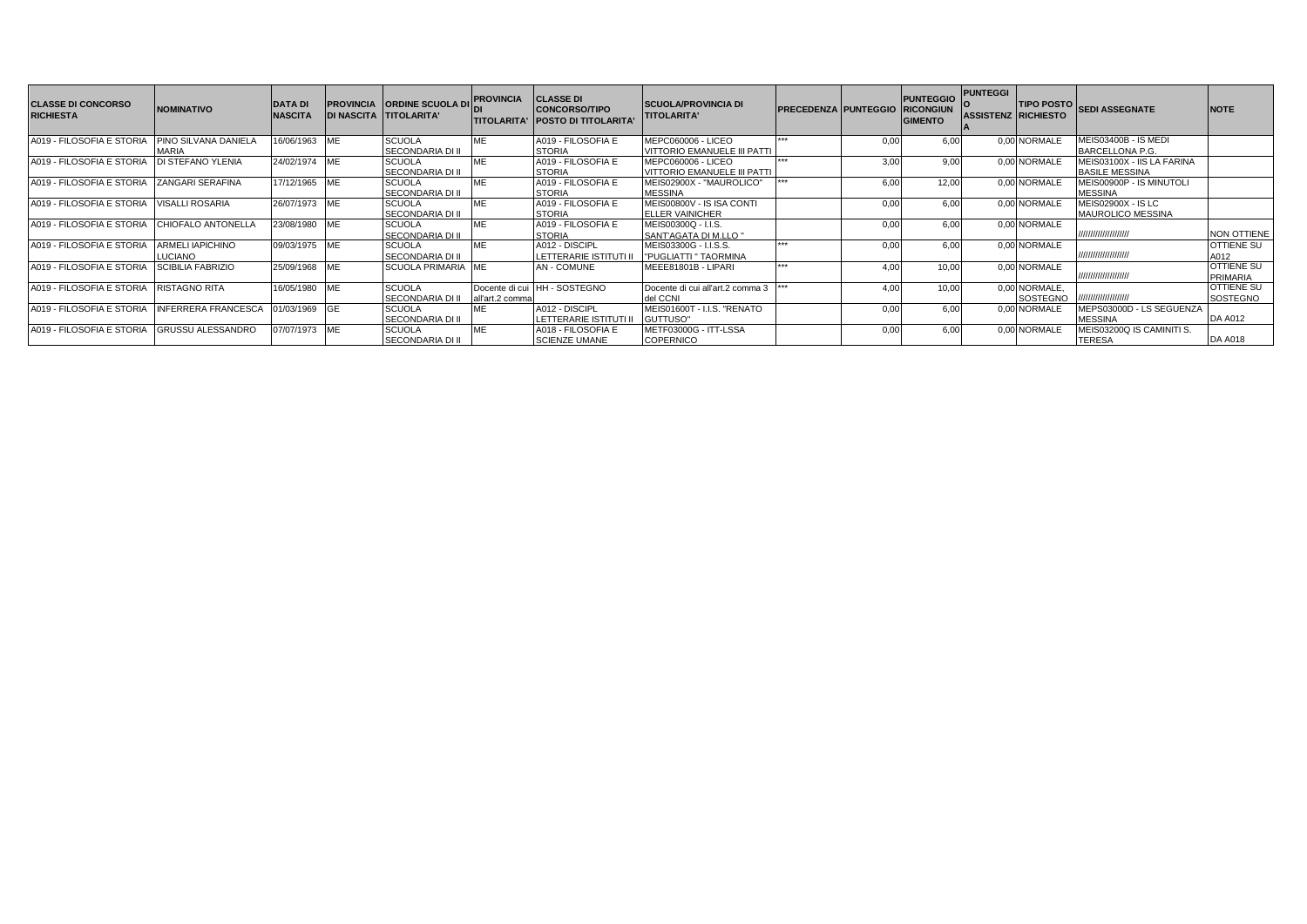| <b>CLASSE DI CONCORSO</b><br><b>RICHIESTA</b> | <b>NOMINATIVO</b>    | <b>DATA D</b><br><b>NASCITA</b> | <b>PROVINCIA ORDINE SCUOLA DI PROVINCIA DI</b><br>IDI NASCITA TITOLARITA' | <b>TITOLARITA'</b> | <b>CLASSE DI</b><br>'I CONCORSO/TIPO<br><b>POSTO DI TITOLARITA'</b> | <b>SCUOLA/PROVINCIA DI</b><br><b>TITOLARITA'</b> | PRECEDENZA PUNTEGGIO RICONGIUNG |      | <b>PUNTEGGIO</b><br><b>IMENTO</b> | <b>PUNTEGGI</b><br><b>ASSISTENZ RICHIESTO</b> | <b>TIPO POSTO</b>                | <b>SEDI ASSEGNATE</b>                      | <b>NOTE</b>                          |
|-----------------------------------------------|----------------------|---------------------------------|---------------------------------------------------------------------------|--------------------|---------------------------------------------------------------------|--------------------------------------------------|---------------------------------|------|-----------------------------------|-----------------------------------------------|----------------------------------|--------------------------------------------|--------------------------------------|
| A020 - FISICA                                 | MOLLURA GIUSEPPE     | 24/05/1973 ME                   | <b>SCUOLA</b><br><b>SECONDARIA DI II</b>                                  |                    | A020 - FISICA                                                       | MEIS01100P - IIS FERRARI<br><b>BARCELLONA</b>    |                                 |      | 12.00                             |                                               | 0.00 NORMALE                     | METH01000T - CAIO DUILIO<br><b>MESSINA</b> |                                      |
| A020 - FISICA                                 | ARNO' ROSALBA        | 09/07/1968 ME                   | <b>SCUOLA</b><br><b>SECONDARIA DI II</b>                                  |                    | A026 - MATEMATICA                                                   | MEIS02400R - ITC CAPO<br>D'ORLANDO MERENDINO     |                                 |      | 15.00                             |                                               | 0.00 NORMALE                     | //////////////////////////                 | <b>UTILIZZATA</b>                    |
| A020 - FISICA                                 | <b>SCARDINO LUCA</b> | 05/05/1973 TO                   | <b>SCUOLA</b><br><b>SECONDARIA DI II</b>                                  |                    | A026 - MATEMATICA                                                   | MEIS02400R - ITC CAPO<br>D'ORLANDO MERENDINO     |                                 | 6,00 | 12.00                             |                                               | 0.00 NORMALE                     | //////////////////////////                 | OTTIENE SU A026                      |
| A020 - FISICA                                 | <b>CONTE NICOLA</b>  | 18/11/1970 ME                   | <b>SCUOLA</b><br><b>SECONDARIA DI II</b>                                  |                    | A037 - COSTRUZ<br>TECNOL E TECN RAPPR   "PUGLIATTI" TAORMINA        | MEIS03300G - I.I.S.S.                            |                                 | 0.0  | 6.00                              |                                               | 0,00 NORMALE,<br><b>SOSTEGNO</b> | //////////////////////////                 | <b>OTTIENE SU</b><br><b>SOSTEGNO</b> |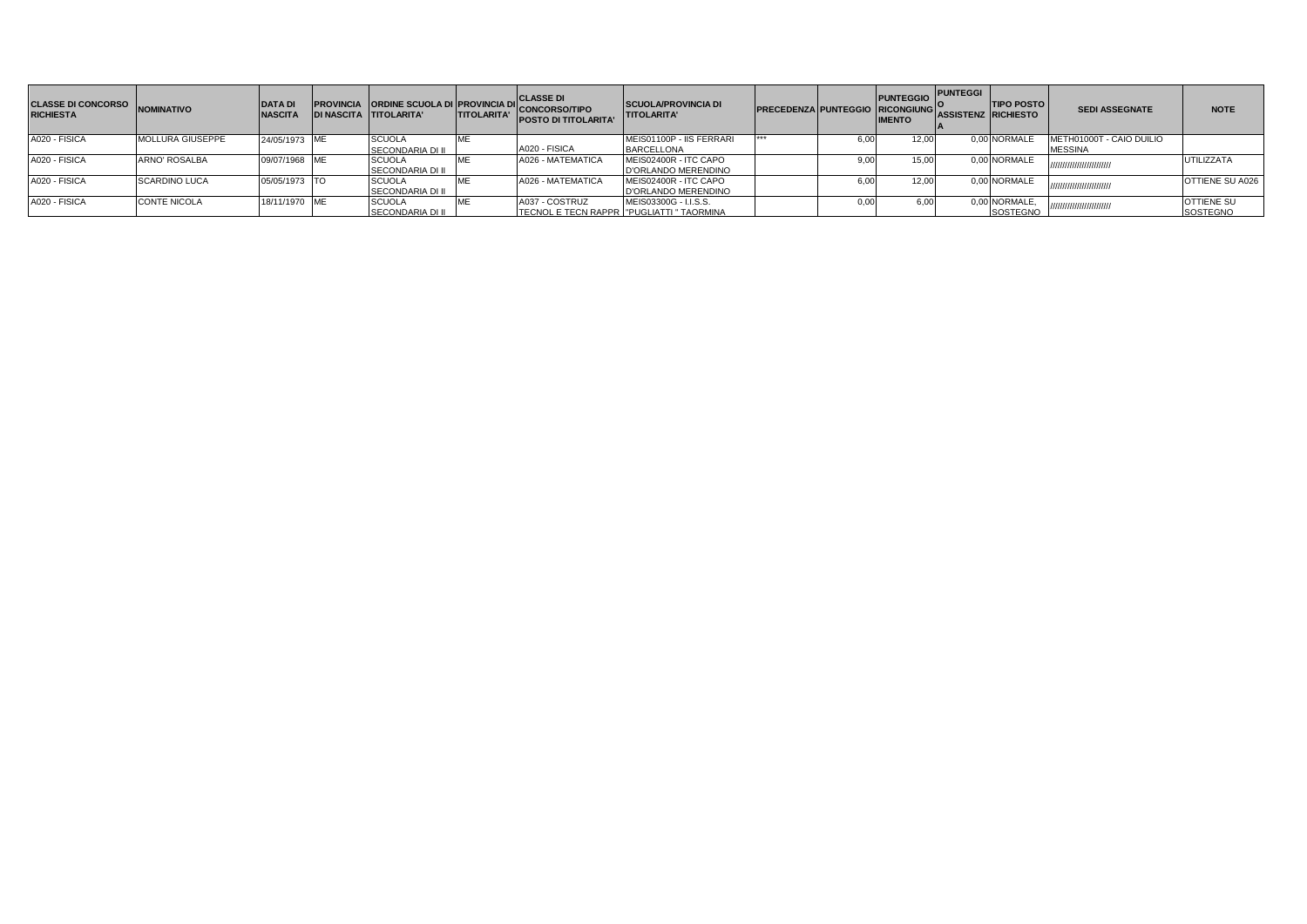| <b>CLASSE DI CONCORSO</b><br><b>RICHIESTA</b> | <b>NOMINATIVO</b> | <b>DATA DI</b><br><b>NASCITA</b> | <b>PROVINCIA ORDINE SCUOLA DIL.</b><br>IDI NASCITA TITOLARITA' | <b>PROVINCIA CLASSE DI</b> | <b>CONCORSO/TIPO</b><br><b>ITITOLARITA' IPOSTO DI TITOLARITA'</b> | <b>SCUOLA/PROVINCIA DI</b><br><b>TITOLARITA'</b> | <b>PRECEDENZA PUNTEGGIO RICONGIUN</b> | PUNTEGGIO PUNTEGGI<br><b>GIMENTO</b> | <b>ASSISTENZ RICHIESTO</b> | <b>TIPO POSTO</b> | <b>SEDE ASSEGNATA</b>     | <b>NOTE</b> |
|-----------------------------------------------|-------------------|----------------------------------|----------------------------------------------------------------|----------------------------|-------------------------------------------------------------------|--------------------------------------------------|---------------------------------------|--------------------------------------|----------------------------|-------------------|---------------------------|-------------|
| A021 - GEOGRAFIA                              | LO FARO GUGLIELMO | 17/12/1972 ME                    | SCUOL <sub>+</sub>                                             |                            | A021 - GEOGRAFIA                                                  | MEIS03300G - I.I.S.S.                            |                                       | 12.00                                |                            | 0.00 NORMALE.     | MEIS00900P - IIS MINUTOLI |             |
|                                               |                   |                                  | <b>ISECONDARIA DI II</b>                                       |                            |                                                                   | <b>PUGLIATTI " TAORMINA</b>                      |                                       |                                      |                            | SOSTEGNO MESSINA  |                           |             |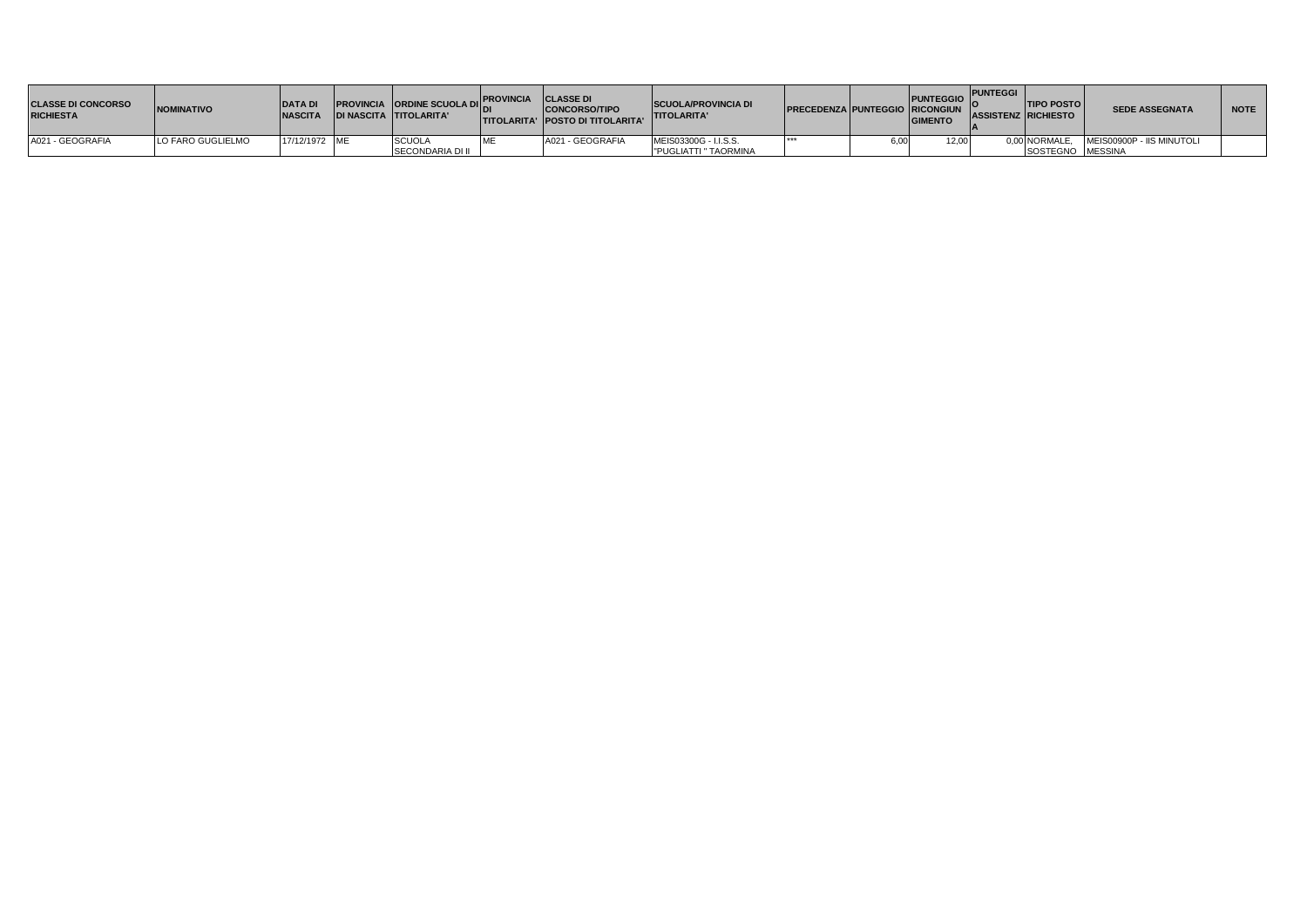| <b>CLASSE DI CONCORSO</b><br><b>RICHIESTA</b> | <b>NOMINATIVO</b>                         | <b>DATA DI</b><br><b>NASCITA</b> | <b>PROVINCIA</b><br><b>DI NASCITA</b> | <b>ORDINE SCUOLA DI PROVINCIA DI</b><br><b>TITOLARITA'</b> | <b>TITOLARITA'</b> | <b>CLASSE DI</b><br><b>CONCORSO/TIPO</b><br><b>POSTO DI TITOLARITA</b> | <b>SCUOLA/PROVINCIA DI</b><br><b>TITOLARITA'</b>      | <b>PRECEDENZA</b> | <b>PUNTEGGIO RICONGIUN</b> | PUNTEGGIO<br><b>GIMENTO</b> | <b>PUNTEGGI</b> | <b>TIPO POSTO</b><br>ASSISTENZ  RICHIESTO | <b>SEDI ASSEGNATE</b>                             | <b>NOTE</b>                          |
|-----------------------------------------------|-------------------------------------------|----------------------------------|---------------------------------------|------------------------------------------------------------|--------------------|------------------------------------------------------------------------|-------------------------------------------------------|-------------------|----------------------------|-----------------------------|-----------------|-------------------------------------------|---------------------------------------------------|--------------------------------------|
| A026 - MATEMATICA                             | <b>IMPALA' GIUSI</b>                      | 07/07/1973 ME                    |                                       | <b>SCUOLA</b><br>SECONDARIA DI II                          | МE                 | A026 - MATEMATICA                                                      | METF040006 - ITI S.AGATA<br><b>M.LLO TORRICELLI</b>   | ***               | 7.00                       | 13.00                       |                 | 0.00 NORMALE                              | METF020001 - MAJORANA<br><b>MILAZZO</b>           |                                      |
| A026 - MATEMATICA                             | <b>BAGNATO GRAZIELLA</b>                  | 11/10/1969                       | ME                                    | <b>SCUOLA</b><br>SECONDARIA DI II                          | ME                 | A026 - MATEMATICA                                                      | MEIS02400R - ITC CAPO<br>D'ORLANDO MERENDINO          | ***               | 3.00                       | 9.00                        |                 | 0.00 NORMALE                              | MEIS019009 - IIS ANTONELLO<br><b>MESSINA</b>      |                                      |
| A026 - MATEMATICA                             | SAVASTA ANGELA                            | 20/09/1972 ME                    |                                       | <b>SCUOLA</b><br>SECONDARIA DI II                          | <b>ME</b>          | A026 - MATEMATICA                                                      | METD05000E - I.T. L.DA VINCI<br>ECONOMICO TECNOLOGICO | ***               | 3.00                       | 9.00                        |                 | 0.00 NORMALE                              | //////////////////                                | <b>NON OTTIENE</b>                   |
| A026 - MATEMATICA                             | POLLINO GRAZIELLA                         | 20/05/1976 ME                    |                                       | <b>SCUOLA</b><br>SECONDARIA DI II                          | ME                 | A026 - MATEMATICA                                                      | MEIS00300Q - I.I.S.<br>SANT'AGATA DI M.LLO "          | ***               | 8.00                       | 14.00                       |                 | 0.00 NORMALE.<br><b>SOSTEGNO</b>          | 77777777777777777                                 | <b>OTTIENE SU</b><br><b>SOSTEGNO</b> |
| A026 - MATEMATICA                             | <b>GITTO ELIANA</b><br><b>PROVVIDENZA</b> | 18/09/1973 ME                    |                                       | <b>SCUOLA</b><br>SECONDARIA DI II                          | МE                 | A026 - MATEMATICA                                                      | MEIS01600T - I.I.S. "RENATO<br>GUTTUSO"               | ***               | 7.00                       | 13.00                       |                 | 0.00 NORMALE                              | ,,,,,,,,,,,,,,,,,,,                               | <b>NON OTTIENE</b>                   |
| A026 - MATEMATICA                             | <b>ARNO' ROSALBA</b>                      | 09/07/1968 ME                    |                                       | <b>SCUOLA</b><br>SECONDARIA DI II                          | ME                 | A026 - MATEMATICA                                                      | MEIS02400R - ITC CAPO<br>D'ORLANDO MERENDINO          |                   | 9.00                       | 15.00                       |                 | 0.00 NORMALE                              | MEIS027008 - IIS VERONA<br><b>TRENTO MESSINA</b>  |                                      |
| A026 - MATEMATICA                             | <b>COLAJANNI SERGIO</b>                   | 07/09/1973 AG                    |                                       | <b>SCUOLA</b><br>SECONDARIA DI II                          | ME                 | A026 - MATEMATICA                                                      | MEIS01100P-<br><b>LS.BARCELLONA FERRARI</b>           |                   | 9.00                       | 15.00                       |                 | 0.00 NORMALE.<br>SOSTEGNO                 | ,,,,,,,,,,,,,,,,,,                                | <b>NON OTTIENE</b>                   |
| A026 - MATEMATICA                             | <b>SCARDINO LUCA</b>                      | 05/05/1973 TO                    |                                       | <b>SCUOLA</b><br>SECONDARIA DI II                          | ME                 | A026 - MATEMATICA                                                      | MEIS02400R - ITC CAPO<br>D'ORLANDO MERENDINO          |                   | 6.00                       | 12.00                       |                 | 0.00 NORMALE                              | MEIS023001 - IIS BORGHESE<br><b>FARANDA PATTI</b> |                                      |
| A026 - MATEMATICA                             | <b>ARENA VINCENZINA</b>                   | 27/07/1975 ME                    |                                       | <b>SCUOLA</b><br>SECONDARIA DI II                          | МE                 | A026 - MATEMATICA                                                      | MEIS00800V - IS ISA CONTI<br><b>ELLER VAINICHER</b>   |                   | 6,00                       | 12.00                       |                 | 0.00 NORMALE                              | MEIS01600T - IIS GUTTUSO<br><b>MILAZZO</b>        | COE                                  |
| A026 - MATEMATICA                             | LA BARBIERA MONICA                        | 24/04/1975 ME                    |                                       | <b>SCUOLA</b><br>SECONDARIA DI II                          | MF                 | A026 - MATEMATICA                                                      | MEIS01600T - I.I.S. "RENATO<br>GUTTUSO"               |                   | 0.00                       | 6.00                        |                 | 0.00 NORMALE                              | //////////////////                                | <b>NON OTTIENE</b>                   |
| A026 - MATEMATICA                             | PERDICHIZZI GIOVANNI                      | 28/04/1961                       | <b>ME</b>                             | <b>SCUOLA</b><br>SECONDARIA DI II                          | МE                 | A027 - MATEMATICA E<br><b>FISICA</b>                                   | MEIS00800V - IS ISA CONTI<br><b>ELLER VAINICHER</b>   | ***               | 0.00                       | 0.00                        |                 | 0.00 NORMALE                              | //////////////////                                | <b>NON OTTIENE</b>                   |
| A026 - MATEMATICA                             | <b>MOLLURA GIUSEPPE</b>                   | 24/05/1973 ME                    |                                       | <b>SCUOLA</b><br>SECONDARIA DI II                          | ME                 | A020 - FISICA                                                          | MEIS01100P - IIS FERRARI<br><b>BARCELLONA</b>         | ***               | 6.00                       | 12.00                       |                 | 0.00 NORMALE                              | //////////////////                                | <b>NON OTTIENE</b>                   |
| A026 - MATEMATICA                             | SACCONE ANNA                              | 18/09/1974 ME                    |                                       | <b>SCUOLA</b><br>SECONDARIA DI II                          | ME                 | A027 - MATEMATICA E<br><b>FISICA</b>                                   | MEPS22000L - LICEO LUCIO<br><b>PICCOLO</b>            |                   | 6.00                       | 12.00                       |                 | 0.00 NORMALE                              | ///////////////////                               | <b>NON OTTIENE</b>                   |
| A026 - MATEMATICA                             | <b>MILICI CONCETTINA</b>                  | 25/07/1964 ME                    |                                       | <b>SCUOLA</b><br>SECONDARIA DI II                          | ME                 | A027 - MATEMATICA E<br><b>FISICA</b>                                   | MEIS01600T - I.I.S. "RENATO<br>GUTTUSO"               |                   | 0.00                       | 6.00                        |                 | 0.00 NORMALE                              | //////////////////                                | <b>NON OTTIENE</b>                   |
| A026 - MATEMATICA                             | <b>CONTE NICOLA</b>                       | 18/11/1970 ME                    |                                       | <b>SCUOLA</b><br>SECONDARIA DI II                          | ME                 | A037 - COSTRUZ<br>TECNOL E TECN RAPPR   "PUGLIATTI " TAORMINA          | MEIS03300G - I.I.S.S.                                 |                   | 0.00                       | 6.00                        |                 | 0,00 NORMALE,<br>SOSTEGNO                 | ,,,,,,,,,,,,,,,,,                                 | <b>UTILIZZATO</b>                    |
| A026 - MATEMATICA                             | <b>GRECO MARIAGRAZIA</b>                  | 04/09/1959 ME                    |                                       | <b>SCUOLA</b><br>SECONDARIA DI II                          | МE                 | A041 - SCIENZE E<br><b>TECNOLOGIE</b>                                  | MEIS00800V - IS ISA CONTI<br><b>ELLER VAINICHER</b>   |                   | 0,00                       | 0.00                        |                 | 0.00 NORMALE                              | ,,,,,,,,,,,,,,,,,,                                | <b>NON OTTIENE</b>                   |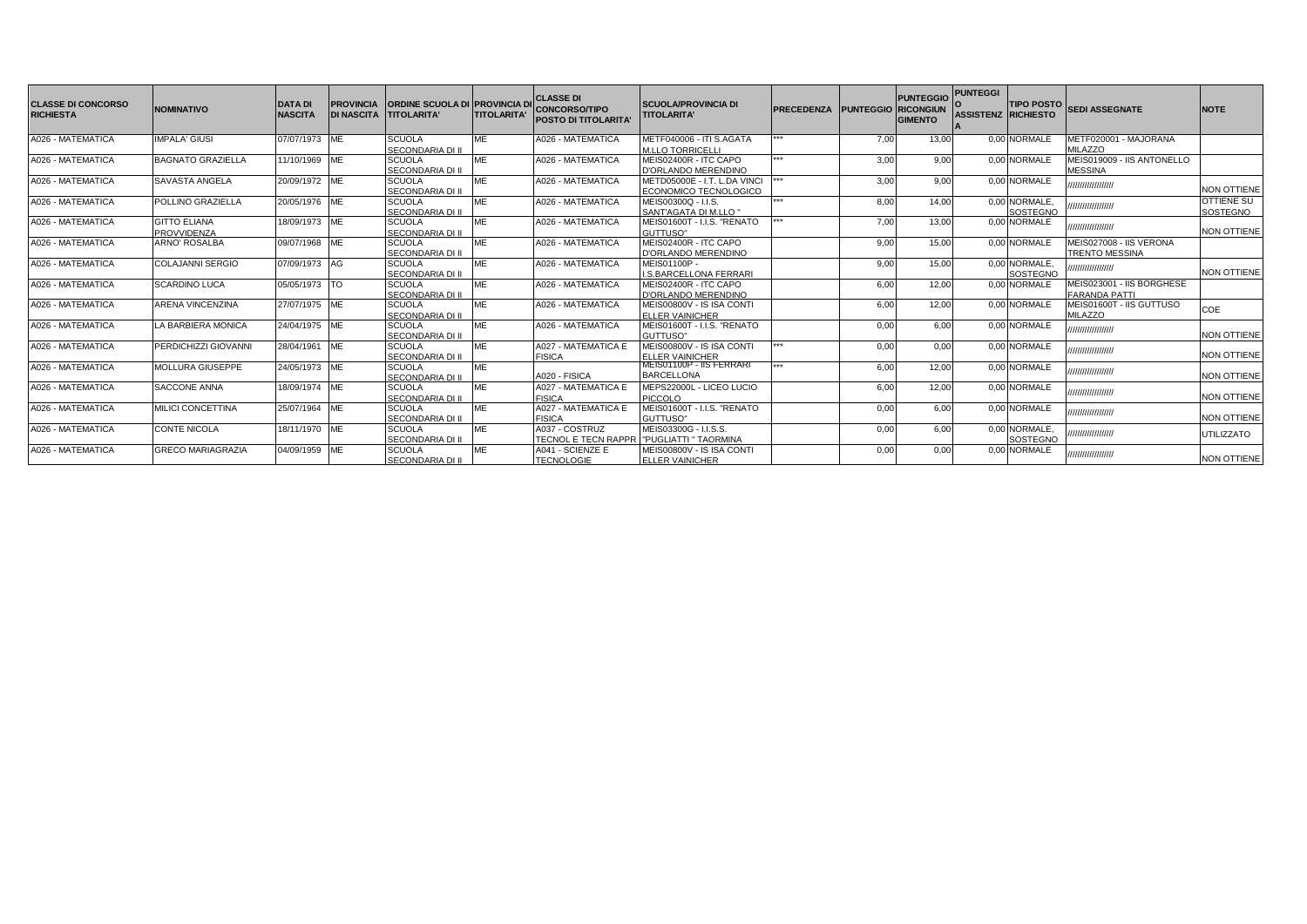| <b>CLASSE DI CONCORSO</b><br><b>RICHIESTA</b> | <b>NOMINATIVO</b>         | <b>DATA DI</b><br><b>NASCITA</b> | <b>PROVINCIA</b> | <b>ORDINE SCUOLA D</b><br>DI NASCITA TITOLARITA' | <b>PROVINCIA</b> | <b>CLASSE DI</b><br>CONCORSO/TIPO<br><b>ITITOLARITA' IPOSTO DI TITOLARITA</b> | <b>SCUOLA/PROVINCIA DI</b><br><b>TITOLARITA'</b> | <b>PRECEDENZA PUNTEGGIO RICONGIUN</b> |      | <b>PUNTEGGIO</b><br><b>GIMENTO</b> | <b>PUNTEGGI</b><br><b>ASSISTENZ RICHIESTO</b> | <b>TIPO POSTO</b> | <b>SEDI ASSEGNATE</b>     | <b>NOTE</b>       |
|-----------------------------------------------|---------------------------|----------------------------------|------------------|--------------------------------------------------|------------------|-------------------------------------------------------------------------------|--------------------------------------------------|---------------------------------------|------|------------------------------------|-----------------------------------------------|-------------------|---------------------------|-------------------|
| A027 - MATEMATICA E                           | PERDICHIZZI GIOVANNI      | 28/04/1961                       | ME               | <b>SCUOLA</b>                                    | <b>ME</b>        | A027 - MATEMATICA E                                                           | MEIS00800V - IS ISA CONTI                        | ***                                   | 0,00 | 0.00                               |                                               | 0,00 NORMALE      | ,,,,,,,,,,,,,,,,,,,,,     | <b>NON</b>        |
| <b>FISICA</b>                                 |                           |                                  |                  | <b>SECONDARIA DI II</b>                          |                  | <b>FISICA</b>                                                                 | <b>ELLER VAINICHER</b>                           | ***                                   |      |                                    |                                               |                   |                           | <b>OTTIENE</b>    |
| A027 - MATEMATICA E                           | CAMBRIA MARIA CONCETTA    | 13/10/1977                       | <b>IME</b>       | <b>SCUOLA</b>                                    | <b>ME</b>        | A027 - MATEMATICA E                                                           | <b>MEPC060006 - LICEO</b>                        |                                       | 7,00 | 13,00                              |                                               | 0,00 NORMALE      | ,,,,,,,,,,,,,,,,,,,,,,    | <b>NON</b>        |
| FISICA<br>A027 - MATEMATICA E                 |                           |                                  |                  | <b>SECONDARIA DI II</b>                          |                  | <b>FISICA</b>                                                                 | <b>VITTORIO EMANUELE III PATTI</b>               |                                       |      |                                    |                                               |                   |                           | <b>OTTIENE</b>    |
|                                               | CURCIO ALESSANDRA         | 17/05/1975                       | <b>IME</b>       | <b>SCUOLA</b>                                    | ME               | A027 - MATEMATICA E                                                           | MEIS03200Q - ISTITUTO                            | ***                                   | 7,00 | 13,00                              |                                               | 0,00 NORMALE,     | MEPS010008 - LS ARCHIMEDE |                   |
| FISICA<br>A027 - MATEMATICA E                 |                           |                                  |                  | SECONDARIA DI II                                 |                  | <b>FISICA</b>                                                                 | <b>SUPERIORE CAMINITI-</b>                       |                                       |      |                                    |                                               | SOSTEGNO          | <b>MESSINA</b>            |                   |
|                                               | SACCONE ANNA              | 18/09/1974                       | ME               | <b>SCUOLA</b>                                    | <b>ME</b>        | A027 - MATEMATICA E                                                           | MEPS22000L - LICEO LUCIO                         |                                       | 6,00 | 12,00                              |                                               | 0,00 NORMALE      | ,,,,,,,,,,,,,,,,,,,,,,    | <b>NON</b>        |
| FISICA<br>A027 - MATEMATICA E                 |                           |                                  |                  | <b>SECONDARIA DI II</b>                          |                  | <b>FISICA</b>                                                                 | <b>PICCOLO</b>                                   |                                       |      |                                    |                                               |                   |                           | <b>OTTIENE</b>    |
|                                               | <b>MILICI CONCETTINA</b>  | 25/07/1964                       | <b>ME</b>        | <b>SCUOLA</b>                                    | <b>ME</b>        | A027 - MATEMATICA E                                                           | MEIS01600T - I.I.S. "RENATO                      |                                       | 0,00 | 6,00                               |                                               | 0,00 NORMALE      | ,,,,,,,,,,,,,,,,,,,,,,    | <b>NON</b>        |
| <b>FISICA</b>                                 |                           |                                  |                  | <b>SECONDARIA DI II</b>                          |                  | <b>FISICA</b>                                                                 | GUTTUSO"                                         |                                       |      |                                    |                                               |                   |                           | <b>OTTIENE</b>    |
| A027 - MATEMATICA E                           | <b>INGENITO FRANCESCO</b> | 30/09/1984                       | <b>RC</b>        | <b>SCUOLA</b>                                    | ME               | A027 - MATEMATICA E                                                           | MEIS00300Q - I.I.S.                              |                                       | 0,00 | 6.00                               |                                               | 0.00 NORMALE      | MEPS03000D - SEGUENZA     |                   |
| <b>FISICA</b>                                 |                           |                                  |                  | SECONDARIA DI II                                 |                  | <b>FISICA</b>                                                                 | SANT'AGATA DI M.LLO "                            |                                       |      |                                    |                                               |                   | <b>MESSINA</b>            |                   |
| A027 - MATEMATICA E                           | <b>BAGNATO GRAZIELLA</b>  | 11/10/1969                       | ME               | <b>SCUOLA</b>                                    | <b>ME</b>        | A026 - MATEMATICA                                                             | MEIS02400R - ITC CAPO                            | ***                                   | 3,00 | 9.00                               |                                               | 0.00 NORMALE      | ,,,,,,,,,,,,,,,,,,,,,     | <b>OTTIENE</b>    |
| <b>FISICA</b>                                 |                           |                                  |                  | <b>SECONDARIA DI II</b>                          |                  |                                                                               | D'ORLANDO MERENDINO                              |                                       |      |                                    |                                               |                   |                           | <b>SU A026</b>    |
| A027 - MATEMATICA E                           | <b>GITTO ELIANA</b>       | 18/09/1973 ME                    |                  | <b>SCUOLA</b>                                    | ME               | A026 - MATEMATICA                                                             | MEIS01600T - I.I.S. "RENATO                      |                                       | 7,00 | 13,00                              |                                               | 0,00 NORMALE      | ,,,,,,,,,,,,,,,,,,,,,     | <b>NON</b>        |
| FISICA<br>A027 - MATEMATICA E                 | <b>PROVVIDENZA</b>        |                                  |                  | <b>SECONDARIA DI II</b>                          |                  |                                                                               | GUTTUSO"                                         |                                       |      |                                    |                                               |                   |                           | <b>OTTIENE</b>    |
|                                               | <b>MOLLURA GIUSEPPE</b>   | 24/05/1973                       | ME               | <b>SCUOLA</b>                                    | ME               |                                                                               | MEIS01100P - IIS FERRARI                         | <b>WWW.</b>                           | 6,00 | 12,00                              |                                               | 0.00 NORMALE      | ,,,,,,,,,,,,,,,,,,,,,     | <b>NON</b>        |
| <b>FISICA</b>                                 |                           |                                  |                  | <b>SECONDARIA DI II</b>                          |                  | A020 - FISICA                                                                 | <b>BARCELLONA</b>                                |                                       |      |                                    |                                               |                   |                           | <b>OTTIENE</b>    |
| A027 - MATEMATICA E                           | <b>ARNO' ROSALBA</b>      | 09/07/1968                       | MЕ               | <b>SCUOLA</b>                                    | ME               | A026 - MATEMATICA                                                             | MEIS02400R - ITC CAPO                            |                                       | 9,00 | 15,00                              |                                               | 0,00 NORMALE      | ,,,,,,,,,,,,,,,,,,,,,,    | <b>OTTIENE</b>    |
| <b>FISICA</b>                                 |                           |                                  |                  | <b>SECONDARIA DI II</b>                          |                  |                                                                               | D'ORLANDO MERENDINO                              |                                       |      |                                    |                                               |                   |                           | <b>SU A026</b>    |
| A027 - MATEMATICA E                           | <b>SCARDINO LUCA</b>      | 05/05/1973                       |                  | <b>SCUOLA</b>                                    | ME               | A026 - MATEMATICA                                                             | MEIS02400R - ITC CAPO                            |                                       | 6,00 | 12,00                              |                                               | 0,00 NORMALE      | ,,,,,,,,,,,,,,,,,,,,,     | <b>OTTIENE</b>    |
| <b>FISICA</b>                                 |                           |                                  |                  | SECONDARIA DI II                                 |                  |                                                                               | D'ORLANDO MERENDINO                              |                                       |      |                                    |                                               |                   |                           | <b>SU A026</b>    |
| A027 - MATEMATICA E                           | <b>CONTE NICOLA</b>       | 18/11/1970                       | <b>IME</b>       | <b>SCUOLA</b>                                    | <b>ME</b>        | A037 - COSTRUZ                                                                | MEIS03300G - I.I.S.S.                            |                                       | 0,00 | 6,00                               |                                               | 0.00 NORMALE.     | ,,,,,,,,,,,,,,,,,,,,,     | <b>UTILIZZATO</b> |
|                                               |                           |                                  |                  | <b>SECONDARIA DI II</b>                          |                  | <b>ITECNOL E TECN RAPPR</b>                                                   | "PUGLIATTI " TAORMINA                            |                                       |      |                                    |                                               | SOSTEGNO          |                           |                   |
| FISICA<br>A027 - MATEMATICA E                 | <b>GRECO MARIAGRAZIA</b>  | 04/09/1959                       | ME               | <b>SCUOLA</b>                                    | ME               | A041 - SCIENZE E                                                              | MEIS00800V - IS ISA CONTI                        |                                       | 0,00 | 0,00                               |                                               | 0.00 NORMALE      | ,,,,,,,,,,,,,,,,,,,,,,    | <b>NON</b>        |
| <b>FISICA</b>                                 |                           |                                  |                  | <b>SECONDARIA DI II</b>                          |                  | <b>TECNOLOGIE</b>                                                             | <b>ELLER VAINICHER</b>                           |                                       |      |                                    |                                               |                   |                           | <b>OTTIENE</b>    |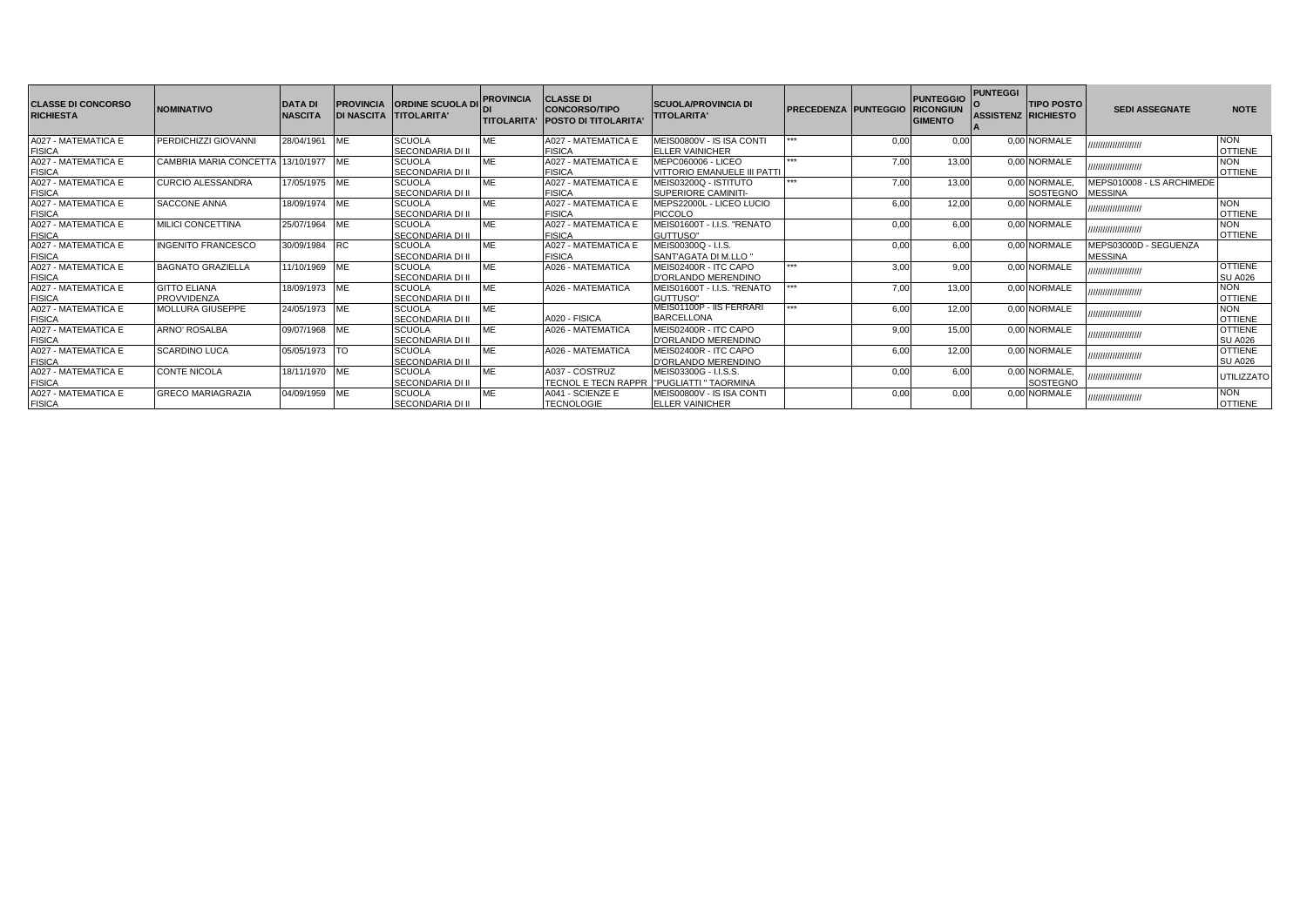| <b>CLASSE DI CONCORSO</b><br><b>RICHIESTA</b> | <b>NOMINATIVO</b>      | <b>DATAD</b><br><b>NASCITA</b> | <b>IDI NASCITA TITOLARITA'</b> | <b>PROVINCIA ORDINE SCUOLA DI PROVINCIA DI</b> | <b>ITITOLARITA'</b> | <b>CLASSE DI</b><br>'ICONCORSO/TIPO<br><b>POSTO DI TITOLARITA'</b> | <b>SCUOLA/PROVINCIA DI</b><br><b>TITOLARITA'</b> | <b>IPRECEDENZA PUNTEGGIO RICONGIUNGIONALI</b> |      | PUNTEGGIO<br><b>IMENTO</b> | <b>PUNTEGGI</b> | <b>TIPO POSTO</b><br><b>ASSISTENZ RICHIESTO</b> | <b>SEDI ASSEGNATE</b> |
|-----------------------------------------------|------------------------|--------------------------------|--------------------------------|------------------------------------------------|---------------------|--------------------------------------------------------------------|--------------------------------------------------|-----------------------------------------------|------|----------------------------|-----------------|-------------------------------------------------|-----------------------|
| A029 - MUSICA ISTITUTI II                     | POLLINO GRAZIELLA      | 20/05/1976 ME                  |                                | <b>SCUOLA</b>                                  |                     | A026 - MATEMATICA                                                  | MEIS00300Q - I.I.S.                              |                                               | 8.00 | 14,00                      |                 | 0,00 NORMALE,                                   | NO DISPONIBILITA'     |
| <b>GRADO</b>                                  |                        |                                |                                | <b>SECONDARIA DI II</b>                        |                     |                                                                    | SANT'AGATA DI M.LLO "                            |                                               |      |                            |                 | <b>SOSTEGNO</b>                                 |                       |
| A029 - MUSICA ISTITUTI II                     | <b>MANGANO ROSARIO</b> | 22/09/1957 ME                  |                                | <b>SCUOLA</b>                                  |                     |                                                                    | A030 - MUSICA SC. I GR. MEMM82001A - MARINA DI   | ***                                           | 3.00 | 9.00                       |                 | 0.00 NORMALE                                    | NO DISPONIBILITA'     |
| <b>GRADO</b>                                  |                        |                                |                                | <b>SECONDARIA DI I</b>                         |                     |                                                                    | <b>VENETICO</b>                                  |                                               |      |                            |                 |                                                 |                       |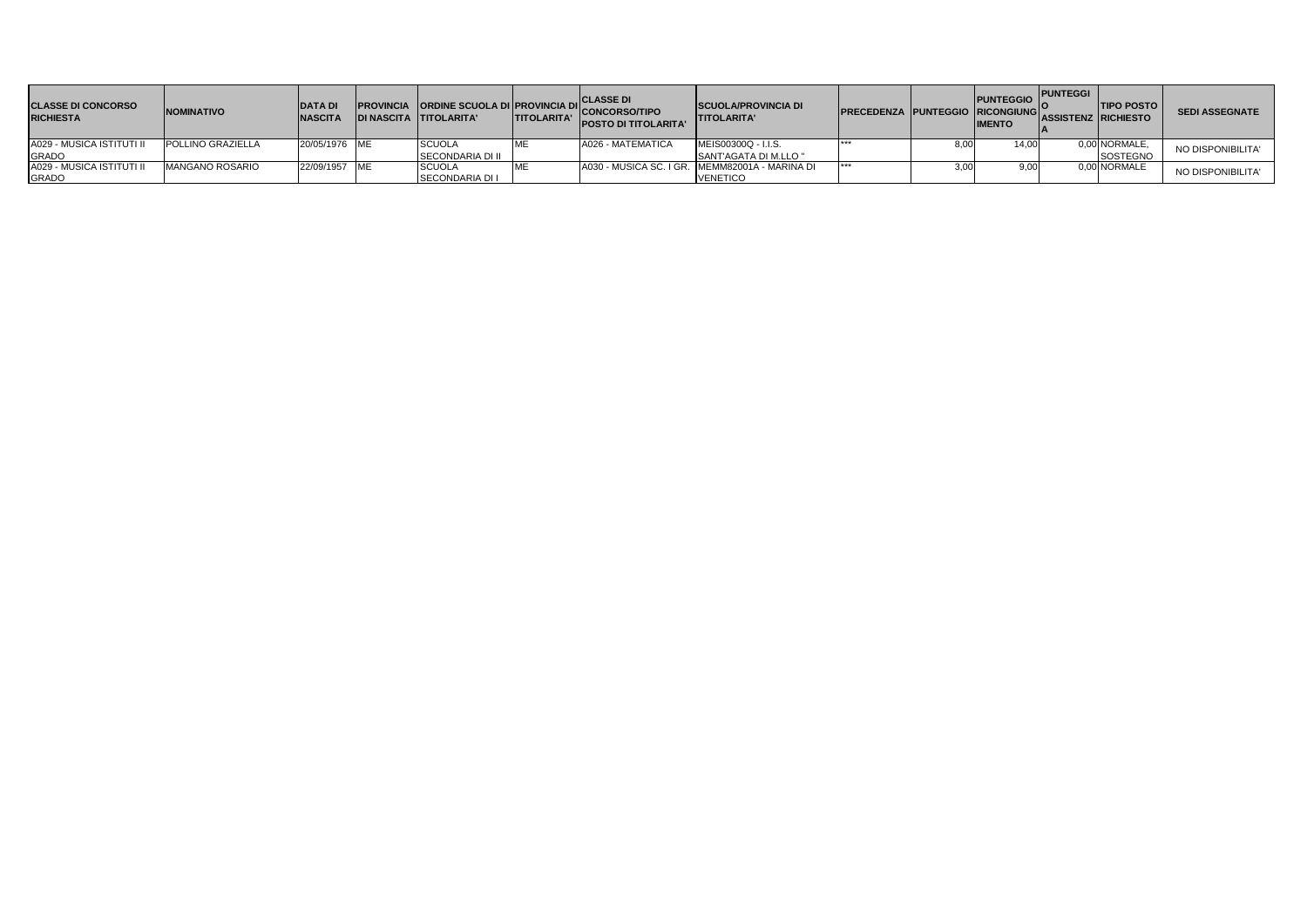| <b>CLASSE DI CONCORSO</b><br><b>RICHIESTA</b> | <b>NOMINATIVO</b>      | <b>DATA DI</b><br><b>NASCITA</b> | <b>PROVINCIA CORDINE SCUOLA DIL</b><br><b>DI NASCITA TITOLARITA'</b> | <b>PROVINCIA</b> | <b>CLASSE DI</b><br><b>CONCORSO/TIPO</b><br><b>ITITOLARITA' IPOSTO DI TITOLARITA'</b> | <b>SCUOLA/PROVINCIA DI</b><br><b>TITOLARITA'</b> | <b>IPRECEDENZAIPUNTEGGIO RICONGIUN</b> |      | <b>PUNTEGGIO</b><br><b>GIMENTO</b> | <b>PUNTEGGI</b><br><b>ASSISTENZ RICHIESTO</b> | <b>TIPO POSTO</b> | <b>SEDI ASSEGNATE</b>      | <b>NOTE</b>    |
|-----------------------------------------------|------------------------|----------------------------------|----------------------------------------------------------------------|------------------|---------------------------------------------------------------------------------------|--------------------------------------------------|----------------------------------------|------|------------------------------------|-----------------------------------------------|-------------------|----------------------------|----------------|
| A031 - SCIENZE DEGLI                          | ARCIDIACONO VINCENZA   | 16/08/1974 ME                    | <b>SCUOLA</b>                                                        |                  | A031 - SCIENZE DEGLI                                                                  | MEIS01600T - I.I.S. "RENATO                      |                                        | 7,00 |                                    |                                               | 0.00 NORMALE      | MEIS019009 - IIS ANTONELLO | <b>ICOE</b>    |
| <b>ALIMENTI</b>                               |                        |                                  | <b>SECONDARIA DI II</b>                                              |                  | <b>ALIMENTI</b>                                                                       | GUTTUSO"                                         |                                        |      |                                    |                                               |                   | <b>MESSINA</b>             |                |
| A031 - SCIENZE DEGLI                          | <b>D'AMICO NANCY</b>   | 05/09/1985 ME                    | <b>SCUOLA</b>                                                        |                  | A031 - SCIENZE DEGLI                                                                  | MEIS03300G - I.I.S.S.                            |                                        | 0.00 |                                    |                                               | 0.00 NORMALE      | MEIS01600T - GUTTUSO       |                |
| <b>ALIMENTI</b>                               | <b>ANTONELLA</b>       |                                  | SECONDARIA DI II                                                     |                  | <b>ALIMENTI</b>                                                                       | "PUGLIATTI " TAORMINA                            |                                        |      |                                    |                                               |                   | <b>MILAZZO</b>             |                |
| A031 - SCIENZE DEGLI                          | <b>ARMELI ANTONINO</b> | 16/10/1963 ME                    | <b>SCUOLA</b>                                                        |                  | A051 - SCIENZE,                                                                       | METL00951R - G. MINUTOLI                         |                                        | 0,00 |                                    |                                               | 0.00 NORMALE      | /////////////////////      | <b>OTTIENE</b> |
| <b>ALIMENTI</b>                               |                        |                                  | <b>SECONDARIA DI II</b>                                              |                  | TECNOL E TECN AGR                                                                     | (CORSO SERALE)                                   |                                        |      |                                    |                                               |                   |                            | <b>SU A051</b> |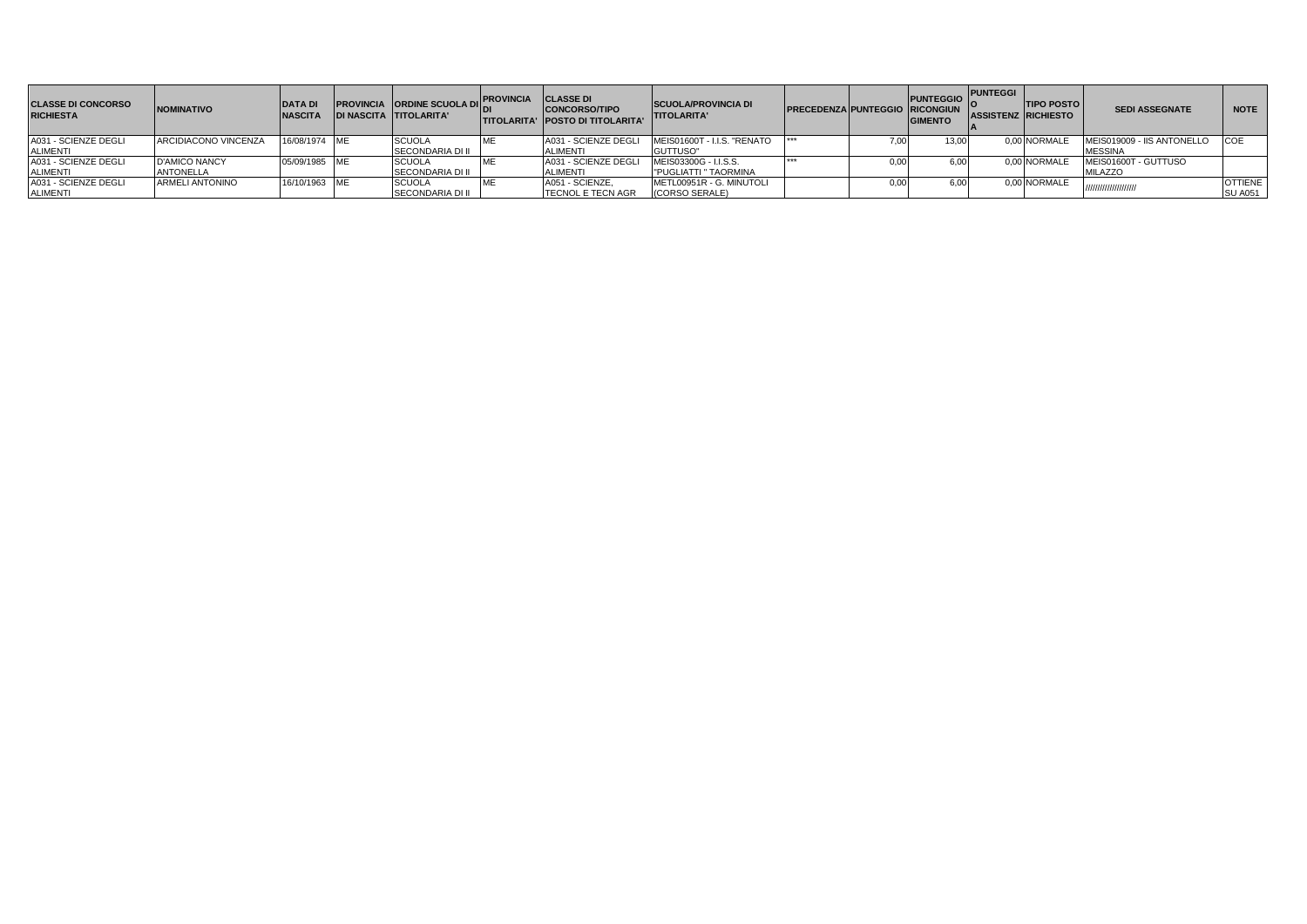| <b>CLASSE DI CONCORSO</b><br><b>RICHIESTA</b>  | <b>NOMINATIVO</b>        | <b>DATA DI</b><br><b>NASCITA</b> | <b>PROVINCIA ORDINE SCUOLA DI PROVINCIA DI</b><br>DI NASCITA TIITOLARITA' | <b>TITOLARITA'</b> | <b>CLASSE DI</b><br><b>CONCORSO/TIPO</b><br><b>POSTO DI TITOLARITA'</b> | <b>SCUOLA/PROVINCIA DI</b><br><b>TITOLARITA'</b>                          | <b>PRECEDENZA PUNTEGGIO RICONGIUNG</b> |      | PUNTEGGIO PUNTEGGI I<br><b>IMENTO</b> | <b>ASSISTENZ RICHIESTO</b> | <b>TIPO POSTO</b> | <b>SEDI ASSEGNATE</b>                        | <b>NOTE</b>                   |
|------------------------------------------------|--------------------------|----------------------------------|---------------------------------------------------------------------------|--------------------|-------------------------------------------------------------------------|---------------------------------------------------------------------------|----------------------------------------|------|---------------------------------------|----------------------------|-------------------|----------------------------------------------|-------------------------------|
| A034 - SCIENZE E<br><b>TECNOLOGIE CHIMICHE</b> | <b>GARGIULLI CLAUDIA</b> | 28/09/1973 ME                    | <b>SCUOLA</b><br><b>SECONDARIA DI II</b>                                  |                    | A034 - SCIENZE E<br><b>TECNOLOGIE CHIMICHE M.LLO TORRICELLI</b>         | METF040006 - ITI S.AGATA                                                  | ***                                    | 7.00 |                                       |                            | 0.00 NORMALE      | MEIS027008 - VERONA<br><b>TRENTO MESSINA</b> |                               |
| A034 - SCIENZE E<br><b>TECNOLOGIE CHIMICHE</b> | DI STEFANO LOREDANA      | 06/04/1972 PA                    | <b>SCUOLA</b><br><b>SECONDARIA DI II</b>                                  |                    | A034 - SCIENZE E<br>TECNOLOGIE CHIMICHE FARANDA - PATTI                 | MEIS023001 - IIS BORGHESE - ***                                           |                                        | 6.00 | 12.00                                 |                            | 0.00 NORMALE      | MEIS027008 - VERONA<br><b>TRENTO MESSINA</b> |                               |
| A034 - SCIENZE E<br><b>TECNOLOGIE CHIMICHE</b> | PICCIOLO GIACOMO         | 02/09/1968 ME                    | <b>SCUOLA</b><br><b>SECONDARIA DI II</b>                                  |                    | A034 - SCIENZE E                                                        | METD110001 - ITET " G.<br><b>TECNOLOGIE CHIMICHE TOMASI DI LAMPEDUSA"</b> |                                        |      |                                       |                            | 0.00 NORMALE      | ,,,,,,,,,,,,,,,,,,,,,,,                      | <b>UTILIZZATO</b>             |
| A034 - SCIENZE E<br><b>TECNOLOGIE CHIMICHE</b> | <b>LACOPO VIVIANA</b>    | 05/05/1979 LT                    | <b>SCUOLA</b><br><b>SECONDARIA DI I</b>                                   |                    | A028 - MATEMATICA E<br><b>SCIENZE</b>                                   | MEMM848016 - " PIRANDELLO  ***<br>PATTI                                   |                                        | 7.00 |                                       |                            | 0.00 NORMALE      | ,,,,,,,,,,,,,,,,,,,,,,,                      | <b>OTTIENE SU</b><br>SOSTEGNO |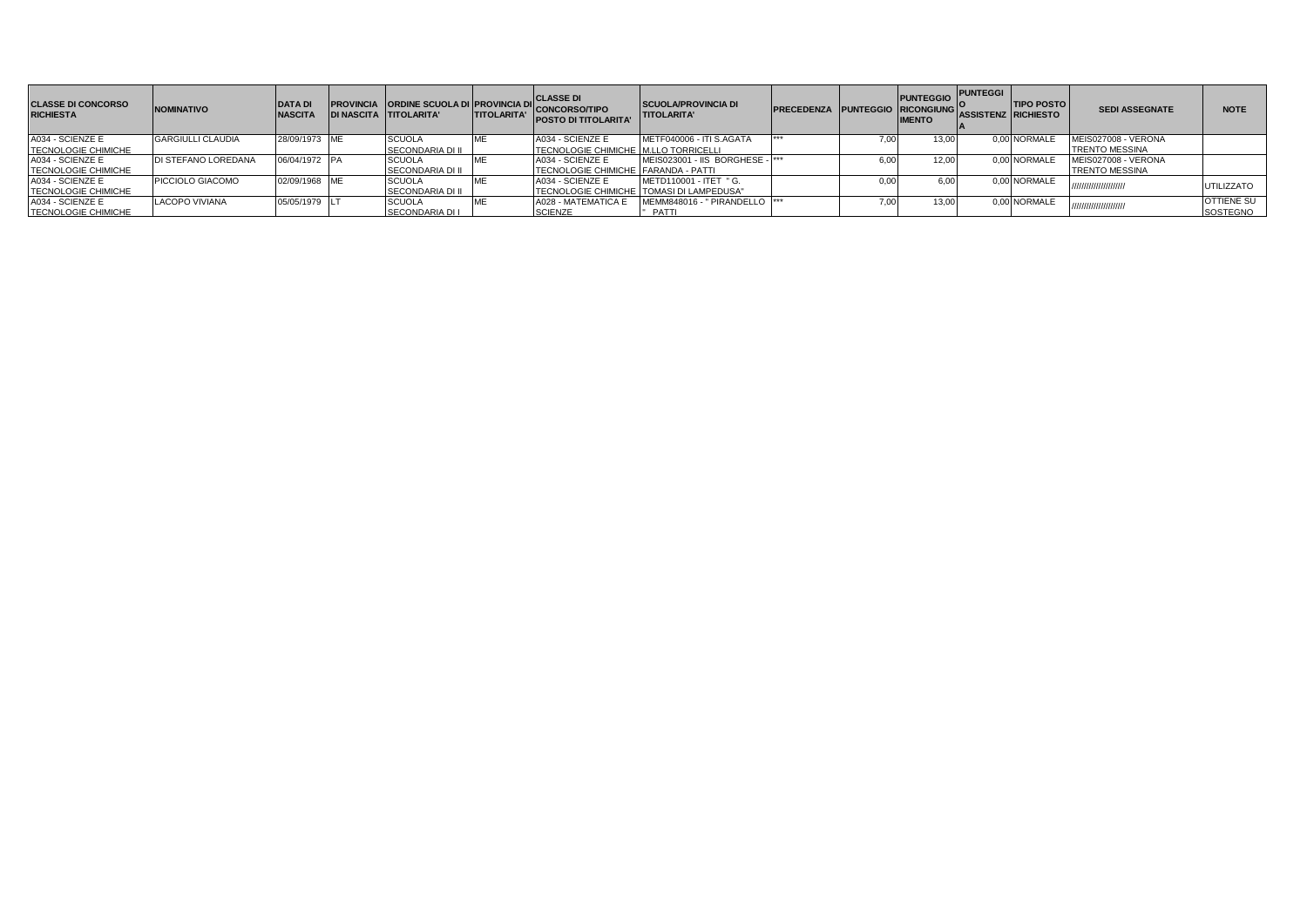| <b>CLASSE DI CONCORSO</b><br><b>RICHIESTA</b> | <b>NOMINATIVO</b> | <b>DATA DI</b><br><b>NASCITA</b> | <b>PROVINCIA ORDINE SCUOLA DII:</b><br><b>DI NASCITA TITOLARITA'</b> | <b>PROVINCIA</b> | <b>CLASSE DI</b><br><b>CONCORSO/TIPO</b><br><b>TITOLARITA' POSTO DI TITOLARITA'</b> | <b>SCUOLA/PROVINCIA DI</b><br><b>TITOLARITA'</b> | <b>PRECEDENZA PUNTEGGIO RICONGIUN</b> |      | PUNTEGGIO PUNTEGGI I<br><b>GIMENTO</b> | <b>ASSISTENZ RICHIESTO</b> | TIPO POSTO SEDI ASSEGNATE | <b>NOTE</b>       |
|-----------------------------------------------|-------------------|----------------------------------|----------------------------------------------------------------------|------------------|-------------------------------------------------------------------------------------|--------------------------------------------------|---------------------------------------|------|----------------------------------------|----------------------------|---------------------------|-------------------|
| A037 - COSTRUZ TECNOL E IDI PIETRO MONICA     |                   | 11/12/1976 ME                    | <b>SCUOLA</b>                                                        |                  | A037 - COSTRUZ                                                                      | MEIS00800V - IS ISA CONTI                        |                                       | 4.00 | 10.00                                  | 0,00 NORMALE               | /////////////////////     | <b>UTILIZZATA</b> |
| <b>TECN RAPPR GRAFICA</b>                     |                   |                                  | <b>SECONDARIA DI II</b>                                              |                  | <b>TECNOL E TECN RAPPR ELLER VAINICHER</b>                                          |                                                  |                                       |      |                                        |                            |                           |                   |
| A037 - COSTRUZ TECNOL E CONTE NICOLA          |                   | 18/11/1970 ME                    | <b>SCUOLA</b>                                                        |                  | A037 - COSTRUZ                                                                      | MEIS03300G - I.I.S.S.                            |                                       | 0.00 | 6.00                                   | 0.00 NORMALE.              | ,,,,,,,,,,,,,,,,,,        | <b>UTILIZZATO</b> |
| <b>TECN RAPPR GRAFICA</b>                     |                   |                                  | SECONDARIA DI II                                                     |                  |                                                                                     | TECNOL E TECN RAPPR I "PUGLIATTI " TAORMINA      |                                       |      |                                        | SOSTEGNO                   |                           |                   |
| A037 - COSTRUZ TECNOL E MUSARRA GAETANO       |                   | 08/06/1968 ME                    | <b>SCUOLA</b>                                                        |                  |                                                                                     | A060 - TECNOLOGIA SC. MEMM88201N - " FOSCOLO "   |                                       | 0.00 | 6.00                                   | 0,00 NORMALE,              | ,,,,,,,,,,,,,,,,,,,,,     | <b>NON</b>        |
| <b>TECN RAPPR GRAFICA</b>                     |                   |                                  | <b>SECONDARIA DI I</b>                                               |                  | ۱ نا                                                                                | <b>MESSINA</b>                                   |                                       |      |                                        | SOSTEGNO                   |                           | <b>OTTIENE</b>    |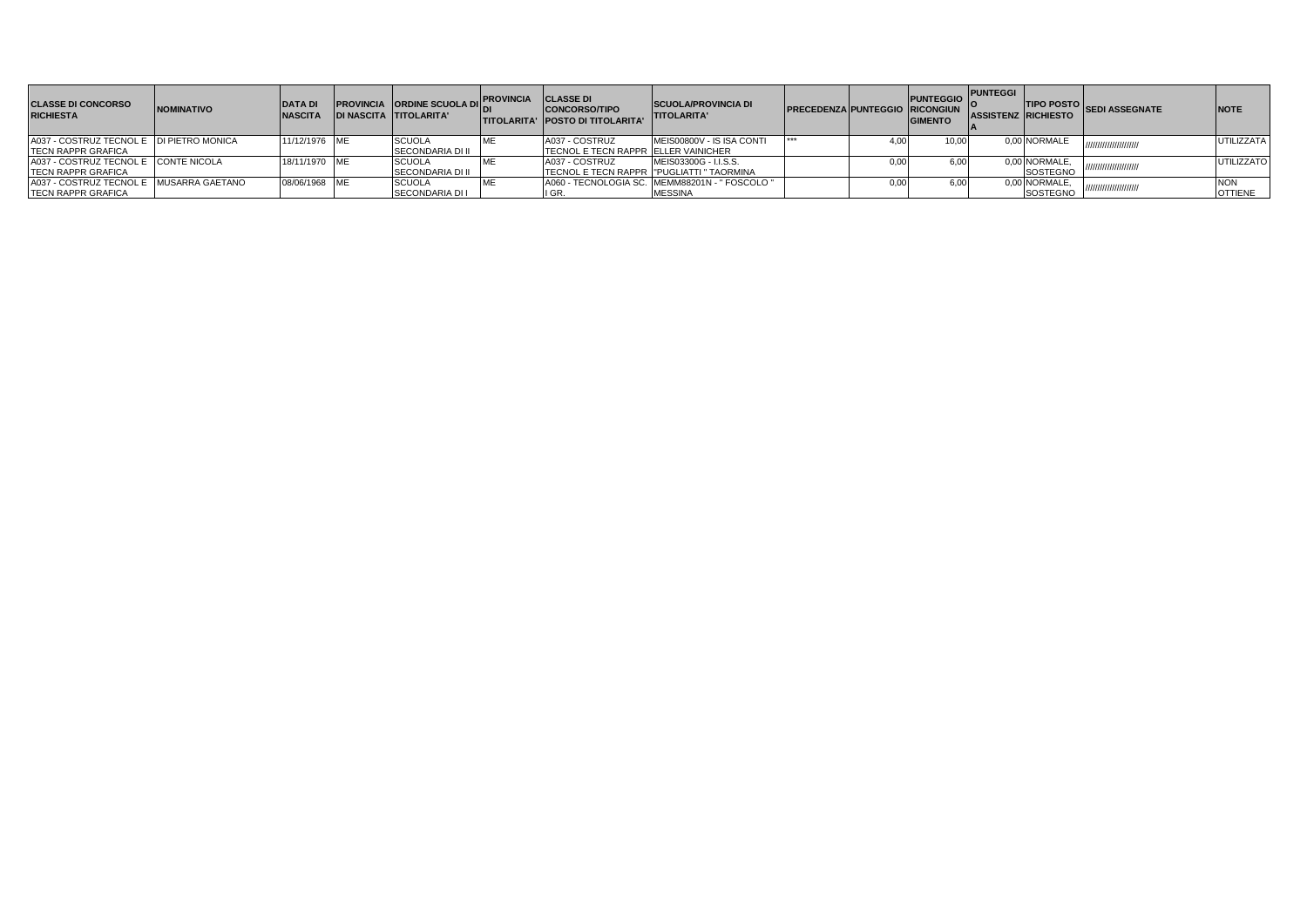| <b>CLASSE DI CONCORSO</b><br><b>RICHIESTA</b> | <b>NOMINATIVO</b>      | <b>DATA DI</b><br><b>NASCITA</b> | <b>DI NASCITA TITOLARITA'</b> | <b>TITOLARITA'</b> | <b>CLASSE DI</b><br>PROVINCIA ORDINE SCUOLA DI PROVINCIA DI CONCORSO/TIPO<br><b>POSTO DI TITOLARITA'</b> | <b>SCUOLA/PROVINCIA DI</b><br><b>TITOLARITA'</b> | PRECEDENZA PUNTEGGIO RICONGIUNG ASSISTENZ RICHIESTO <sup>SEUC</sup> AS- | <b>PUNTEGGIO</b><br><b>IMENTO</b> | <b>PUNTEGGI</b> |              | <b>THE THEO POSTO SEDE ASSEGNATA</b> | <b>NOTE</b> |
|-----------------------------------------------|------------------------|----------------------------------|-------------------------------|--------------------|----------------------------------------------------------------------------------------------------------|--------------------------------------------------|-------------------------------------------------------------------------|-----------------------------------|-----------------|--------------|--------------------------------------|-------------|
| A040 - TECNOLOGIE                             | <b>MANGANO BASILIO</b> | 29/11/1958 ME                    | <b>SCUOLA</b>                 |                    | A040 - TECNOLOGIE                                                                                        | METF040006 - ITI S.AGATA                         |                                                                         | 6.00                              |                 | 0.00 NORMALE | ,,,,,,,,,,,,,,,,,,,,                 | NON OTTIENE |
| <b>ELETTRICHE</b>                             |                        |                                  | SECONDARIA DI II              |                    | <b>ELETTRICHE</b>                                                                                        | M.LLO TORRICELLI                                 |                                                                         |                                   |                 |              |                                      |             |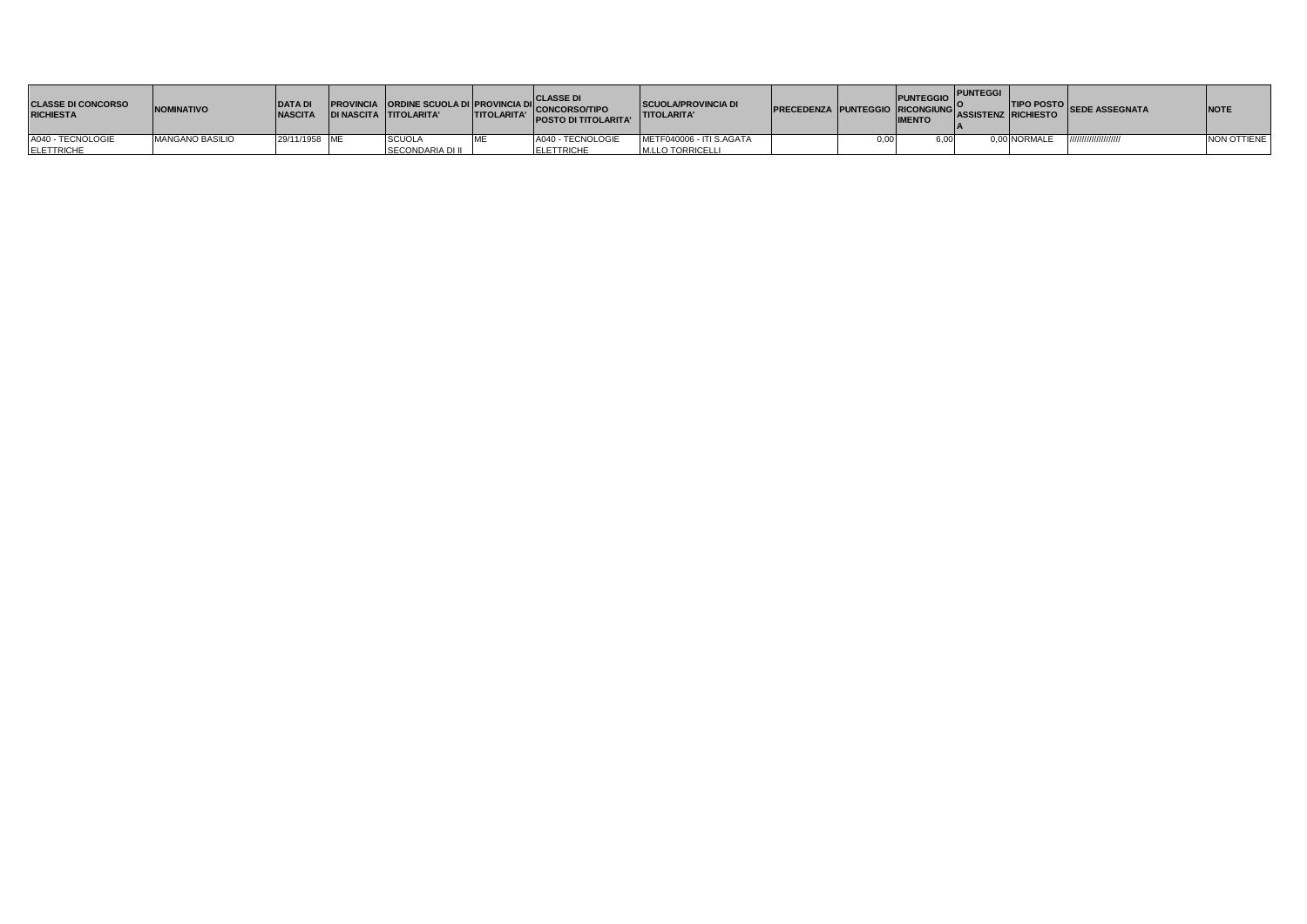| <b>CLASSE DI CONCORSO</b><br><b>RICHIESTA</b> | <b>NOMINATIVO</b>        | <b>DATA DI</b><br><b>INASCITA</b> | <b>PROVINCIA ORDINE SCUOLA DIL.</b><br>IDI NASCITA TITOLARITA' | <b>IPROVINCIA</b> | <b>CLASSE DI</b><br><b>CONCORSO/TIPO</b><br><b>ITITOLARITA' POSTO DI TITOLARITA'</b> | <b>SCUOLA/PROVINCIA DI</b><br><b>TITOLARITA'</b> | <b>PRECEDENZA PUNTEGGIO RICONGIUN</b> |      | PUNTEGGIO PUNTEGGI I<br><b>GIMENTO</b> | <b>ASSISTENZ RICHIESTO</b> | TIPO POSTO SEDI ASSEGNATE | <b>INOTE</b>   |
|-----------------------------------------------|--------------------------|-----------------------------------|----------------------------------------------------------------|-------------------|--------------------------------------------------------------------------------------|--------------------------------------------------|---------------------------------------|------|----------------------------------------|----------------------------|---------------------------|----------------|
| A041 - SCIENZE E                              | <b>GRECO MARIAGRAZIA</b> | 04/09/1959 ME                     | <b>SCUOLA</b>                                                  |                   | A041 - SCIENZE E                                                                     | MEIS00800V - IS ISA CONTI                        |                                       | 0.00 |                                        | 0.00 NORMALE               | ,,,,,,,,,,,,,,,,          | <b>NON</b>     |
| <b>TECNOLOGIE</b>                             |                          |                                   | <b>SECONDARIA DI II</b>                                        |                   | <b>TECNOLOGIE</b>                                                                    | <b>ELLER VAINICHER</b>                           |                                       |      |                                        |                            |                           | <b>OTTIENE</b> |
| A041 - SCIENZE E                              | <b>IMPALA' GIUSI</b>     | 07/07/1973 ME                     | SCUOLA                                                         |                   | A026 - MATEMATICA                                                                    | METF040006 - ITI S.AGATA                         |                                       | . სს | 13,00                                  | 0,00 NORMALE               | ////////////////          | <b>OTTIENE</b> |
| <b>TECNOLOGIE</b>                             |                          |                                   | <b>SECONDARIA DI II</b>                                        |                   |                                                                                      | <b>M.LLO TORRICELLI</b>                          |                                       |      |                                        |                            |                           | <b>SU A026</b> |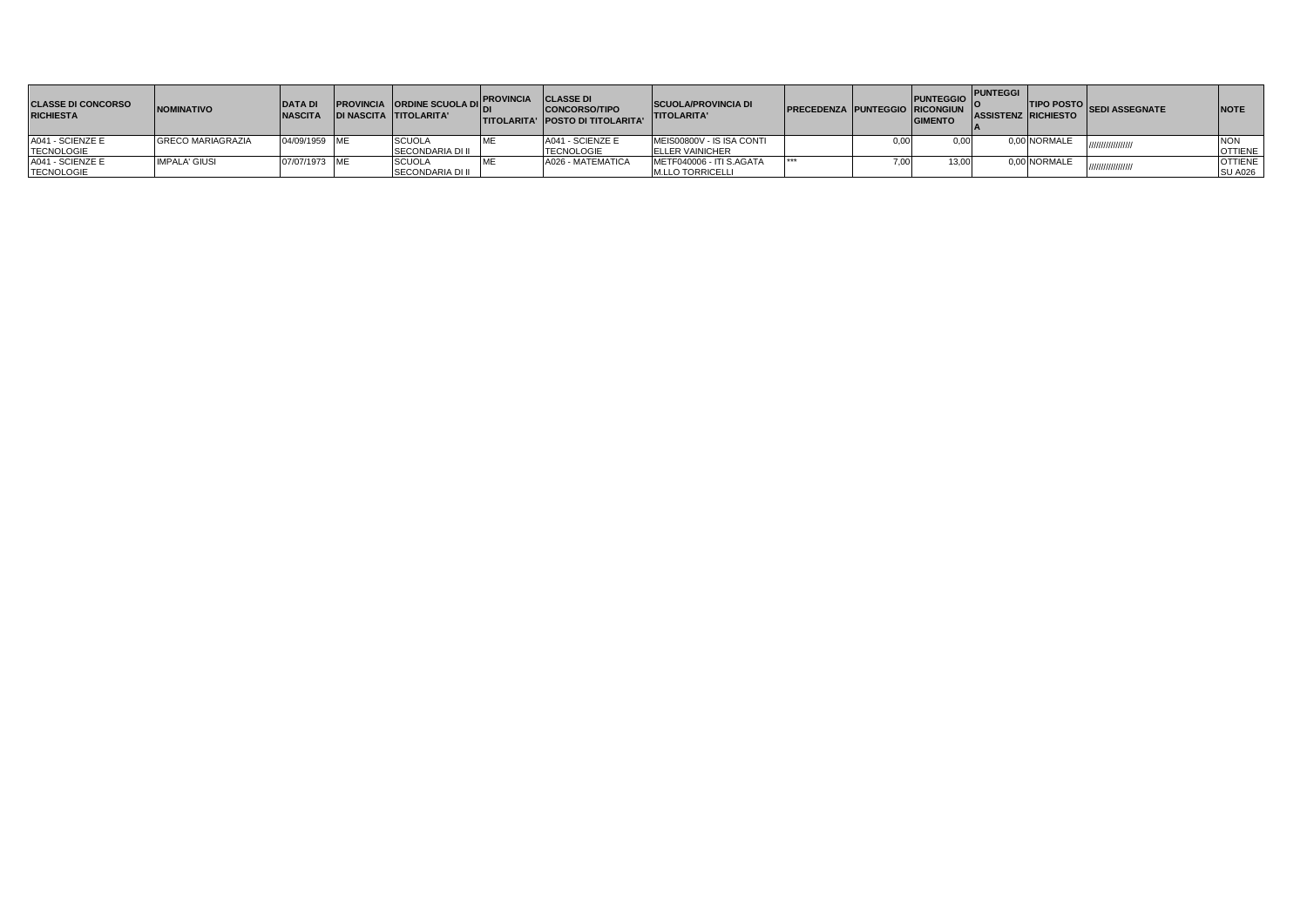| <b>CLASSE DI CONCORSO</b><br><b>RICHIESTA</b> | <b>NOMINATIVO</b>        | <b>DATA DI</b><br><b>NASCITA</b> | <b>PROVINCIA ORDINE SCUOLA DIL</b><br><b>DI NASCITA TITOLARITA'</b> | <b>PROVINCIA CLASSE DI</b> | <b>CONCORSO/TIPO</b><br><b>ITITOLARITA' IPOSTO DI TITOLARITA'</b> | <b>SCUOLA/PROVINCIA DI</b><br><b>ITITOLARITA'</b> | <b>PRECEDENZA PUNTEGGIO RICONGIUN</b> |      | PUNTEGGIO PUNTEGGI<br><b>GIMENTO</b> | <b>TIPO POSTO</b><br>ASSISTENZ RICHIESTO | <b>SEDI ASSEGNATE</b> | <b>NOTE</b>       |
|-----------------------------------------------|--------------------------|----------------------------------|---------------------------------------------------------------------|----------------------------|-------------------------------------------------------------------|---------------------------------------------------|---------------------------------------|------|--------------------------------------|------------------------------------------|-----------------------|-------------------|
| A045 - SCIENZE                                | AMAINA GIUSEPPE          | 03/08/1973 ME                    | <b>SCUOLA</b>                                                       |                            | A045 - SCIENZE                                                    | MEIS01100P -                                      |                                       | 3,00 | 9.OC                                 | 0,00 NORMALE                             |                       |                   |
| ECONOMICO-AZIENDALI                           |                          |                                  | <b>SECONDARIA DI II</b>                                             |                            |                                                                   | ECONOMICO-AZIENDALI II.S.BARCELLONA FERRARI       |                                       |      |                                      |                                          |                       | <b>OTTIENE</b>    |
| A045 - SCIENZE                                | <b>CALIO' GAETANA</b>    | 18/02/1969 ME                    | <b>SCUOLA</b>                                                       |                            | A045 - SCIENZE                                                    | MEIS03200Q - ISTITUTO                             |                                       | 0.00 | 5.OC                                 | 0,00 NORMALE,                            |                       | <b>OTTIENE SU</b> |
| ECONOMICO-AZIENDALI                           | <b>ANTONELLA</b>         |                                  | SECONDARIA DI II                                                    |                            | ECONOMICO-AZIENDALI ISUPERIORE CAMINITI-                          |                                                   |                                       |      |                                      | SOSTEGNO //////////////////              |                       | SOSTEGNO          |
| A045 - SCIENZE                                | <b>PELLICO FRANCESCO</b> | 05/12/1963 ME                    | <b>SCUOLA</b>                                                       |                            | A046 - SCIENZE                                                    | MEIS03200Q - ISTITUTO                             |                                       | 6,00 | 12.00                                | 0.00 NORMALE.                            |                       | <b>OTTIENE SU</b> |
| ECONOMICO-AZIENDALI                           |                          |                                  | <b>SECONDARIA DI II</b>                                             |                            | <b>GIURIDICO</b>                                                  | <b>SUPERIORE CAMINITI-</b>                        |                                       |      |                                      | SOSTEGNO /////////////////               |                       | SOSTEGNO          |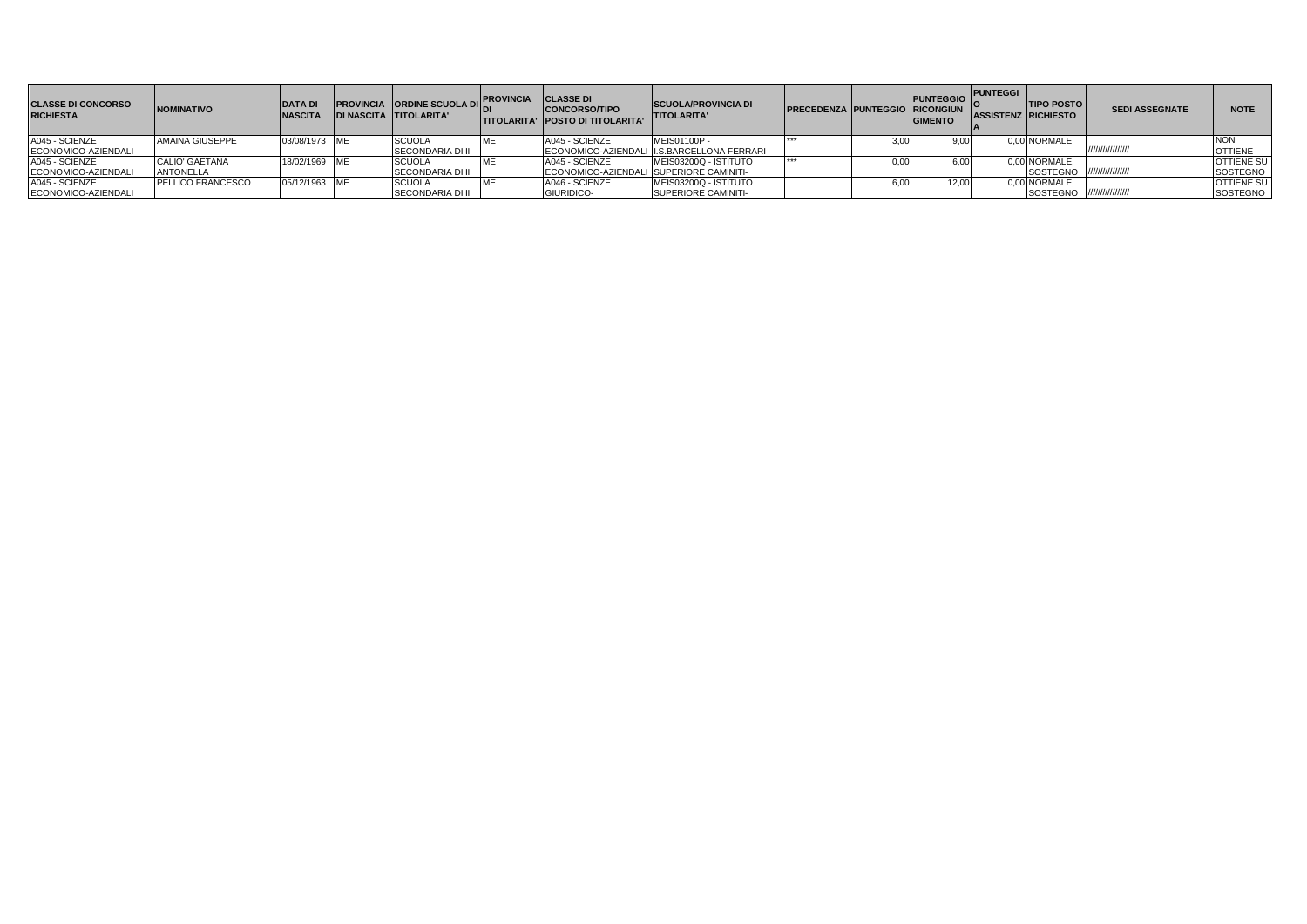| <b>CLASSE DI CONCORSO</b><br><b>RICHIESTA</b>  | <b>NOMINATIVO</b>                    | <b>DATA DI</b><br><b>NASCITA</b> |            | <b>PROVINCIA CORDINE SCUOLA DI PROVINCIA D</b><br>DI NASCITA TITOLARITA' | <b>TITOLARITA</b>           | <b>CLASSE DI</b><br><b>CONCORSO/TIPO</b><br>POSTO DI TITOLARITA' | <b>SCUOLA/PROVINCIA DI</b><br><b>TITOLARITA'</b>    | <b>PRECEDENZA PUNTEGGIO</b> |      | <b>PUNTEGGIO</b><br><b>RICONGIUNG</b><br><b>IMENTO</b> | <b>PUNTEGGI</b><br><b>ASSISTENZ RICHIESTO</b> | <b>TIPO POSTO</b>         | <b>SEDI ASSEGNATE</b>                            | <b>NOTE</b>                      |
|------------------------------------------------|--------------------------------------|----------------------------------|------------|--------------------------------------------------------------------------|-----------------------------|------------------------------------------------------------------|-----------------------------------------------------|-----------------------------|------|--------------------------------------------------------|-----------------------------------------------|---------------------------|--------------------------------------------------|----------------------------------|
| A046 - SCIENZE GIURIDICO-<br><b>ECONOMICHE</b> | <b>PINO MARIA GRAZIA</b>             | 06/05/1970 ME                    |            | <b>SCUOLA</b><br><b>SECONDARIA DI II</b>                                 | MF                          | A046 - SCIENZE<br>GIURIDICO-                                     | MEIS02400R - ITC CAPO<br>D'ORLANDO MERENDINO        | 444                         | 3,00 | 9,00                                                   |                                               | 0.00 NORMALE              | ,,,,,,,,,,,,,,,,,,,,,                            | <b>NON OTTIENE</b>               |
| A046 - SCIENZE GIURIDICO-<br><b>ECONOMICHE</b> | <b>CASDIA VENERA</b>                 | 10/05/1965 ME                    |            | <b>SCUOLA</b><br><b>SECONDARIA DI II</b>                                 | MF                          | A046 - SCIENZE<br>GIURIDICO-                                     | MEPS22000L - LICEO LUCIO<br><b>PICCOLO</b>          | ***                         | 0.00 | 6.00                                                   |                                               | 0.00 NORMALE              | ,,,,,,,,,,,,,,,,,,,,                             | NON OTTIENE                      |
| A046 - SCIENZE GIURIDICO-<br><b>ECONOMICHE</b> | <b>LAUDANI SALVATORE</b>             | 31/03/1974 CT                    |            | <b>SCUOLA</b><br><b>SECONDARIA DI II</b>                                 | ME                          | A046 - SCIENZE<br>GIURIDICO-                                     | MEIS001004 - I.S.MISTRETTA<br><b>MANZONI</b>        | $+ + +$                     | 8,00 | 14.00                                                  |                                               | 0.00 NORMALE              | MEIS03200Q - IIS CAMINITI S.<br><b>TERESA</b>    |                                  |
| A046 - SCIENZE GIURIDICO-<br><b>ECONOMICHE</b> | <b>D'ARRIGO GABRIELE</b>             | 08/12/1981                       | <b>IME</b> | <b>SCUOLA</b><br>SECONDARIA DI II                                        | MF                          | A046 - SCIENZE<br>GIURIDICO-                                     | MEIS03400B - BARCELLONA<br><b>MEDI</b>              |                             | 8,00 | 14.00                                                  |                                               | 0.00 NORMALE              | ,,,,,,,,,,,,,,,,,,,,                             | <b>NON OTTIENE</b>               |
| A046 - SCIENZE GIURIDICO-<br><b>ECONOMICHE</b> | <b>FUCILE AZZURRA</b>                | 12/06/1970 ME                    |            | <b>SCUOLA</b><br><b>SECONDARIA DI II</b>                                 | MF                          | A046 - SCIENZE<br>GIURIDICO-                                     | MEIS03300G - I.I.S.S.<br>"PUGLIATTI " TAORMINA      | $+ + +$                     | 7,00 | 13.00                                                  |                                               | 0.00 NORMALE              | ,,,,,,,,,,,,,,,,,,,,,                            | <b>UTILIZZATA</b>                |
| A046 - SCIENZE GIURIDICO-<br><b>ECONOMICHE</b> | DE DOMENICO DANIELA                  | 20/05/1976 ME                    |            | <b>SCUOLA</b><br><b>SECONDARIA DI II</b>                                 | MF                          | A046 - SCIENZE<br>GIURIDICO-                                     | METD110001 - ITET " G.<br>TOMASI DI LAMPEDUSA"      | ***                         | 4.00 | 10.00                                                  |                                               | 0.00 NORMALE              | MEIS027008 - IIS VERONA<br><b>TRENTO MESSINA</b> |                                  |
| A046 - SCIENZE GIURIDICO-<br><b>ECONOMICHE</b> | PELLICO FRANCESCO                    | 05/12/1963 ME                    |            | <b>SCUOLA</b><br><b>SECONDARIA DI II</b>                                 | MF                          | A046 - SCIENZE<br>GIURIDICO-                                     | MEIS03200Q - ISTITUTO<br>SUPERIORE CAMINITI-        |                             | 6,00 | 12.00                                                  |                                               | 0.00 NORMALE.<br>SOSTEGNO | ,,,,,,,,,,,,,,,,,,,,                             | <b>JTILIZZATO SU</b><br>SOSTEGNO |
| A046 - SCIENZE GIURIDICO-<br><b>ECONOMICHE</b> | ANASTASI GIOVANNA                    | 14/11/1972 PA                    |            | <b>SCUOLA</b><br><b>SECONDARIA DI II</b>                                 | Docente di cui<br>all'art.2 | A046 - SCIENZE<br>GIURIDICO-                                     | Docente di cui all'art.2 comma 3<br>del CCNI        |                             | 3,00 | 9.00                                                   |                                               | 0.00 NORMALE              | ,,,,,,,,,,,,,,,,,,,,                             | UTILIZZATA                       |
| A046 - SCIENZE GIURIDICO-<br><b>ECONOMICHE</b> | <b>SQUADRITO TOMMASINA</b>           | 27/06/1957 ME                    |            | <b>SCUOLA</b><br><b>SECONDARIA DI II</b>                                 | MF                          | A046 - SCIENZE<br>GIURIDICO-                                     | METF040006 - ITI S.AGATA<br><b>M.LLO TORRICELLI</b> |                             | 0,00 | 6.00                                                   |                                               | 0.00 NORMALE              | ,,,,,,,,,,,,,,,,,,,,                             | <b>NON OTTIENE</b>               |
| A046 - SCIENZE GIURIDICO-<br><b>ECONOMICHE</b> | <b>ABATE PATRIZIA</b>                | 16/09/1973 ME                    |            | <b>SCUOLA</b><br><b>SECONDARIA DI II</b>                                 |                             | A046 - SCIENZE<br><b>GIURIDICO-</b>                              | METD110001 - ITET " G.<br>TOMASI DI LAMPEDUSA"      |                             | 0,00 | 6.00                                                   |                                               | 0.00 NORMALE              | ,,,,,,,,,,,,,,,,,,,,                             | NON OTTIENE                      |
| A046 - SCIENZE GIURIDICO-<br><b>ECONOMICHE</b> | <b>GERACI LIVIA MARIA</b>            | 21/03/1975 ME                    |            | <b>SCUOLA</b><br><b>SECONDARIA DI II</b>                                 | MF                          | A046 - SCIENZE<br>GIURIDICO-                                     | MEIS00300Q - I.I.S.<br>SANT'AGATA DI M.LLO "        |                             | 0,00 | 6.00                                                   |                                               | 0.00 NORMALE              | ,,,,,,,,,,,,,,,,,,,,                             | <b>NON OTTIENE</b>               |
| A046 - SCIENZE GIURIDICO-<br><b>ECONOMICHE</b> | PIRROTTI VITTORIO<br><b>EMANUELE</b> | 01/01/1957 ME                    |            | <b>SCUOLA</b><br><b>SECONDARIA DI II</b>                                 | MF                          | <b>HH-SOSTEGNO</b>                                               | MEPS22000L - LICEO LUCIO<br><b>PICCOLO</b>          | ***                         | 0.00 | 6.00                                                   |                                               | 0.00 NORMALE.<br>SOSTEGNO | ,,,,,,,,,,,,,,,,,,,,                             | <b>OTTIENE SU</b><br>SOSTEGNO    |
| A046 - SCIENZE GIURIDICO-<br><b>ECONOMICHE</b> | LO FARO GUGLIELMO                    | 17/12/1972 ME                    |            | <b>SCUOLA</b><br><b>SECONDARIA DI II</b>                                 | MF                          | A021 - GEOGRAFIA                                                 | MEIS03300G - I.I.S.S.<br>"PUGLIATTI " TAORMINA      |                             | 6,00 | 12.00                                                  |                                               | 0.00 NORMALE.<br>SOSTEGNO | ,,,,,,,,,,,,,,,,,,,                              | <b>OTTIENE SU</b><br>A021        |
| A046 - SCIENZE GIURIDICO-<br><b>ECONOMICHE</b> | <b>MORISANI ADRIANA</b>              | 05/11/1965 UD                    |            | <b>SCUOLA</b><br><b>SECONDARIA DI II</b>                                 | MF                          | A018 - FILOSOFIA E<br><b>SCIENZE UMANE</b>                       | MEIS00300Q - I.I.S.<br>SANT'AGATA DI M.LLO "        |                             | 6,00 | 12.00                                                  |                                               | 0.00 NORMALE              | ,,,,,,,,,,,,,,,,,,,,                             | NON OTTIENE                      |
| A046 - SCIENZE GIURIDICO-<br><b>ECONOMICHE</b> | <b>CALANDI LEONETTA</b>              | 17/02/1957 ME                    |            | <b>SCUOLA</b><br><b>SECONDARIA DI II</b>                                 | MF                          | A018 - FILOSOFIA E<br><b>SCIENZE UMANE</b>                       | MEIS03400B - BARCELLONA<br><b>MEDI</b>              |                             | 0,00 | 6,00                                                   |                                               | 0.00 NORMALE              | ,,,,,,,,,,,,,,,,,,,,                             | NON OTTIENE                      |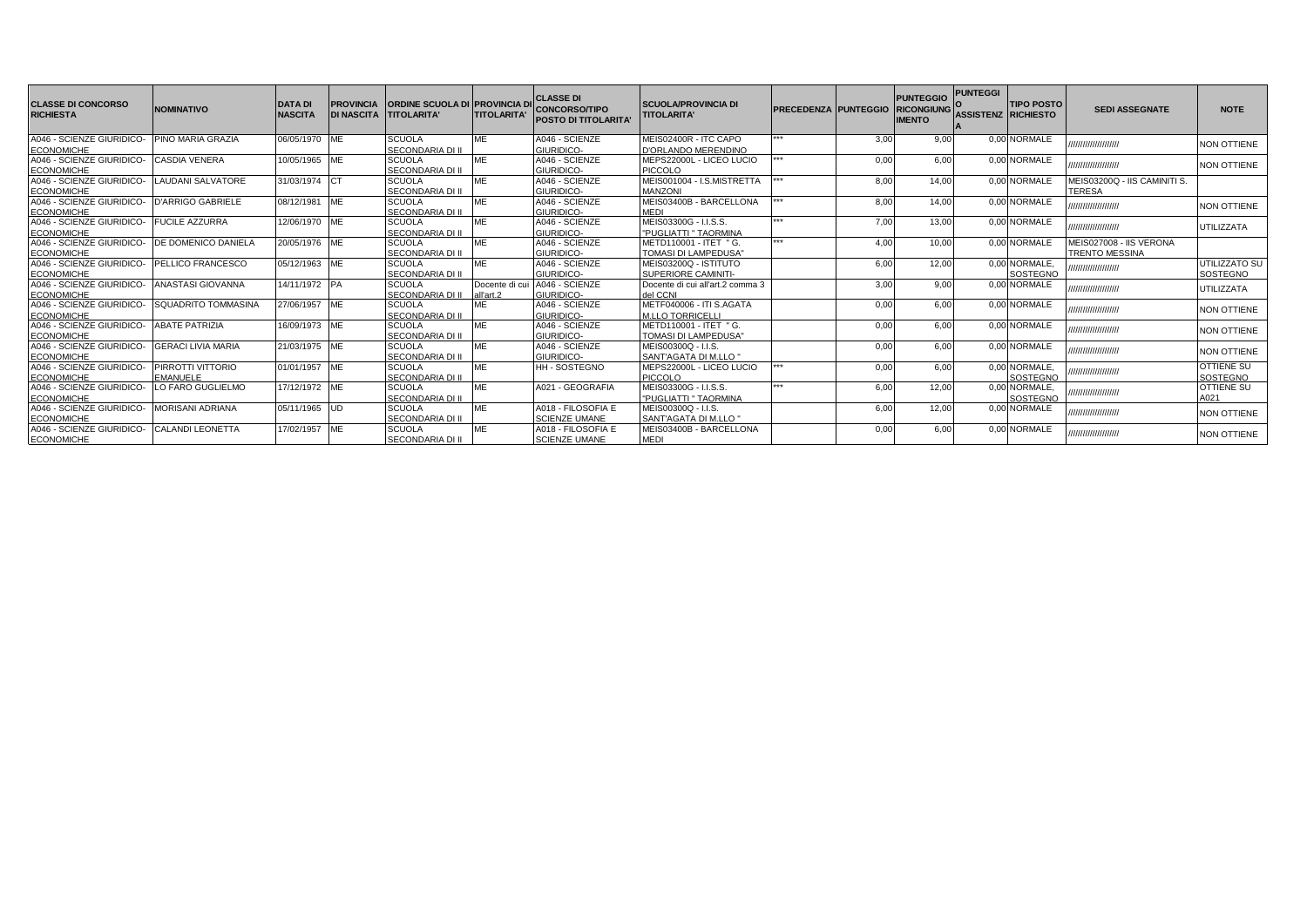| <b>CLASSE DI CONCORSO</b><br><b>RICHIESTA</b> | <b>NOMINATIVO</b>        | <b>DATA DI</b><br><b>NASCITA</b> | <b>PROVINCIA ORDINE SCUOLA DI PROVINCIA DII</b><br><b>DI NASCITA TITOLARITA'</b> | <b>TITOLARITA'</b> | <b>CLASSE DI</b><br>CONCORSO/TIPO<br><b>POSTO DI TITOLARITA'</b> | <b>SCUOLA/PROVINCIA DI</b><br><b>TITOLARITA'</b> | <b>PRECEDENZA PUNTEGGIO RICONGIUNG</b> |      | <b>PUNTEGGIO</b><br><b>IMENTO</b> | <b>PUNTEGGI</b><br><b>ASSISTENZ RICHIESTO</b> | <b>TIPO POSTO</b> | <b>SEDI ASSEGNATE</b>     | <b>NOTE</b>       |
|-----------------------------------------------|--------------------------|----------------------------------|----------------------------------------------------------------------------------|--------------------|------------------------------------------------------------------|--------------------------------------------------|----------------------------------------|------|-----------------------------------|-----------------------------------------------|-------------------|---------------------------|-------------------|
| A047 - SCIENZE                                | <b>BAGNATO GRAZIELLA</b> | 11/10/1969 ME                    | <b>SCUOLA</b>                                                                    |                    | A026 - MATEMATICA                                                | MEIS02400R - ITC CAPO                            | $+ + +$                                |      | 9.00                              |                                               | 0.00 NORMALE      |                           | UTILIZZATA SU     |
| <b>MATEMATICHE APPLICATE</b>                  |                          |                                  | <b>SECONDARIA DI II</b>                                                          |                    |                                                                  | D'ORLANDO MERENDINO                              |                                        |      |                                   |                                               |                   |                           | A026              |
| A047 - SCIENZE                                | <b>POLLINO GRAZIELLA</b> | 20/05/1976 ME                    | <b>SCUOLA</b>                                                                    |                    | A026 - MATEMATICA                                                | MEIS00300Q - I.I.S.                              | $+ + +$                                |      | 14.00                             |                                               | 0,00 NORMALE,     | ///////////////////////// | UTILIZZATA SU     |
| MATEMATICHE APPLICATE                         |                          |                                  | <b>SECONDARIA DI II</b>                                                          |                    |                                                                  | SANT'AGATA DI M.LLO "                            |                                        |      |                                   |                                               | SOSTEGNO          |                           | SOSTEGNO          |
| A047 - SCIENZE                                | LO FARO GUGLIELMO        | 17/12/1972 ME                    | <b>SCUOLA</b>                                                                    |                    | A021 - GEOGRAFIA                                                 | MEIS03300G - I.I.S.S.                            | $+ + +$                                |      | 12.00                             |                                               | 0,00 NORMALE,     | ////////////////////////  | UTILIZZATO SU     |
| MATEMATICHE APPLICATE                         |                          |                                  | SECONDARIA DI II                                                                 |                    |                                                                  | "PUGLIATTI " TAORMINA                            |                                        |      |                                   |                                               | SOSTEGNO          |                           | SOSTEGNO          |
| A047 - SCIENZE                                | <b>MOLLURA GIUSEPPE</b>  | 24/05/1973 ME                    | <b>SCUOLA</b>                                                                    |                    |                                                                  | IMEIS01100P - IIS FERRARI                        | $+ + +$                                |      | 12.00                             |                                               | 0.00 NORMALE      |                           | <b>OTTIENE SU</b> |
| MATEMATICHE APPLICATE                         |                          |                                  | <b>SECONDARIA DI II</b>                                                          |                    | A020 - FISICA                                                    | <b>BARCELLONA</b>                                |                                        |      |                                   |                                               |                   |                           | A020              |
| A047 - SCIENZE                                | <b>GRECO MARIAGRAZIA</b> | 04/09/1959 ME                    | <b>SCUOLA</b>                                                                    |                    | A041 - SCIENZE E                                                 | MEIS00800V - IS ISA CONTI                        |                                        | 0.00 | 0.00                              |                                               | 0.00 NORMALE      | ////////////////////////  | NON OTTIENE       |
| MATEMATICHE APPLICATE                         |                          |                                  | SECONDARIA DI II                                                                 |                    | <b>TECNOLOGIE</b>                                                | <b>ELLER VAINICHER</b>                           |                                        |      |                                   |                                               |                   |                           |                   |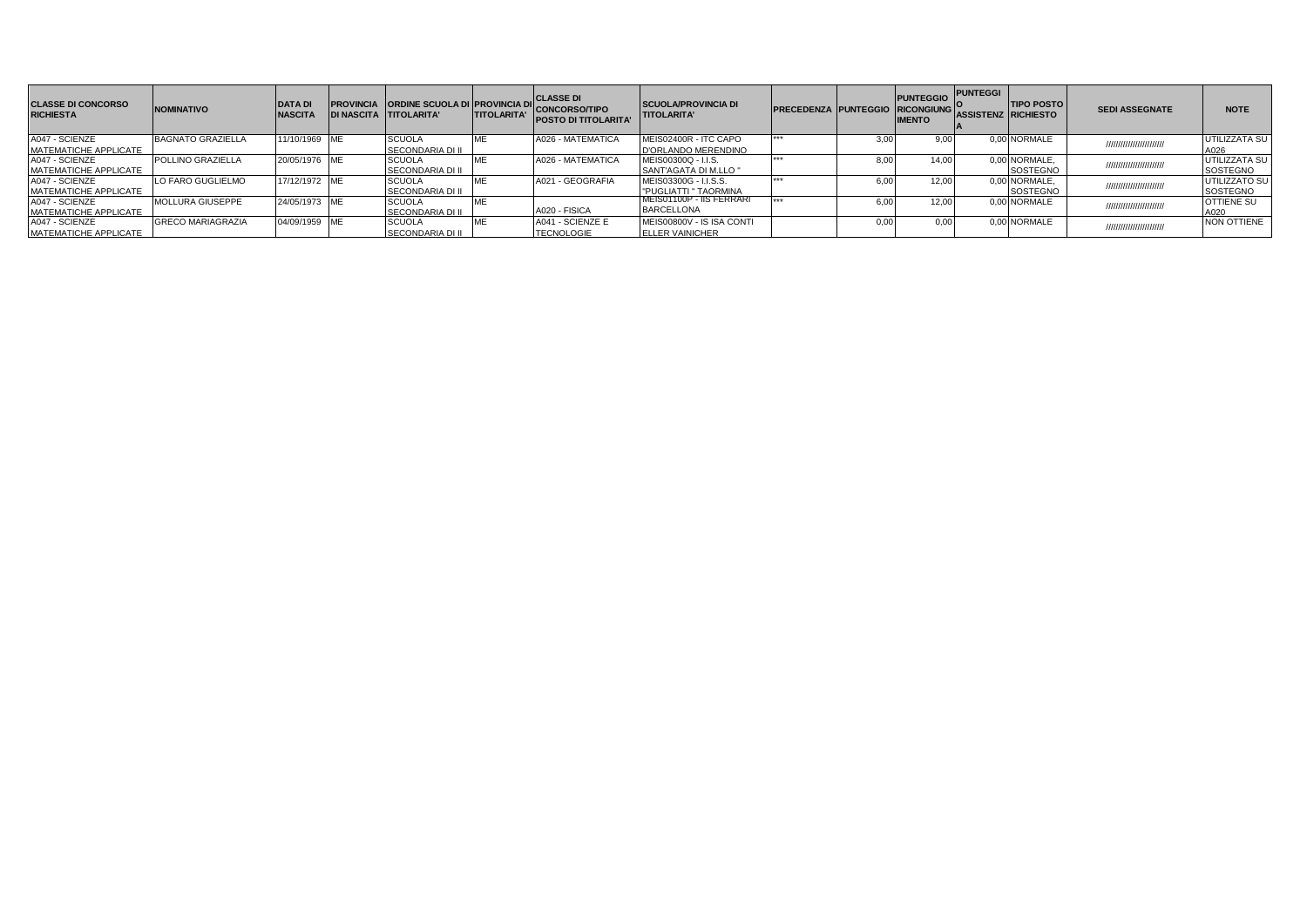| <b>CLASSE DI CONCORSO</b><br><b>RICHIESTA</b>                         | <b>NOMINATIVO</b>          | <b>DATA DI</b><br><b>NASCITA</b> |            | <b>PROVINCIA ORDINE SCUOLA DI PROVINCIA DI</b><br>DI NASCITA TITOLARITA' | <b>TITOLARITA'</b> | <b>CLASSE DI</b><br><b>CONCORSO/TIPO</b><br><b>POSTO DI TITOLARITA'</b> | <b>SCUOLA/PROVINCIA DI</b><br><b>TITOLARITA'</b>            | <b>PRECEDENZA PUNTEGGIO</b> |                  | <b>PUNTEGGIO</b><br><b>RICONGIUNG</b><br><b>IMENTO</b> | <b>PUNTEGGI</b><br><b>ASSISTENZ RICHIESTO</b> |                           | TIPO POSTO SEDI ASSEGNETA                     | <b>NOTE</b>                       |
|-----------------------------------------------------------------------|----------------------------|----------------------------------|------------|--------------------------------------------------------------------------|--------------------|-------------------------------------------------------------------------|-------------------------------------------------------------|-----------------------------|------------------|--------------------------------------------------------|-----------------------------------------------|---------------------------|-----------------------------------------------|-----------------------------------|
| A048 - SCIENZE MOTORIE E<br><b>SPORTIVE II GRADO</b>                  | <b>FUGAZZOTTO BENITO</b>   | 11/06/1957                       | <b>IME</b> | <b>SCUOLA</b><br><b>SECONDARIA DI II</b>                                 | ME                 | A048 - SCIENZE<br><b>MOTORIE E SPORTIVE II GUTTUSO"</b>                 | MEIS01600T - I.I.S. "RENATO                                 |                             |                  | 6.00                                                   |                                               | 0,00 NORMALE              | ,,,,,,,,,,,,,,,,,,,,                          | <b>NON</b><br><b>OTTIENE</b>      |
| A048 - SCIENZE MOTORIE E SAYA ELIDE<br>SPORTIVE II GRADO              |                            | 15/06/1987 ME                    |            | <b>SCUOLA</b><br>SECONDARIA DI II                                        | ME                 | A048 - SCIENZE<br><b>MOTORIE E SPORTIVE I</b>                           | MEIS01100P-<br>I.S.BARCELLONA FERRARI                       |                             | 8.00             | 14.00                                                  |                                               | 0.00 NORMALE              | MEIS02900X - MAUROLICO<br><b>MESSINA</b>      |                                   |
| A048 - SCIENZE MOTORIE E<br><b>SPORTIVE II GRADO</b>                  | <b>FERRAROTTO GIUSEPPE</b> | 02/12/1964                       | <b>ME</b>  | <b>SCUOLA</b><br>SECONDARIA DI II                                        | ME                 | A048 - SCIENZE<br>MOTORIE E SPORTIVE II MANZONI                         | MEIS001004 - I.S.MISTRETTA                                  |                             | 3.00             | 9.00                                                   |                                               | 0.00 NORMALE              | METD110001 - TOMASI<br>LAMPEDUSA S. AGATA     |                                   |
| A048 - SCIENZE MOTORIE E<br><b>SPORTIVE II GRADO</b>                  | <b>ROTTINO CHIARA</b>      | 07/06/1990                       | <b>IME</b> | <b>SCUOLA</b><br>SECONDARIA DI II                                        | ME                 | A048 - SCIENZE<br><b>MOTORIE E SPORTIVE II</b>                          | MEIS00800V - IS ISA CONTI<br><b>ELLER VAINICHER</b>         |                             | 4.0 <sup>c</sup> | 10.00                                                  |                                               | 0.00 NORMALE              | MEIS023001 - BORGHESE<br><b>FARANDA PATTI</b> |                                   |
| A048 - SCIENZE MOTORIE E<br>SPORTIVE II GRADO                         | BERTINO PASQUALE           | 20/04/1960                       | <b>ME</b>  | <b>SCUOLA</b><br>SECONDARIA DI II                                        | ME                 | A048 - SCIENZE<br>MOTORIE E SPORTIVE II                                 | METD110001 - ITET " G.<br><b>TOMASI DI LAMPEDUSA"</b>       |                             | 3.00             | 9.00                                                   |                                               | 0.00 NORMALE              | MEIS023001 - BORGHESE<br><b>FARANDA PATTI</b> |                                   |
| A048 - SCIENZE MOTORIE E PRIVITERA TONINO<br><b>SPORTIVE II GRADO</b> |                            | 02/01/1968                       | <b>IME</b> | <b>SCUOLA</b><br>SECONDARIA DI II                                        | MF                 | A048 - SCIENZE<br><b>MOTORIE E SPORTIVE II GUTTUSO"</b>                 | MEIS01600T - I.I.S. "RENATO                                 |                             | 3.00             | 9.00                                                   |                                               | 0.00 NORMALE              | ,,,,,,,,,,,,,,,,,,,,                          | <b>UTILIZZATO</b>                 |
| A048 - SCIENZE MOTORIE E<br><b>SPORTIVE II GRADO</b>                  | <b>INCOGNITO CARMELINA</b> | 12/08/1976 ME                    |            | <b>SCUOLA</b><br>SECONDARIA DI II                                        | ME                 | A048 - SCIENZE<br>MOTORIE E SPORTIVE II MANZONI                         | MEIS001004 - I.S.MISTRETTA                                  |                             | 3.00             | 9.00                                                   |                                               | 0,00 NORMALE,<br>SOSTEGNO | ,,,,,,,,,,,,,,,,,,                            | <b>OTTIENE</b><br>SOSTEGNO        |
| A048 - SCIENZE MOTORIE E<br><b>SPORTIVE II GRADO</b>                  | BERTE' FRANCESCO           | 23/03/1983 ME                    |            | <b>SCUOLA</b><br>SECONDARIA DI II                                        | ME                 | A048 - SCIENZE<br>MOTORIE E SPORTIVE II MESSINA                         | MEIS00900P - I.S.MINUTOLI                                   |                             | 0.00             | 6.00                                                   |                                               | 0,00 NORMALE,<br>SOSTEGNO | ,,,,,,,,,,,,,,,,,,                            | <b>OTTIENE</b><br><b>SOSTEGNO</b> |
| A048 - SCIENZE MOTORIE E<br><b>SPORTIVE II GRADO</b>                  | <b>BARRESI DAVIDE</b>      | 23/05/1959                       | <b>IME</b> | <b>SCUOLA</b><br>SECONDARIA DI II                                        | ME                 | A048 - SCIENZE<br>MOTORIE E SPORTIVE II MESSINA                         | MEPS010008 - "ARCHIMEDE"                                    |                             |                  | 0.00                                                   |                                               | 0.00 NORMALE              | ,,,,,,,,,,,,,,,,,,,,                          | <b>NON</b><br><b>OTTIENE</b>      |
| A048 - SCIENZE MOTORIE E ZINGALES SAVINA<br><b>SPORTIVE II GRADO</b>  |                            | 27/12/1979 ME                    |            | <b>SCUOLA</b><br><b>SECONDARIA DI I</b>                                  | ME                 | A049 - SC, MOT, E<br>SPORT, SC. I GR.                                   | MEMM885015 - " MARCONI " S.   ***<br><b>AGATA MILITELLO</b> |                             | 8.00             | 14.00                                                  |                                               | 0,00 NORMALE,<br>SOSTEGNO | ,,,,,,,,,,,,,,,,,,,                           | <b>OTTIENE</b><br><b>SOSTEGNO</b> |
| A048 - SCIENZE MOTORIE E<br><b>SPORTIVE II GRADO</b>                  | <b>GULISANO ALESSANDRO</b> | 06/02/1980 ME                    |            | <b>SCUOLA</b><br>SECONDARIA DI I                                         | ME                 | A049 - SC, MOT, E<br>SPORT. SC. I GR.                                   | MEMM85901L - DON ORIONE                                     |                             |                  | 6.00                                                   |                                               | 0,00 NORMALE              | ,,,,,,,,,,,,,,,,,,,,                          | <b>NON</b><br><b>OTTIENE</b>      |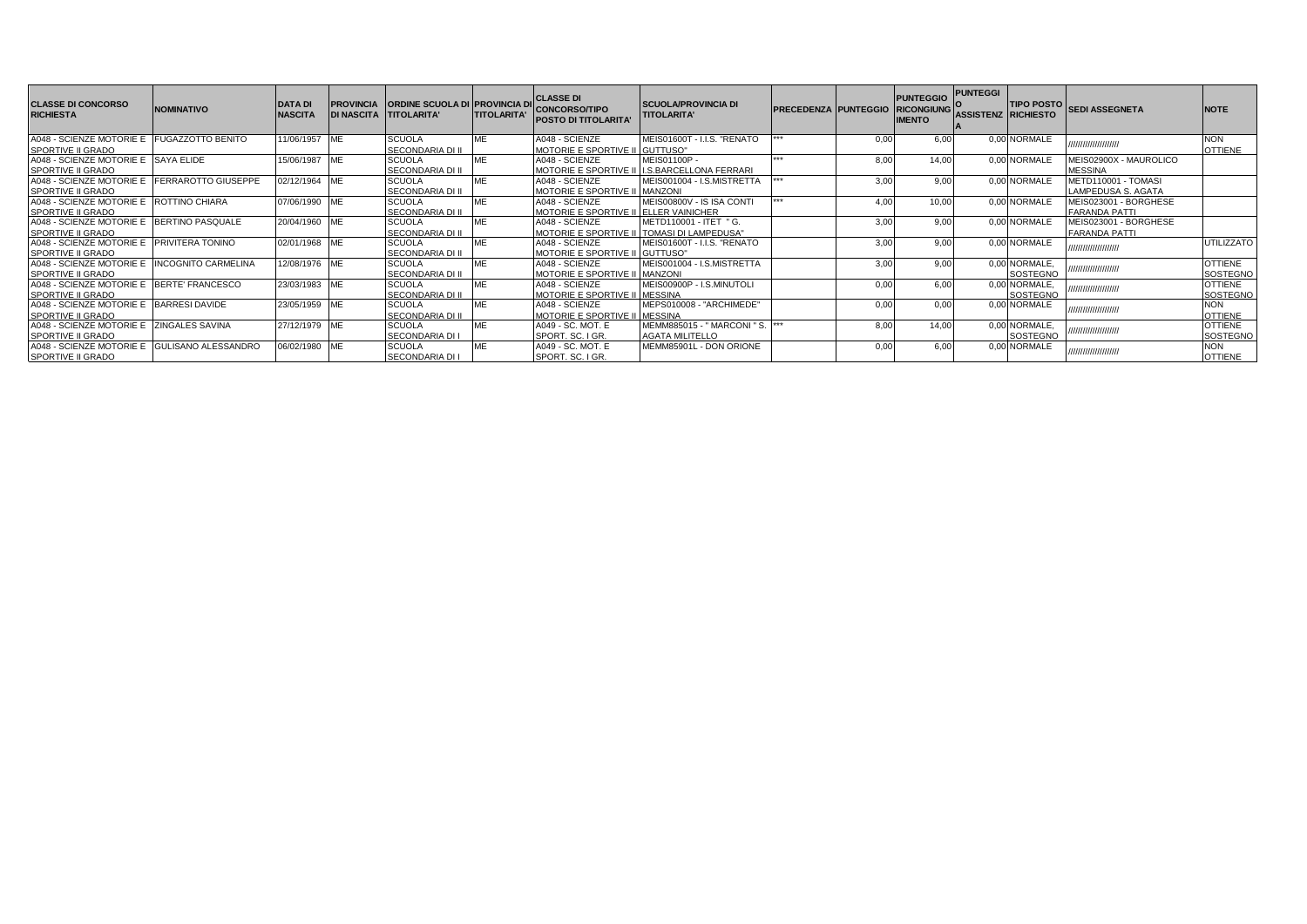| <b>CLASSE DI CONCORSO</b><br><b>RICHIESTA</b>   | <b>NOMINATIVO</b> | <b>DATA DI</b><br><b>NASCITA</b> | DI NASCITA TITOLARITA'  | <b>TITOLARITA'</b> | PROVINCIA ORDINE SCUOLA DI PROVINCIA DI CONCORSO/TIPO<br><b>POSTO DI TITOLARITA'</b> | <b>SCUOLA/PROVINCIA DI</b><br><b>TITOLARITA'</b> | <b>PRECEDENZA PUNTEGGIO</b> |       | <b>PUNTEGGIO</b><br><b>RICONGIUNG</b><br><b>IMENTO</b> | <b>PUNTEGGI</b><br><b>ASSISTENZ RICHIESTO</b> |               | TIPO POSTO SEDI ASSEGNATE | <b>NOTE</b>       |
|-------------------------------------------------|-------------------|----------------------------------|-------------------------|--------------------|--------------------------------------------------------------------------------------|--------------------------------------------------|-----------------------------|-------|--------------------------------------------------------|-----------------------------------------------|---------------|---------------------------|-------------------|
| A050 - SCIENZE NAT, CHIM E ALESSI ROBERTA       |                   | 07/02/1985 ME                    | <b>SCUOLA</b>           |                    | A050 - SCIENZE NAT                                                                   | METF03000G - ITT-LSSA                            |                             | 8.00  | 14.00                                                  |                                               | 0.00 NORMALE  | MEIS00900P - MINUTOLI     |                   |
| <b>BIOLOG</b>                                   |                   |                                  | <b>SECONDARIA DI II</b> |                    | <b>CHIM E BIOLOG</b>                                                                 | COPERNICO                                        |                             |       |                                                        |                                               |               | <b>MESSINA</b>            |                   |
| A050 - SCIENZE NAT. CHIM E CRISAFULLI SALVATORE |                   | 23/12/1966 ME                    | <b>SCUOLA</b>           | ME                 | A050 - SCIENZE NAT                                                                   | MEIS03200Q - ISTITUTO                            |                             | 6.00  | 12.00                                                  |                                               | 0,00 NORMALE, | ///////////////////       | <b>OTTIENE SU</b> |
| <b>BIOLOG</b>                                   |                   |                                  | <b>SECONDARIA DI II</b> |                    | <b>CHIM E BIOLOG</b>                                                                 | SUPERIORE CAMINITI-                              |                             |       |                                                        |                                               | SOSTEGNO      |                           | SOSTEGNO          |
| A050 - SCIENZE NAT. CHIM E AMEDEO NAZZARENA     |                   | 25/07/1954 RC                    | <b>SCUOLA</b>           |                    | A050 - SCIENZE NAT                                                                   | MEIS03200Q - ISTITUTO                            |                             | 0.00  | 6.00                                                   |                                               | 0.00 NORMALE  | MEIS02900X - MAUROLICO    |                   |
| <b>BIOLOG</b>                                   |                   |                                  | <b>SECONDARIA DI II</b> |                    | CHIM E BIOLOG                                                                        | SUPERIORE CAMINITI-                              |                             |       |                                                        |                                               |               | <b>MESSINA</b>            |                   |
| A050 - SCIENZE NAT. CHIM E ARCIDIACONO VINCENZA |                   | 16/08/1974 ME                    | <b>SCUOLA</b>           | ME                 | A031 - SCIENZE DEGL                                                                  | MEIS01600T - I.I.S. "RENATO                      |                             | 7.00  | 13.00                                                  |                                               | 0.00 NORMALE  | <i><u> ШШШШШШШ</u></i>    | <b>OTTIENE SU</b> |
| <b>BIOLOG</b>                                   |                   |                                  | <b>SECONDARIA DI II</b> |                    | ALIMENTI                                                                             | GUTTUSO"                                         |                             |       |                                                        |                                               |               |                           | A031              |
| A050 - SCIENZE NAT. CHIM E ARMELI ANTONINO      |                   | 16/10/1963 ME                    | <b>SCUOLA</b>           |                    | A051 - SCIENZE.                                                                      | METL00951R - G. MINUTOLI                         |                             | 0.00. | 6.00                                                   |                                               | 0.00 NORMALE  |                           | <b>OTTIENE SU</b> |
| <b>BIOLOG</b>                                   |                   |                                  | <b>SECONDARIA DI II</b> |                    | <b>ITECNOL E TECN AGR</b>                                                            | (CORSO SERALE)                                   |                             |       |                                                        |                                               |               |                           | A051              |
| A050 - SCIENZE NAT. CHIM E LACOPO VIVIANA       |                   | 05/05/1979 LT                    | <b>SCUOLA</b>           |                    | A028 - MATEMATICA B                                                                  | MEMM848016 - " PIRANDELLO  ***                   |                             | 7,00  | 13.00                                                  |                                               | 0.00 NORMALE  |                           | <b>OTTIENE SU</b> |
| <b>BIOLOG</b>                                   |                   |                                  | <b>SECONDARIA DI I</b>  |                    | <b>SCIENZE</b>                                                                       | PATTI                                            |                             |       |                                                        |                                               |               |                           | A028              |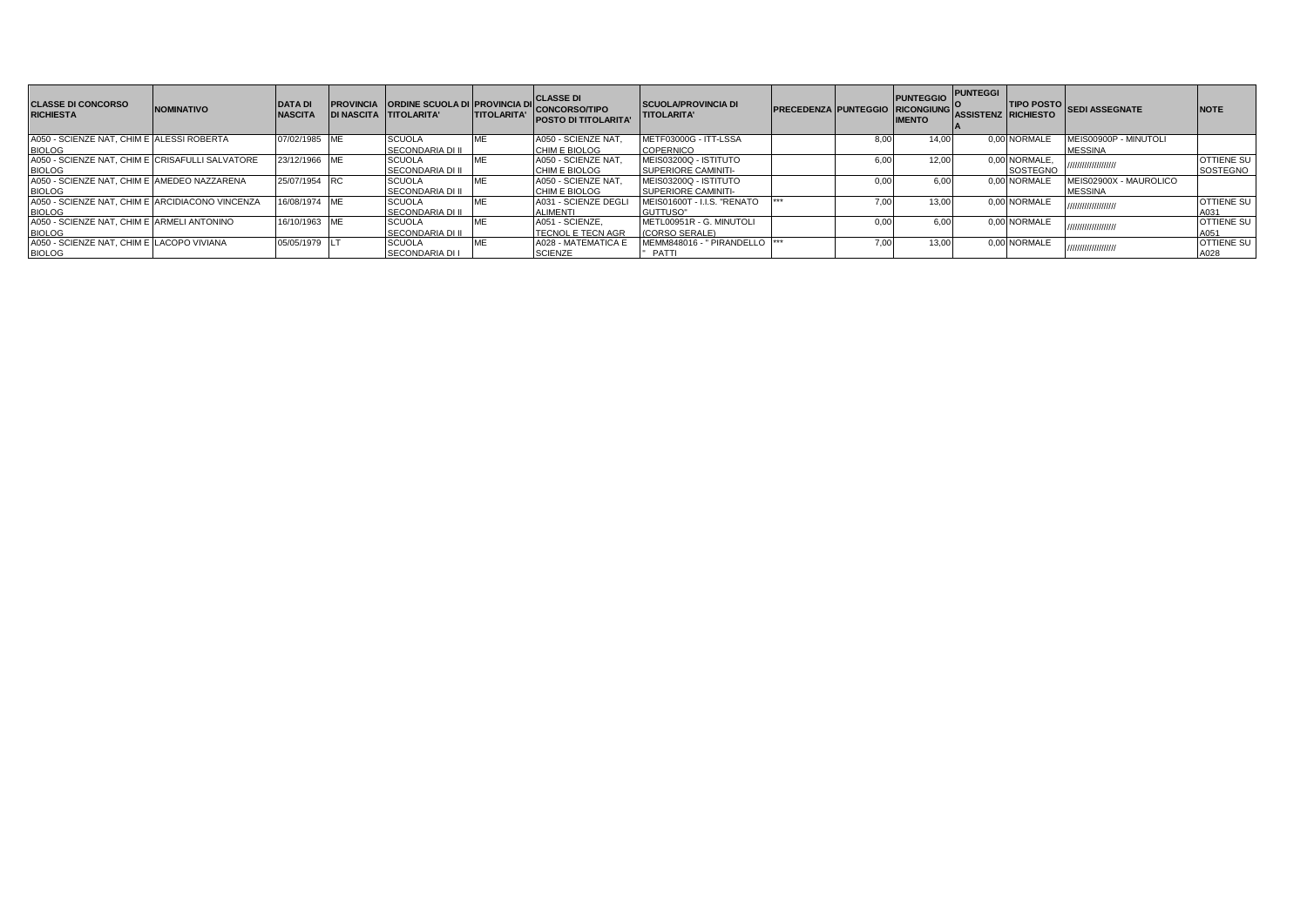| <b>CLASSE DI CONCORSO</b><br><b>RICHIESTA</b> | <b>NOMINATIVO</b>         | <b>DATA DI</b><br><b>NASCITA</b> |            | <b>PROVINCIA ORDINE SCUOLA DI</b><br>DI NASCITA TITOLARITA' | <b>IPROVINCIA</b> | <b>CLASSE DI</b><br><b>CONCORSO/TIPO</b><br><b>ITITOLARITA' IPOSTO DI TITOLARITA'</b> | <b>SCUOLA/PROVINCIA DI</b><br><b>TITOLARITA'</b> | PRECEDENZA PUNTEGGIO RICONGIUN |      | <b>PUNTEGGIO</b><br><b>GIMENTO</b> | <b>PUNTEGGI</b><br><b>ASSISTENZ RICHIESTO</b> | <b>TIPO POSTO</b> | <b>SEDI ASSEGNATE</b>     | <b>NOTE</b>      |
|-----------------------------------------------|---------------------------|----------------------------------|------------|-------------------------------------------------------------|-------------------|---------------------------------------------------------------------------------------|--------------------------------------------------|--------------------------------|------|------------------------------------|-----------------------------------------------|-------------------|---------------------------|------------------|
| A051 - SCIENZE, TECNOL E                      | SALICA GRAZIANO GINO      | 04/07/1955                       | <b>IME</b> | <b>SCUOLA</b>                                               |                   | A051 - SCIENZE.                                                                       | <b>MEIS01100P -</b>                              | ***                            | 3.00 | 9.00                               |                                               | 0.00 NORMALE      |                           | <b>NON</b>       |
| <b>TECN AGR</b>                               |                           |                                  |            | <b>SECONDARIA DI II</b>                                     |                   | <b>TECNOL E TECN AGR</b>                                                              | <b>LS.BARCELLONA FERRARI</b>                     |                                |      |                                    |                                               |                   |                           | <b>OTTIENE</b>   |
| A051 - SCIENZE, TECNOL E                      | <b>CELI ROSARIO</b>       | 14/08/1960                       | <b>IME</b> | <b>SCUOLA</b>                                               |                   | A051 - SCIENZE.                                                                       | MEIS00800V - IS ISA CONTI                        | ***                            | 0.00 | 6.00                               |                                               | 0.00 NORMALE      | METL00951R - ITG MINUTOLI |                  |
| <b>TECN AGR</b>                               |                           |                                  |            | <b>SECONDARIA DI II</b>                                     |                   | <b>ITECNOL E TECN AGR</b>                                                             | <b>ELLER VAINICHER</b>                           |                                |      |                                    |                                               |                   | <b>SERALE MESSINA</b>     |                  |
| A051 - SCIENZE, TECNOL E                      | <b>CASTROVINCI GRILLO</b> | 05/12/1952 ME                    |            | <b>SCUOLA</b>                                               |                   | A051 - SCIENZE.                                                                       | <b>MEIS01100P -</b>                              |                                | 0.00 | 6.00                               |                                               | 0.00 NORMALE      | /////////////////////     | <b>NON</b>       |
| <b>TECN AGR</b>                               | LORENZO                   |                                  |            | <b>SECONDARIA DI II</b>                                     |                   | <b>TECNOL E TECN AGR</b>                                                              | <b>I.S.BARCELLONA FERRARI</b>                    |                                |      |                                    |                                               |                   |                           | <b>OTTIENE</b>   |
| A051 - SCIENZE, TECNOL E                      | SANGER GIOVANNI           | 24/01/1955 ME                    |            | <b>SCUOLA</b>                                               |                   | A051 - SCIENZE.                                                                       | IMETD08000A - ITET "E. FERMI"                    |                                | 0.00 | 6.00                               |                                               | 0.00 NORMALE      |                           | <b>NON</b>       |
| <b>TECN AGR</b>                               | <b>ANTONINO</b>           |                                  |            | <b>SECONDARIA DI II</b>                                     |                   | <b>TECNOL E TECN AGR</b>                                                              | <b>ECONOMICO E</b>                               |                                |      |                                    |                                               |                   |                           | <b>OTTIENE</b>   |
| A051 - SCIENZE, TECNOL E                      | <b>ARMELI ANTONINO</b>    | 16/10/1963                       | <b>ME</b>  | <b>SCUOLA</b>                                               |                   | A051 - SCIENZE.                                                                       | METL00951R - G. MINUTOLI                         |                                | 0.00 | 6.00                               |                                               | 0.00 NORMALE      | /////////////////////     | <b>UTILIZZAT</b> |
| <b>TECN AGR</b>                               |                           |                                  |            | <b>ISECONDARIA DI II</b>                                    |                   | <b>TECNOL E TECN AGR</b>                                                              | (CORSO SERALE)                                   |                                |      |                                    |                                               |                   |                           |                  |
| A051 - SCIENZE, TECNOL E                      | PICCIOLO GIACOMO          | 02/09/1968 ME                    |            | <b>SCUOLA</b>                                               |                   | A034 - SCIENZE E                                                                      | METD110001 - ITET " G.                           |                                | 0.00 | 6.00                               |                                               | 0.00 NORMALE      | /////////////////////     | UTILIZZAT        |
| <b>ITECN AGR</b>                              |                           |                                  |            | <b>SECONDARIA DI II</b>                                     |                   | TECNOLOGIE CHIMICHE TOMASI DI LAMPEDUSA"                                              |                                                  |                                |      |                                    |                                               |                   |                           |                  |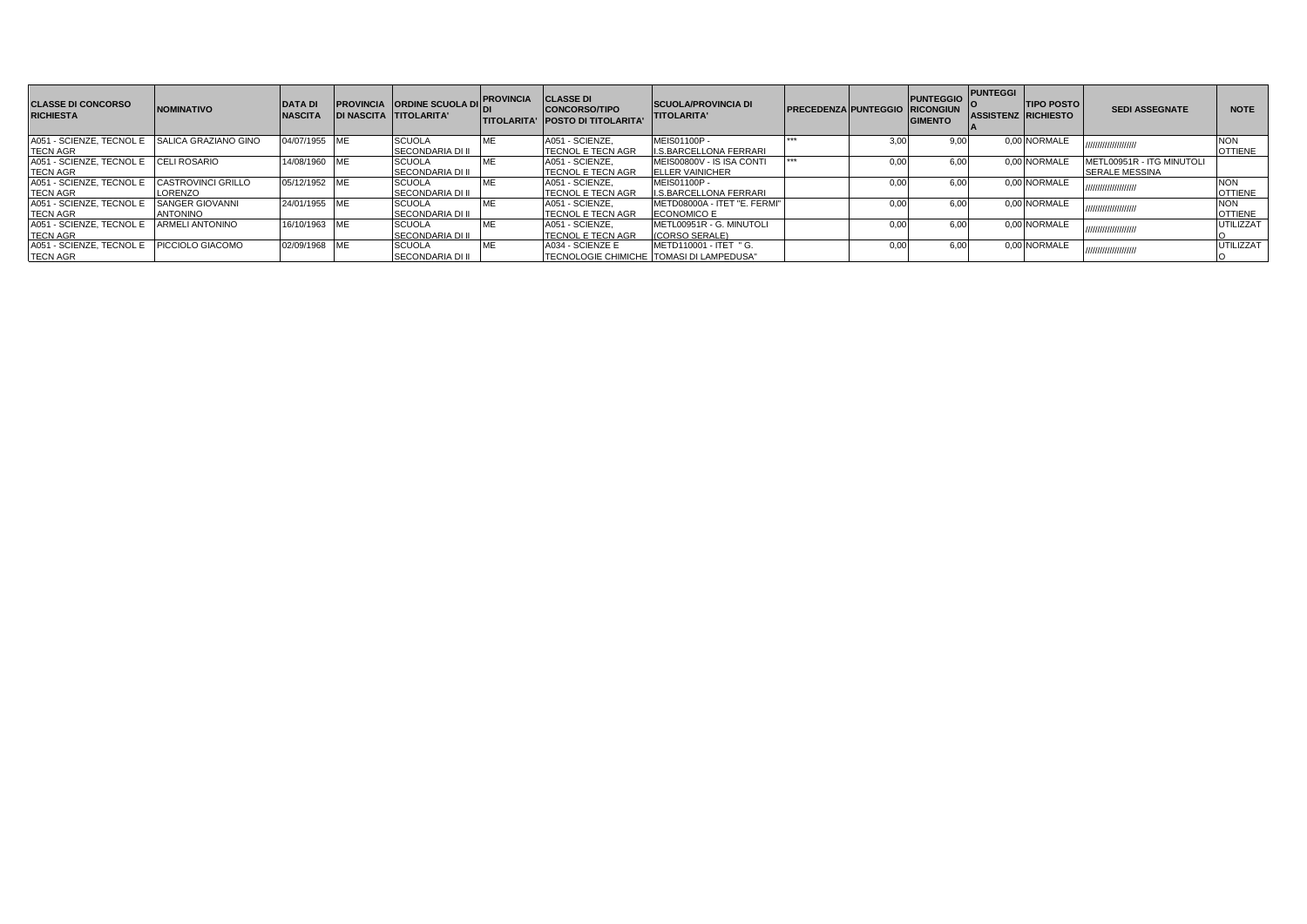| <b>CLASSE DI CONCORSO</b><br><b>RICHIESTA</b> | <b>NOMINATIVO</b>  | <b>DATA DI</b><br><b>NASCITA</b> | PROVINCIA ORDINE SCUOLA DI PROVINCIA DI CLASSE DI<br>DI NASCITA TITOLARITA' TITOLARITA' CONCORSO/TIPO | <b>POSTO DI TITOLARITA'</b>         | <b>SCUOLA/PROVINCIA DI</b><br><b>TITOLARITA'</b> | <b>PRECEDENZA PUNTEGGIO RICONGIUNG ASSISTENZ RICHIESTO</b> |      | <b>PUNTEGGIO</b><br><b>IMENTO</b> | <b>PUNTEGGI</b> | <b>TIPO POSTO</b> | <b>SEDI ASSEGNATE</b>    | <b>NOTE</b>    |
|-----------------------------------------------|--------------------|----------------------------------|-------------------------------------------------------------------------------------------------------|-------------------------------------|--------------------------------------------------|------------------------------------------------------------|------|-----------------------------------|-----------------|-------------------|--------------------------|----------------|
| A054 - STORIA DELL'ARTE                       | <b>FOTI STRINA</b> | 18/08/1961 ME                    | <b>SCUOLA</b>                                                                                         | A054 - STORIA                       | MEIS00800V - IS ISA CONTI                        |                                                            | 0.00 | 6.00                              |                 | 0.00 NORMALE      | //////////////////////// | UTILIZZATA     |
|                                               |                    |                                  | <b>SECONDARIA DI II</b>                                                                               | <b>DELL'ARTE</b>                    | <b>IELLER VAINICHER</b>                          |                                                            |      |                                   |                 |                   |                          |                |
| A054 - STORIA DELL'ARTE                       | CIMINO CINZIA      | 07/01/1966 ME                    | <b>SCUOLA</b>                                                                                         | A011 - DISCIPLINE                   | MEIS00800V - IS ISA CONTI                        |                                                            | 0.00 | 6.00                              |                 | 0.00 NORMALE      | //////////////////////// | <b>NON</b>     |
|                                               |                    |                                  | <b>SECONDARIA DI II</b>                                                                               | LETTERARIE E LATINO ELLER VAINICHER |                                                  |                                                            |      |                                   |                 |                   |                          | <b>OTTIENE</b> |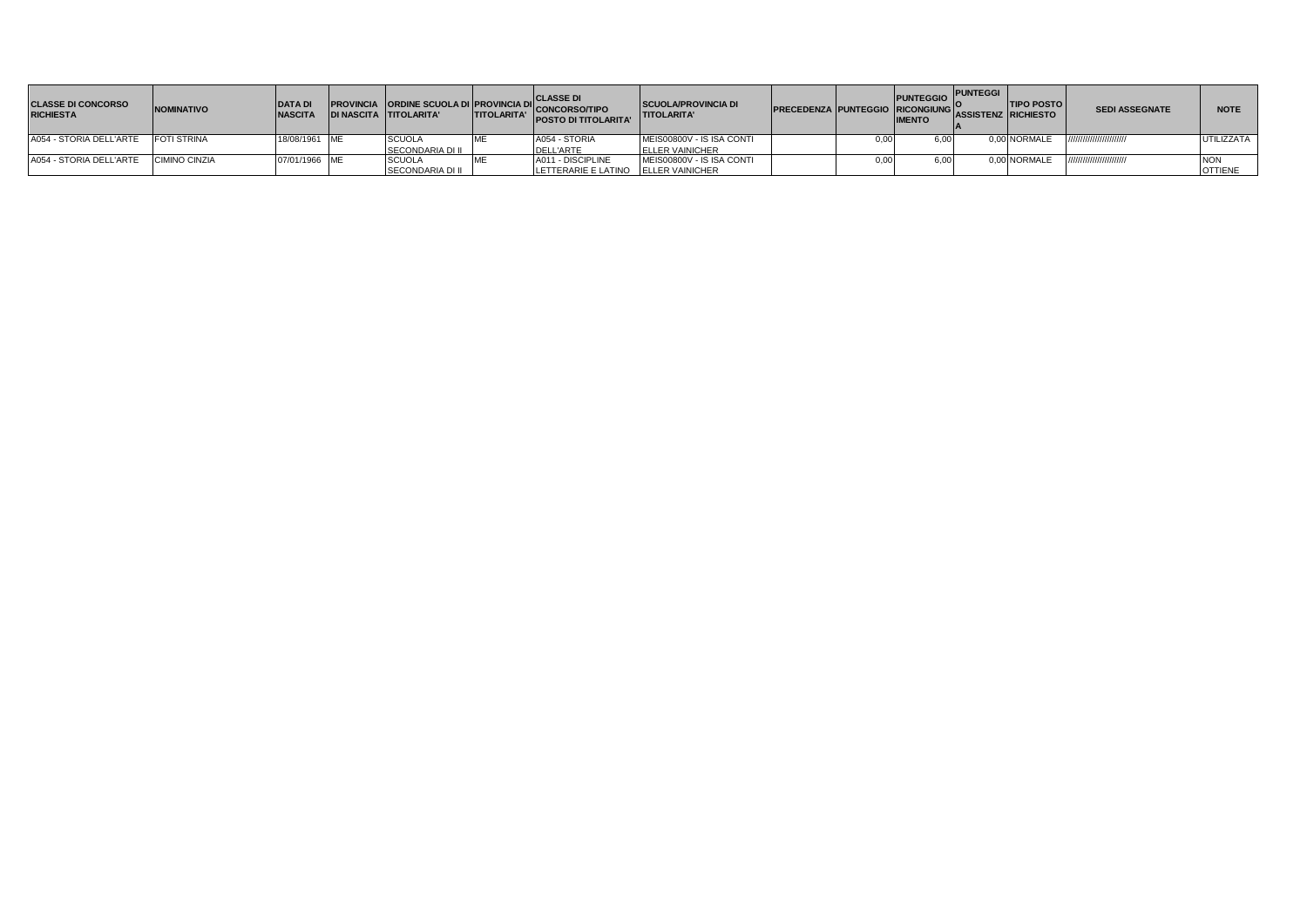| <b>CLASSE DI CONCORSO</b><br><b>RICHIESTA</b> | <b>NOMINATIVO</b>           | <b>DATA DI</b><br><b>NASCITA</b> | <b>PROVINCIA ORDINE SCUOLA DI PROVINCIA DI</b><br><b>DI NASCITA TITOLARITA'</b> | <b>TITOLARITA'</b> | <b>CLASSE DI</b><br><b>CONCORSO/TIPO</b><br><b>POSTO DI TITOLARITA</b> | <b>SCUOLA/PROVINCIA DI</b><br><b>TITOLARITA'</b> | <b>PRECEDENZA PUNTEGGIO RICONGIUNG</b> |      | <b>PUNTEGGIO</b><br><b>IMENTO</b> | <b>PUNTEGGI</b><br>ASSISTENZ RICHIESTO | <b>TIPO POSTO</b> | <b>SEDI ASSEGNATE</b> | <b>NOTE</b>          |
|-----------------------------------------------|-----------------------------|----------------------------------|---------------------------------------------------------------------------------|--------------------|------------------------------------------------------------------------|--------------------------------------------------|----------------------------------------|------|-----------------------------------|----------------------------------------|-------------------|-----------------------|----------------------|
| AA24 - LINGUA E CULT                          | <b>COPPOLINO DANIELA</b>    | 30/07/1971 ME                    | <b>SCUOLA</b>                                                                   | ME                 | AA24 - LINGUA E CULT                                                   | MEPM010009 - " AINIS "                           |                                        | 3.00 |                                   |                                        | 0.00 NORMALE      | ,,,,,,,,,,,,,,,,      | <b>NON OTTIENE</b>   |
| <b>STRANIERA (FRANCESE)</b>                   | <b>GIUSEPPA</b>             |                                  | <b>SECONDARIA DI II</b>                                                         |                    | <b>STRANIERA</b>                                                       | <b>MESSINA</b>                                   |                                        |      |                                   |                                        |                   |                       |                      |
| AA24 - LINGUA E CULT                          | <b>CIUFFREDA MICHELINA</b>  | 24/05/1965 FG                    | <b>SCUOLA</b>                                                                   | ME                 | AA24 - LINGUA E CULT                                                   | MEIS01300A - I.S. "BISAZZA"                      |                                        | 5.00 | 12.0 <sub>0</sub>                 |                                        | 0.00 NORMALE      | ,,,,,,,,,,,,,,,,,     | <b>UTILIZZATA</b>    |
| STRANIERA (FRANCESE)                          |                             |                                  | <b>SECONDARIA DI II</b>                                                         |                    | <b>STRANIERA</b>                                                       |                                                  |                                        |      |                                   |                                        |                   |                       |                      |
| AA24 - LINGUA E CULT                          | <b>CONTI GALLENTI LAURA</b> | 14/05/1976 PN                    | <b>SCUOLA</b>                                                                   | ME                 | AA24 - LINGUA E CULT                                                   | MEIS03300G - I.I.S.S.                            |                                        | 6.00 | 12.00                             |                                        | 0.00 NORMALI      | MEIS023001 - BORGHESE |                      |
| STRANIERA (FRANCESE)                          |                             |                                  | <b>SECONDARIA DI II</b>                                                         |                    | <b>STRANIERA</b>                                                       | <b>PUGLIATTI " TAORMINA</b>                      |                                        |      |                                   |                                        |                   | <b>FARANDA PATTI</b>  |                      |
| AA24 - LINGUA E CULT                          | VADALA' GRAZIA              | 27/01/1967 ME                    | <b>SCUOLA</b>                                                                   | <b>ME</b>          | AA24 - LINGUA E CULT                                                   | MEIS00800V - IS ISA CONTI                        |                                        | 3.00 |                                   |                                        | 0.00 NORMALE      | MEIS01300A - BISAZZA  |                      |
| <b>STRANIERA (FRANCESE)</b>                   |                             |                                  | <b>SECONDARIA DI II</b>                                                         |                    | <b>STRANIERA</b>                                                       | <b>ELLER VAINICHER</b>                           |                                        |      |                                   |                                        |                   | <b>MESSINA</b>        |                      |
| AA24 - LINGUA E CULT                          | <b>CURASI' VALENTINA</b>    | 06/02/1970 ME                    | <b>SCUOLA</b>                                                                   | ME                 | AA24 - LINGUA E CULT                                                   | MEIS00900P - I.S.MINUTOLI                        |                                        | 0.00 |                                   |                                        | 0.00 NORMALE      | ,,,,,,,,,,,,,,,,      | <b>NON OTTIENE</b>   |
| <b>ISTRANIERA (FRANCESE)</b>                  |                             |                                  | <b>SECONDARIA DI II</b>                                                         |                    | <b>STRANIERA</b>                                                       | <b>MESSINA</b>                                   |                                        |      |                                   |                                        |                   |                       |                      |
| AA24 - LINGUA E CULT                          | <b>SCARCELLA ANTONELLA</b>  | 13/06/1970 ME                    | <b>SCUOLA</b>                                                                   | ME                 | AB25 - LINGUA                                                          | MEMM835014 - SCUOLA                              |                                        | 3.00 | 9.00                              |                                        | 0.00 NORMALE      | ,,,,,,,,,,,,,,,,,     | <b>OTTIENE PRIMO</b> |
| STRANIERA (FRANCESE)                          |                             |                                  | <b>SECONDARIA DI I</b>                                                          |                    | <b>STRANIERA (INGLESE)</b>                                             | MEDIA " G. MAMELI "                              |                                        |      |                                   |                                        |                   |                       | <b>GRADO</b>         |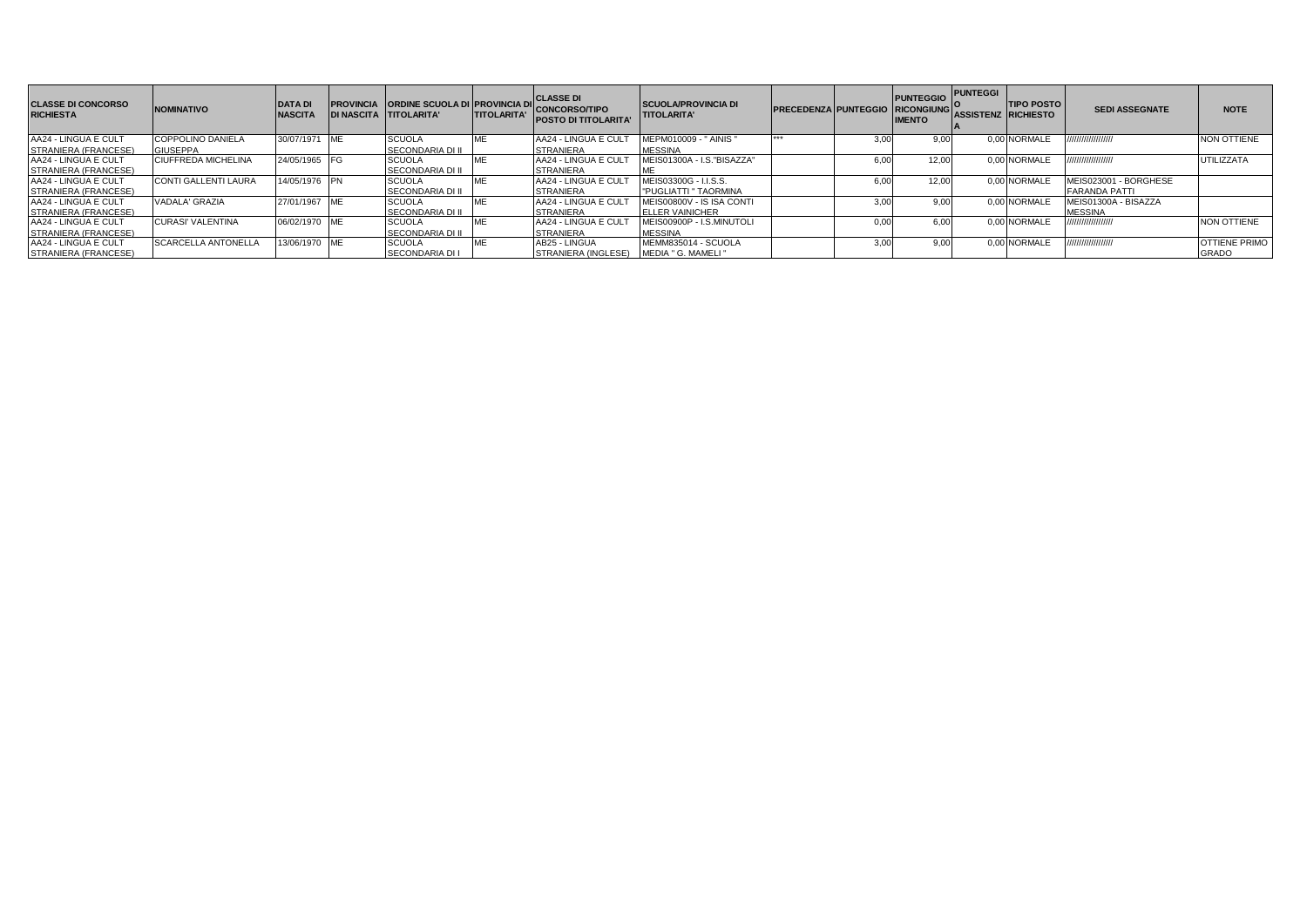| <b>CLASSE DI CONCORSO</b><br><b>RICHIESTA</b> | <b>NOMINATIVO</b>                     | <b>DATA DI</b><br><b>NASCITA</b> | <b>PROVINCIA</b><br><b>DI NASCITA</b> | <b>ORDINE SCUOLA DI PROVINCIA DI</b><br><b>TITOLARITA'</b> | <b>TITOLARITA</b> | <b>CLASSE DI</b><br><b>CONCORSO/TIPO</b><br><b>POSTO DI TITOLARITA</b> | <b>SCUOLA/PROVINCIA DI</b><br><b>TITOLARITA'</b> | <b>PRECEDENZA PUNTEGGIO</b> |      | <b>PUNTEGGIO</b><br><b>RICONGIUNG</b><br><b>IMENTO</b> | <b>PUNTEGGI</b><br><b>ASSISTENZ RICHIESTO</b> | <b>TIPO POSTO</b> | <b>SEDI ASSEGNATE</b>      | <b>NOTE</b>          |
|-----------------------------------------------|---------------------------------------|----------------------------------|---------------------------------------|------------------------------------------------------------|-------------------|------------------------------------------------------------------------|--------------------------------------------------|-----------------------------|------|--------------------------------------------------------|-----------------------------------------------|-------------------|----------------------------|----------------------|
| AB24 - LINGUA E CULT                          | <b>GUGLIOTTA MARIA</b>                | 20/03/1981                       | <b>IME</b>                            | <b>SCUOLA</b>                                              | ME                | AB24 - LINGUA E CUL                                                    | METF040006 - ITI S.AGATA                         | ***                         | 3,00 | 9.00                                                   |                                               | 0.00 NORMALE      | METF020001 - MAJORANA      |                      |
| STRANIERA (INGLESE)                           |                                       |                                  |                                       | SECONDARIA DI II                                           |                   | STRANIERA (INGLESE)                                                    | <b>M.LLO TORRICELLI</b>                          |                             |      |                                                        |                                               |                   | MILAZZO                    |                      |
| AB24 - LINGUA E CULT                          | <b>CANNILLA MARIA ELENA</b>           | 27/02/1979 ME                    |                                       | <b>SCUOLA</b>                                              | ME                | AB24 - LINGUA E CUL                                                    | MEIS03300G - I.I.S.S.                            | ***                         | 7,00 | 13,00                                                  |                                               | 0.00 NORMALE      | MEPM010009 - AINIS MESSINA |                      |
| STRANIERA (INGLESE)                           |                                       |                                  |                                       | <b>SECONDARIA DI II</b>                                    |                   | STRANIERA (INGLESE)                                                    | <b>PUGLIATTI " TAORMINA</b>                      |                             |      |                                                        |                                               |                   |                            |                      |
| AB24 - LINGUA E CULT                          | GRANCHELLI IVANA GRAZIA 24/09/1980 ME |                                  |                                       | <b>SCUOLA</b>                                              | ME                | AB24 - LINGUA E CUL                                                    | MEIS03400B - BARCELLONA                          | ***                         | 4,00 | 10,00                                                  |                                               | 0.00 NORMALE      | METF020001 - MAJORANA      | <b>COE</b>           |
| <b>STRANIERA (INGLESE)</b>                    |                                       |                                  |                                       | SECONDARIA DI II                                           |                   | STRANIERA (INGLESE)                                                    | <b>MEDI</b>                                      |                             |      |                                                        |                                               |                   | MILAZZO                    |                      |
| AB24 - LINGUA E CULT                          | <b>BUSA' ANTONELLA</b>                | 26/06/1972 ME                    |                                       | <b>SCUOLA</b>                                              | ME                | AB24 - LINGUA E CUL                                                    | MEPS22000L - LICEO LUCIO                         |                             | 6,00 | 12,00                                                  |                                               | 0.00 NORMALE      | MEIS027008 - VERONA TRENTO |                      |
| <b>STRANIERA (INGLESE)</b>                    |                                       |                                  |                                       | SECONDARIA DI II                                           |                   | STRANIERA (INGLESE)                                                    | <b>PICCOLO</b>                                   |                             |      |                                                        |                                               |                   | <b>MESSINA</b>             |                      |
| AB24 - LINGUA E CULT                          | <b>IANNELLO GIUSEPPE</b>              | 10/12/1963 ME                    |                                       | <b>SCUOLA</b>                                              | MF                | AB24 - LINGUA E CULT                                                   | MEIS00800V - IS ISA CONTI                        |                             | 3,00 | 9.00                                                   |                                               | 0.00 NORMALE      | ,,,,,,,,,,,,,,,,,,,,,,,,,  | <b>NON OTTIENE</b>   |
| STRANIERA (INGLESE)                           |                                       |                                  |                                       | SECONDARIA DI II                                           |                   | STRANIERA (INGLESE)                                                    | <b>ELLER VAINICHER</b>                           |                             |      |                                                        |                                               |                   |                            |                      |
| AB24 - LINGUA E CULT                          | <b>TRIMARCHI MARIA</b>                | 16/07/1971                       | <b>IME</b>                            | <b>SCUOLA</b>                                              | MF                | AB24 - LINGUA E CULT                                                   | MEIS02400R - ITC CAPO                            |                             | 0,00 | 6.00                                                   |                                               | 0.00 NORMALE      | MEIS00900P - MINUTOLI      | COE                  |
| STRANIERA (INGLESE)                           |                                       |                                  |                                       | SECONDARIA DI II                                           |                   | STRANIERA (INGLESE)                                                    | D'ORLANDO MERENDINO                              |                             |      |                                                        |                                               |                   | <b>MESSINA</b>             |                      |
| AB24 - LINGUA E CULT                          | CHIOFALO GIULIO                       | 23/02/1988 ME                    |                                       | <b>SCUOLA</b>                                              |                   | AB24 - LINGUA E CUL                                                    | MEPS22000L - LICEO LUCIO                         |                             | 0,00 | 6,00                                                   |                                               | 0.00 NORMALE      | MEPS03000D - SEGUENZA      | COE                  |
| STRANIERA (INGLESE)                           |                                       |                                  |                                       | SECONDARIA DI II                                           |                   | STRANIERA (INGLESE)                                                    | <b>PICCOLO</b>                                   | ***                         |      |                                                        |                                               |                   | <b>MESSINA</b>             |                      |
| AB24 - LINGUA E CULT                          | <b>KACZYNSKA MARTA</b>                | 10/07/1977                       | <b>IEE</b>                            | <b>SCUOLA</b>                                              | ME                | AB25 - LINGUA                                                          | MEMM813017 - "SANZO"                             |                             | 7,00 | 13,00                                                  |                                               | 0,00 NORMALE      | ,,,,,,,,,,,,,,,,,,,,,,,,,  | <b>OTTIENE PRIMC</b> |
| STRANIERA (INGLESE)                           |                                       |                                  |                                       | SECONDARIA DI I                                            |                   | STRANIERA (INGLESE)                                                    | CAPIZZI                                          | ***                         |      |                                                        |                                               |                   |                            | <b>GRADO</b>         |
| AB24 - LINGUA E CULT                          | <b>FRENI STERRANTINO</b>              | 30/08/1985 ME                    |                                       | <b>SCUOLA</b>                                              | MF                | AB25 - LINGUA                                                          | MEMM706017 - OPG MADIA                           |                             | 4,00 | 10,00                                                  |                                               | 0.00 NORMALE      | <b>ESCLUSA</b>             | <b>NON HA FATTO</b>  |
| STRANIERA (INGLESE)                           | SERENA                                |                                  |                                       | SECONDARIA DI I                                            |                   | STRANIERA (INGLESE)                                                    |                                                  |                             |      |                                                        |                                               |                   |                            | DOMANDA I GRADO      |
| AB24 - LINGUA E CULT                          | TRASSARI MARIACATENA                  | 10/05/1971                       | ME                                    | <b>SCUOLA</b>                                              | MF                | AB25 - LINGUA                                                          | MEMM819016 - "LEONARDO                           |                             | 6,00 | 12,00                                                  |                                               | 0,00 NORMALE      | ,,,,,,,,,,,,,,,,,,,,,,,,,  | <b>OTTIENE SU</b>    |
| STRANIERA (INGLESE)                           |                                       |                                  |                                       | <b>SECONDARIA DI I</b>                                     |                   | STRANIERA (INGLESE)                                                    | DA VINCI" VILLAFRANCA                            |                             |      |                                                        |                                               |                   |                            | SOSTEGNO             |
| AB24 - LINGUA E CULT                          | <b>ALLEGRA MARCELLA</b>               | 26/06/1973 ME                    |                                       | <b>SCUOLA</b>                                              | ME                | AB25 - LINGUA                                                          | <b>MEMM707013 - CASA</b>                         |                             | 6,00 | 12,00                                                  |                                               | 0.00 NORMALE      | MEIS03200Q CAMINITI S.     |                      |
|                                               |                                       |                                  |                                       | SECONDARIA DI I                                            |                   |                                                                        |                                                  |                             |      |                                                        |                                               |                   | TERESA + MEPS010008 -      |                      |
| <b>STRANIERA (INGLESE)</b>                    |                                       |                                  |                                       | <b>GRADO</b>                                               |                   | STRANIERA (INGLESE)                                                    | <b>CIRCONDARIALE</b>                             |                             |      |                                                        |                                               |                   | ARCHIMEDE MESSINA 12h + 6h |                      |
| AB24 - LINGUA E CULT                          | <b>TREVITO LOREDANA</b>               | 22/04/1979 ME                    |                                       | <b>SCUOLA</b>                                              | ME                | AB25 - LINGUA                                                          | MEMM89101C - NELLO                               |                             | 6,00 | 12,00                                                  |                                               | 0.00 NORMALE      | ,,,,,,,,,,,,,,,,,,,,,,,,,  | <b>OTTIENE PRIMO</b> |
| STRANIERA (INGLESE)                           |                                       |                                  |                                       | SECONDARIA DI I                                            |                   | STRANIERA (INGLESE)                                                    | LOMBARDO - TORTORICI                             |                             |      |                                                        |                                               |                   |                            | <b>GRADO</b>         |
| AB24 - LINGUA E CULT                          | <b>SCARCELLA ANTONELLA</b>            | 13/06/1970 ME                    |                                       | <b>SCUOLA</b>                                              | ME                | AB25 - LINGUA                                                          | MEMM835014 - SCUOLA                              |                             | 3,00 | 9,00                                                   |                                               | 0.00 NORMALE      | ,,,,,,,,,,,,,,,,,,,,,,,,   | <b>OTTIENE PRIMO</b> |
| <b>STRANIERA (INGLESE)</b>                    |                                       |                                  |                                       | <b>SECONDARIA DI I</b>                                     |                   | STRANIERA (INGLESE)                                                    | MEDIA " G. MAMELI "                              |                             |      |                                                        |                                               |                   |                            | <b>GRADO</b>         |
| AB24 - LINGUA E CULT                          | <b>TESTA CONCETTA</b>                 | 08/12/1963 ME                    |                                       | <b>SCUOLA</b>                                              | ME                | AB25 - LINGUA                                                          | MEMM813017 - "SANZO"                             |                             | 0,00 | 6.00                                                   |                                               | 0,00 NORMALE      | ,,,,,,,,,,,,,,,,,,,,,,,,   | <b>NON OTTIENE</b>   |
| STRANIERA (INGLESE)                           |                                       |                                  |                                       | <b>SECONDARIA DI I</b>                                     |                   | STRANIERA (INGLESE)                                                    | <b>CAPIZZ</b>                                    |                             |      |                                                        |                                               |                   |                            |                      |
| AB24 - LINGUA E CULT                          | <b>ALLEGRA MELINA</b>                 | 09/09/1971 ME                    |                                       | <b>SCUOLA</b>                                              | ME                | AB25 - LINGUA                                                          | MEMM8AA01G - S.M."RIZZO"                         |                             | 0,00 | 6,00                                                   |                                               | 0.00 NORMALE.     | ,,,,,,,,,,,,,,,,,,,,,,,,   | <b>OTTIENE SU</b>    |
| STRANIERA (INGLESE)                           |                                       |                                  |                                       | SECONDARIA DI I                                            |                   | STRANIERA (INGLESE) MILAZZO                                            |                                                  |                             |      |                                                        |                                               | SOSTEGNO          |                            | SOSTEGNO             |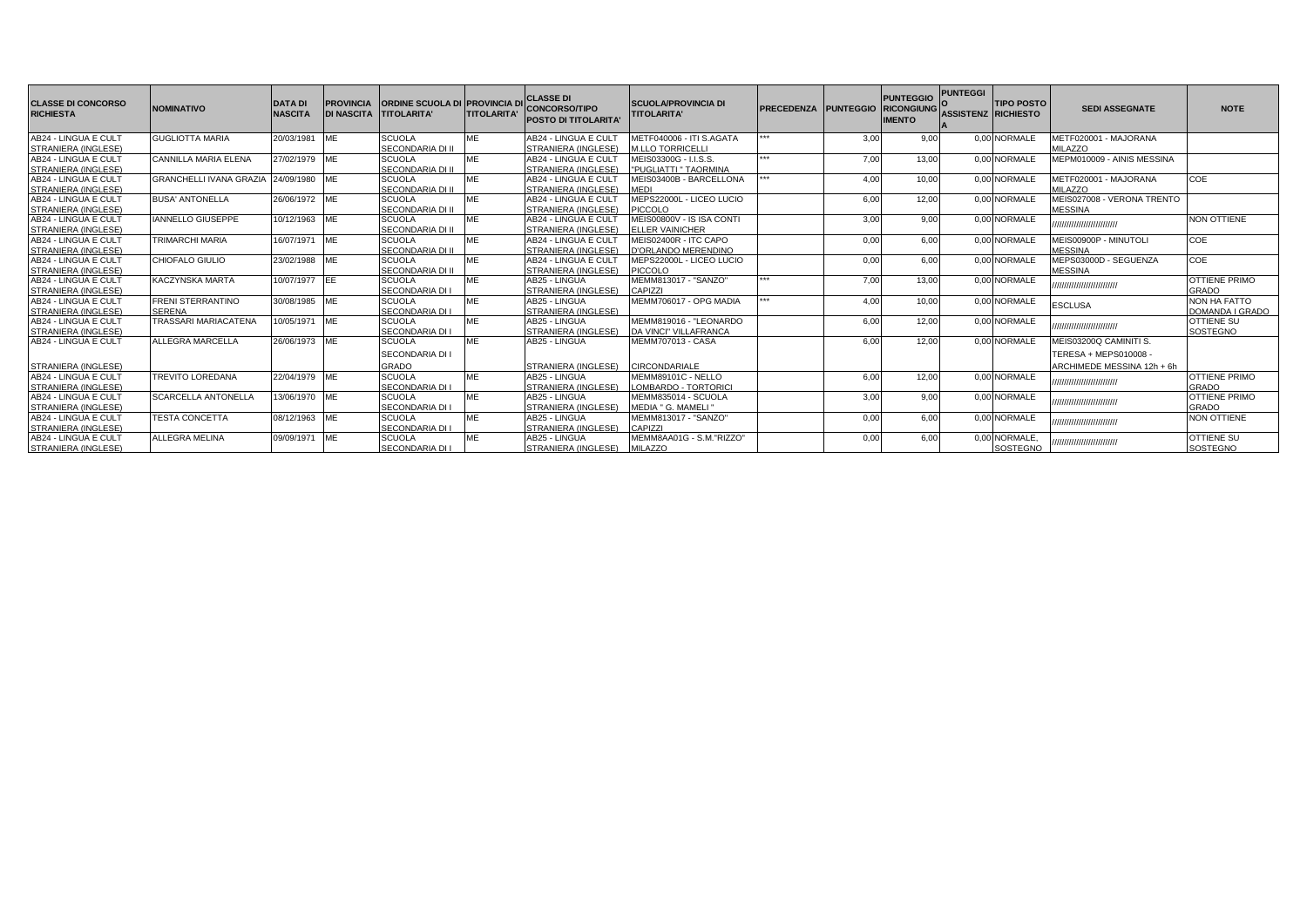| <b>CLASSE DI CONCORSO</b><br><b>RICHIESTA</b> | <b>NOMINATIVO</b>        | <b>DATA DI</b><br><b>NASCITA</b> | <b>IDI NASCITA TITOLARITA'</b> | <b>ITITOLARITA'</b> | PROVINCIA ORDINE SCUOLA DI PROVINCIA DI CONCORSO/TIPO<br><b>POSTO DI TITOLARITA'</b> | <b>SCUOLA/PROVINCIA DI</b><br><b>TITOLARITA'</b> | PRECEDENZA PUNTEGGIO RICONGIUNG |      | <b>PUNTEGGIO</b> PUNTEGGI I<br><b>IMENTO</b> | <b>LASSISTENZ RICHIESTO</b> |               | TIPO POSTO SEDI ASSEGNATE  | <b>INOTE</b>      |
|-----------------------------------------------|--------------------------|----------------------------------|--------------------------------|---------------------|--------------------------------------------------------------------------------------|--------------------------------------------------|---------------------------------|------|----------------------------------------------|-----------------------------|---------------|----------------------------|-------------------|
| AC24 - LINGUA E CULT                          | <b>MARANO DANIELA</b>    | 12/12/1970 ME                    | <b>SCUOLA</b>                  |                     | AC24 - LINGUA E CULT                                                                 | METD08000A - ITET "E. FERMI"  ***                |                                 |      | 13.00                                        |                             | 0.00 NORMALE  | ,,,,,,,,,,,,,,,,,,,,,      | <b>NON</b>        |
| STRANIERA (SPAGNOLO)                          |                          |                                  | <b>SECONDARIA DI II</b>        |                     | <b>STRANIERA</b>                                                                     | <b>ECONOMICO E</b>                               |                                 |      |                                              |                             |               |                            | <b>OTTIENF</b>    |
| AC24 - LINGUA E CULT                          | <b>PISTONINA ATENA</b>   | 27/09/1971 ME                    | <b>SCUOLA</b>                  |                     | AC24 - LINGUA E CULT                                                                 | MEPC060006 - LICEO                               |                                 | 6.00 | 12.00                                        |                             | 0.00 NORMALE  | MEPM010009 - AINIS MESSINA |                   |
| STRANIERA (SPAGNOLO)                          |                          |                                  | <b>SECONDARIA DI II</b>        |                     | <b>STRANIERA</b>                                                                     | VITTORIO EMANUELE III PATTI                      |                                 |      |                                              |                             |               |                            |                   |
| AC24 - LINGUA E CULT                          | <b>CASTROVINCI SONIA</b> | 19/10/1971 ME                    | <b>SCUOLA</b>                  |                     | AC24 - LINGUA E CUL                                                                  | MEIS023001 - IIS BORGHESE -                      |                                 |      | 9.00                                         |                             | 0.00 NORMALE. | ,,,,,,,,,,,,,,,,,,,,       | <b>OTTIENE SU</b> |
| STRANIERA (SPAGNOLO)                          |                          |                                  | SECONDARIA DI II               |                     | <b>STRANIERA</b>                                                                     | <b>FARANDA - PATTI</b>                           |                                 |      |                                              |                             | SOSTEGNO      |                            | SOSTEGNO          |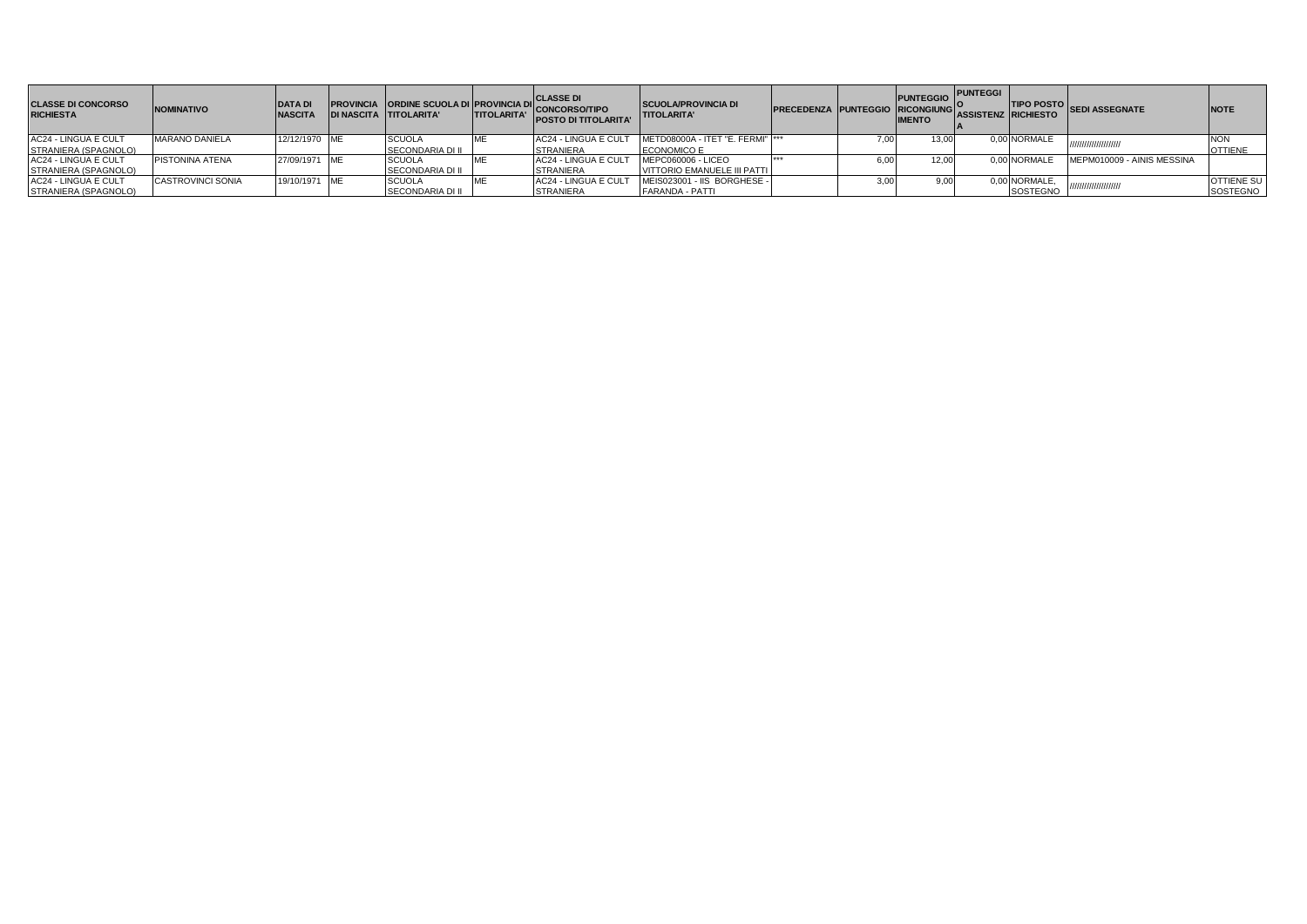| <b>CLASSE DI CONCORSO</b><br><b>RICHIESTA</b> | <b>NOMINATIVO</b>        | <b>IDATA DI</b><br><b>NASCITA</b> | <b>DI NASCITA TITOLARITA'</b> | <b>TITOLARITA'</b> | <b>ICLASSE DI</b><br>PROVINCIA ORDINE SCUOLA DI PROVINCIA DI CONCORSO/TIPO<br><b>POSTO DI TITOLARITA'</b> | <b>SCUOLA/PROVINCIA DI</b><br><b>ITITOLARITA'</b> | <b>PRECEDENZA PUNTEGGIO RICONGIUNG ASSISTENZ RICHIESTO</b> | <b>PUNTEGGIO</b><br><b>IMENTO</b> | <b>PUNTEGGI</b> | <b>TIPO POSTO</b> | <b>SEDI ASSEGNATE</b> |
|-----------------------------------------------|--------------------------|-----------------------------------|-------------------------------|--------------------|-----------------------------------------------------------------------------------------------------------|---------------------------------------------------|------------------------------------------------------------|-----------------------------------|-----------------|-------------------|-----------------------|
| AE24 - LINGUA E CULT                          | <b>IANNELLO GIUSEPPE</b> | 10/12/1963 IME                    | <b>SCUOLA</b>                 | <b>ME</b>          | AB24 - LINGUA E CULT                                                                                      | MEIS00800V - IS ISA CONTI                         |                                                            | 9.00                              |                 | 0.00 NORMALE      | NO DISPONIBILITA'     |
| STRANIERA (RUSSO)                             |                          |                                   | <b>SECONDARIA DI II</b>       |                    | STRANIERA (INGLESE) ELLER VAINICHER                                                                       |                                                   |                                                            |                                   |                 |                   |                       |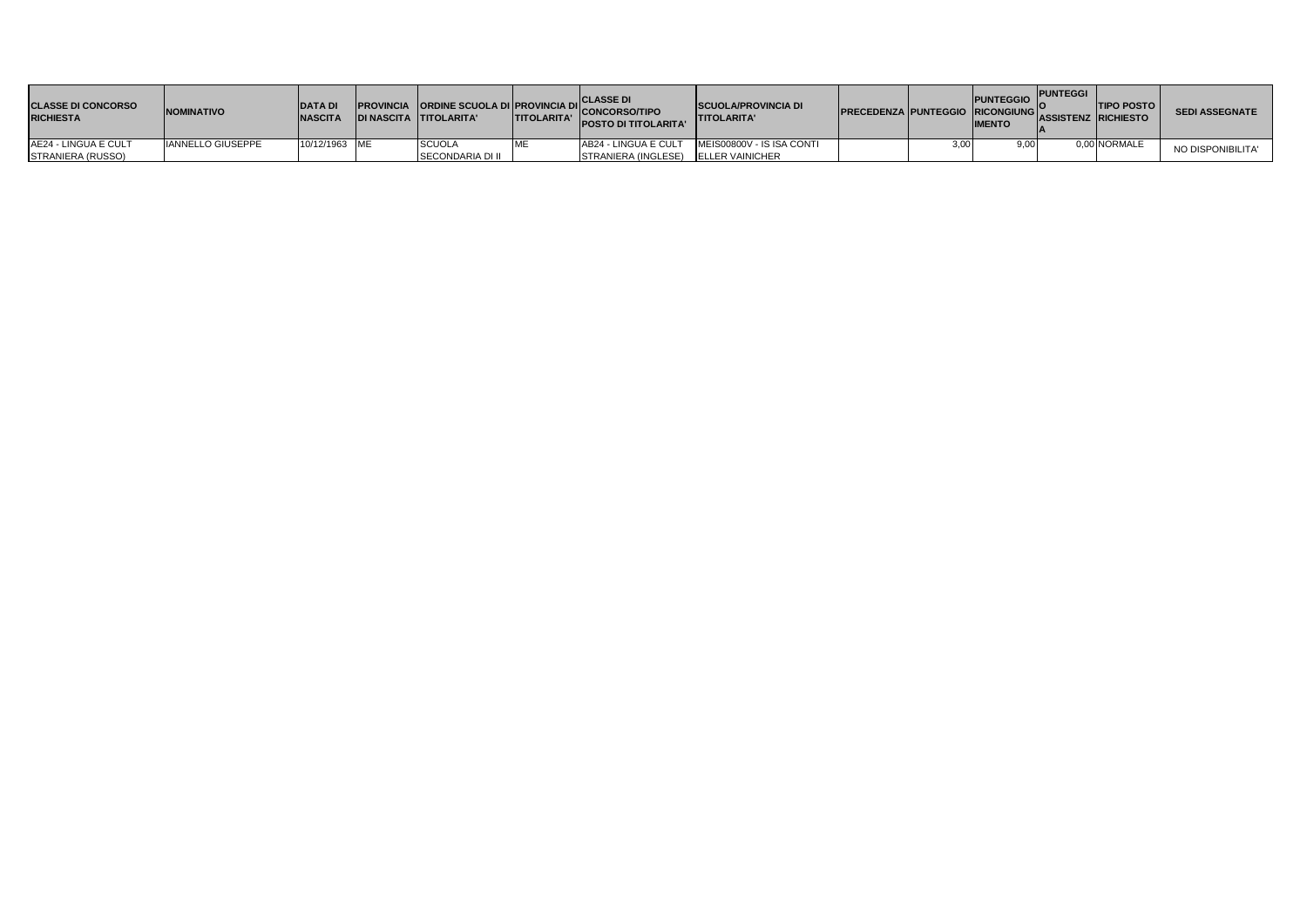| <b>CLASSE DI CONCORSO</b><br><b>RICHIESTA</b> | <b>INOMINATIVO</b> | <b>DATA DI</b><br><b>NASCITA</b> | <b>PROVINCIA</b> ORDINE SCUOLA DI PROVINCIA DI CLASSE DI<br>DI MARCITA LITOLARITALE TITOLARITALE CONCORSO/TIPO<br>IDI NASCITA TITOLARITA' | <b>TITOLARITA'</b> | <b>IPOSTO DI TITOLARITA'</b>                                              | <b>SCUOLA/PROVINCIA DI</b><br><b>ITITOLARITA'</b> | PRECEDENZA PUNTEGGIO PUNTEGGIO TIPO POSTO | <b>IMENTO</b> |              | <b>SEDI ASSEGNATE</b> |
|-----------------------------------------------|--------------------|----------------------------------|-------------------------------------------------------------------------------------------------------------------------------------------|--------------------|---------------------------------------------------------------------------|---------------------------------------------------|-------------------------------------------|---------------|--------------|-----------------------|
| B003 - LABORATORI DI<br><b>FISICA</b>         | ALESSI GIOVANNI    | 24/08/1987 ME                    | <b>SCUOLA</b><br><b>SECONDARIA DI II</b>                                                                                                  |                    | B015 - LAB SC E TECNOL METF03000G - ITT-LSSA<br><b>IELETTR ELETTRONIC</b> | <b>COPERNICO</b>                                  |                                           |               | 0.00 NORMALE | NO DISPONIBILITA'     |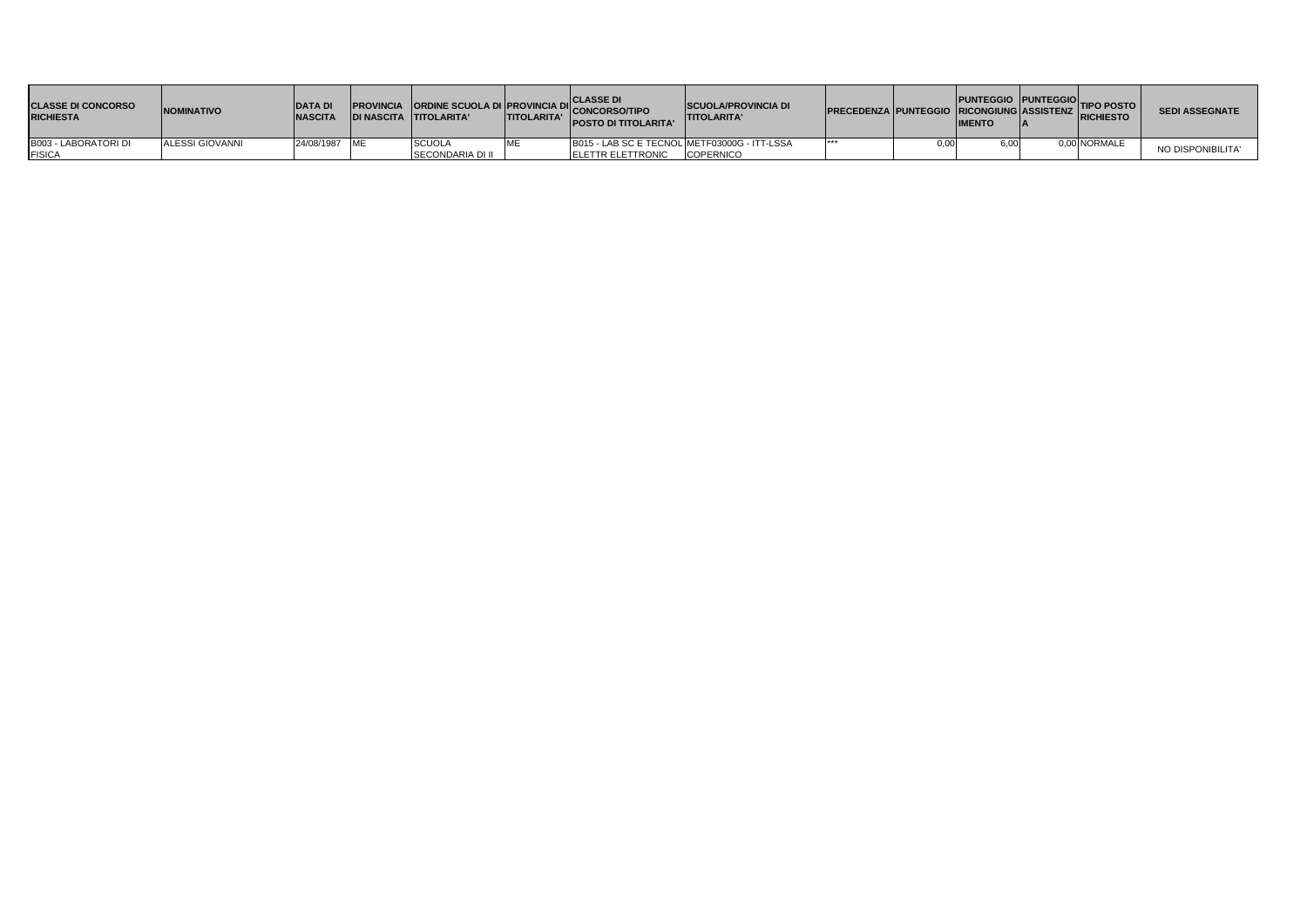| <b>CLASSE DI CONCORSO</b><br><b>RICHIESTA</b> | <b>INOMINATIVO</b> | <b>DATAD</b><br><b>INASCITA</b> | <b>DI NASCITA TITOLARITA'</b> | <b>TITOLARITA</b> | <b>CLASSE DI</b><br>PROVINCIA ORDINE SCUOLA DI PROVINCIA DI CONCORSO/TIPO<br><b>POSTO DI TITOLARITA'</b> | <b>SCUOLA/PROVINCIA DI</b><br><b>TITOLARITA'</b> | <b>PRECEDENZA PUNTEGGIO RICONGIUNG ASSISTENZ</b> |      | PUNTEGGIO PUNTEGGIO TIPO POSTO<br><b>IMENTO</b> | <b>RICHIESTO</b> | <b>SEDI ASSEGNATE</b> |
|-----------------------------------------------|--------------------|---------------------------------|-------------------------------|-------------------|----------------------------------------------------------------------------------------------------------|--------------------------------------------------|--------------------------------------------------|------|-------------------------------------------------|------------------|-----------------------|
| B011 - LAB SCIENZE E                          | MAZZEO GIANFRANCO  | 10/12/1975 ME                   | <b>SCUOLA</b>                 |                   | B011 - LAB SCIENZE E                                                                                     | MEIS001004 - I.S.MISTRETTA                       | ***                                              | 7.00 | 13.00                                           | 00 NORMALE       | NO DISPONIBILITA'     |
| <b>TECNOL AGRARIE</b>                         |                    |                                 | <b>SECONDARIA DI II</b>       |                   | <b>TECNOL AGRARIE</b>                                                                                    | <b>MANZONI</b>                                   |                                                  |      |                                                 |                  |                       |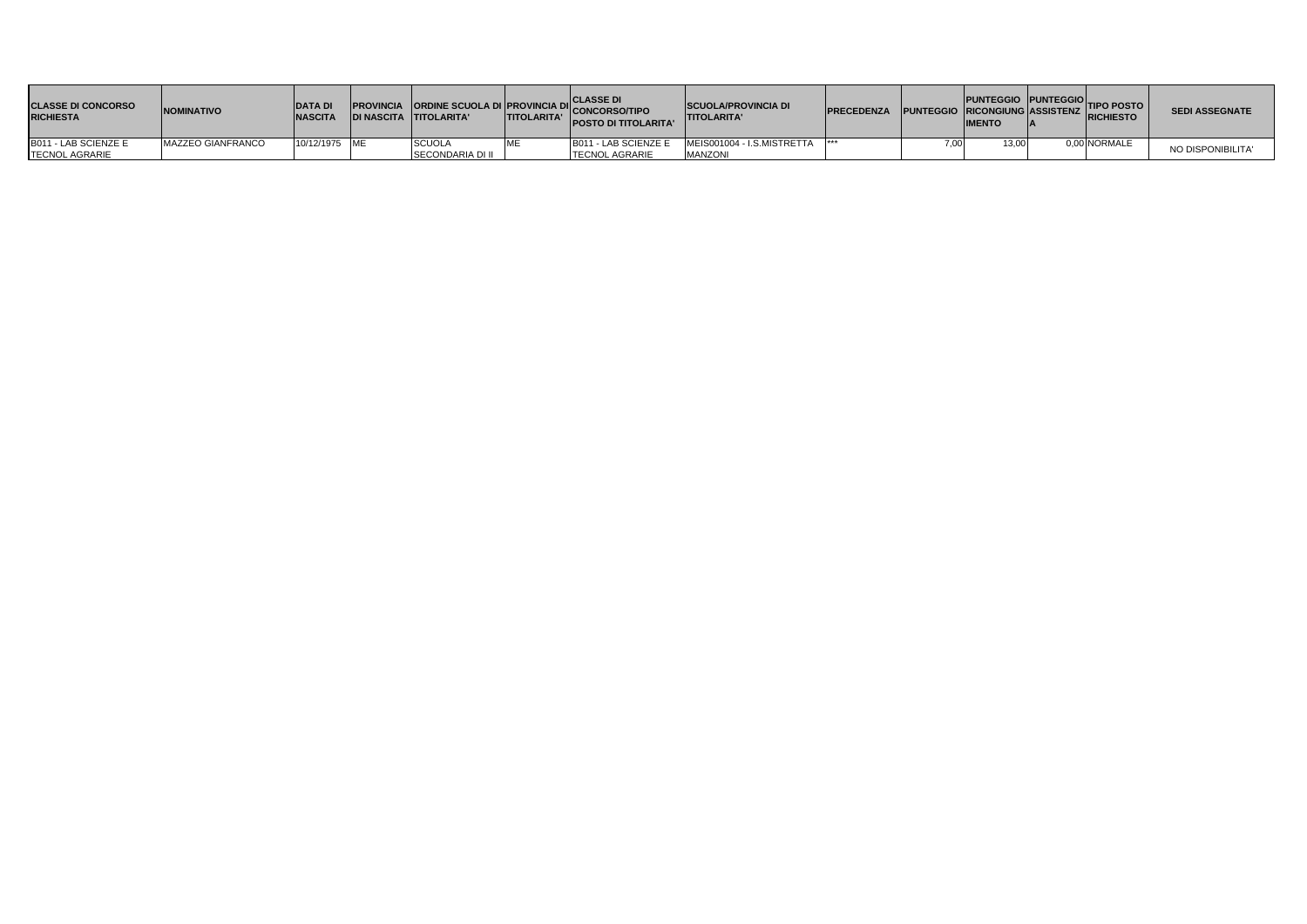| <b>CLASSE DI CONCORSO</b><br><b>RICHIESTA</b> | <b>NOMINATIVO</b>       | <b>DATA DI</b><br><b>NASCITA</b> | <b>PROVINCIA ORDINE SCUOLA DII:</b><br><b>DI NASCITA TITOLARITA'</b> | <b>PROVINCIA</b> | <b>CLASSE DI</b><br><b>CONCORSO/TIPO</b><br><b>TITOLARITA' POSTO DI TITOLARITA'</b> | <b>SCUOLA/PROVINCIA DI</b><br><b>TITOLARITA'</b> | <b>PRECEDENZA PUNTEGGIO RICONGIUN</b> |      | <b>PUNTEGGIO</b> PUNTEGGI<br><b>GIMENTO</b> | <b>TIPO POSTO</b><br><b>ASSISTENZ RICHIESTO</b> | <b>SEDI ASSEGNATE</b>      | <b>NOTE</b>    |
|-----------------------------------------------|-------------------------|----------------------------------|----------------------------------------------------------------------|------------------|-------------------------------------------------------------------------------------|--------------------------------------------------|---------------------------------------|------|---------------------------------------------|-------------------------------------------------|----------------------------|----------------|
| B015 - LAB SC E TECNOL                        | <b>GALLO NATALE</b>     | 23/05/1960 ME                    | <b>SCUOLA</b>                                                        |                  | B015 - LAB SC E                                                                     | METF020001 - ISTITUTO                            |                                       | 0.00 | 6.00                                        | 0.00 NORMALE                                    | MEIS027008 - VERONA TRENTO |                |
| <b>IELETTR ELETTRONIC</b>                     |                         |                                  | <b>SECONDARIA DI II</b>                                              |                  | <b>TECNOL ELETTR</b>                                                                | <b>TECNICO TECNOLOGICO</b>                       |                                       |      |                                             |                                                 | <b>MESSINA</b>             |                |
| B015 - LAB SC E TECNOL                        | ALESSI GIOVANNI         | 24/08/1987 ME                    | <b>SCUOLA</b>                                                        |                  | B015 - LAB SC E                                                                     | METF03000G - ITT-LSSA                            |                                       | 0.0  | 6.00                                        | 0.00 NORMALE                                    | ///////////////////////    | <b>NON</b>     |
| <b>IELETTR ELETTRONIC</b>                     |                         |                                  | SECONDARIA DI II                                                     |                  | <b>TECNOL ELETTR</b>                                                                | <b>COPERNICO</b>                                 |                                       |      |                                             |                                                 |                            | <b>OTTIENE</b> |
| B015 - LAB SC E TECNOL                        | <b>CUTUGNO ANTONINO</b> | 07/09/1964 ME                    | <b>SCUOLA</b>                                                        |                  | B015 - LAB SC E                                                                     | MERI01150P - "G. FERRARIS" -                     |                                       | 6,0  | 12.00                                       | 0,00 NORMALE                                    | ,,,,,,,,,,,,,,,,,,,,,,,,   |                |
| <b>ELETTR ELETTRONIC</b>                      |                         |                                  | <b>SECONDARIA DI II</b>                                              |                  | <b>ITECNOL ELETTR</b>                                                               | <b>SERALE</b>                                    |                                       |      |                                             |                                                 |                            | <b>OTTIENE</b> |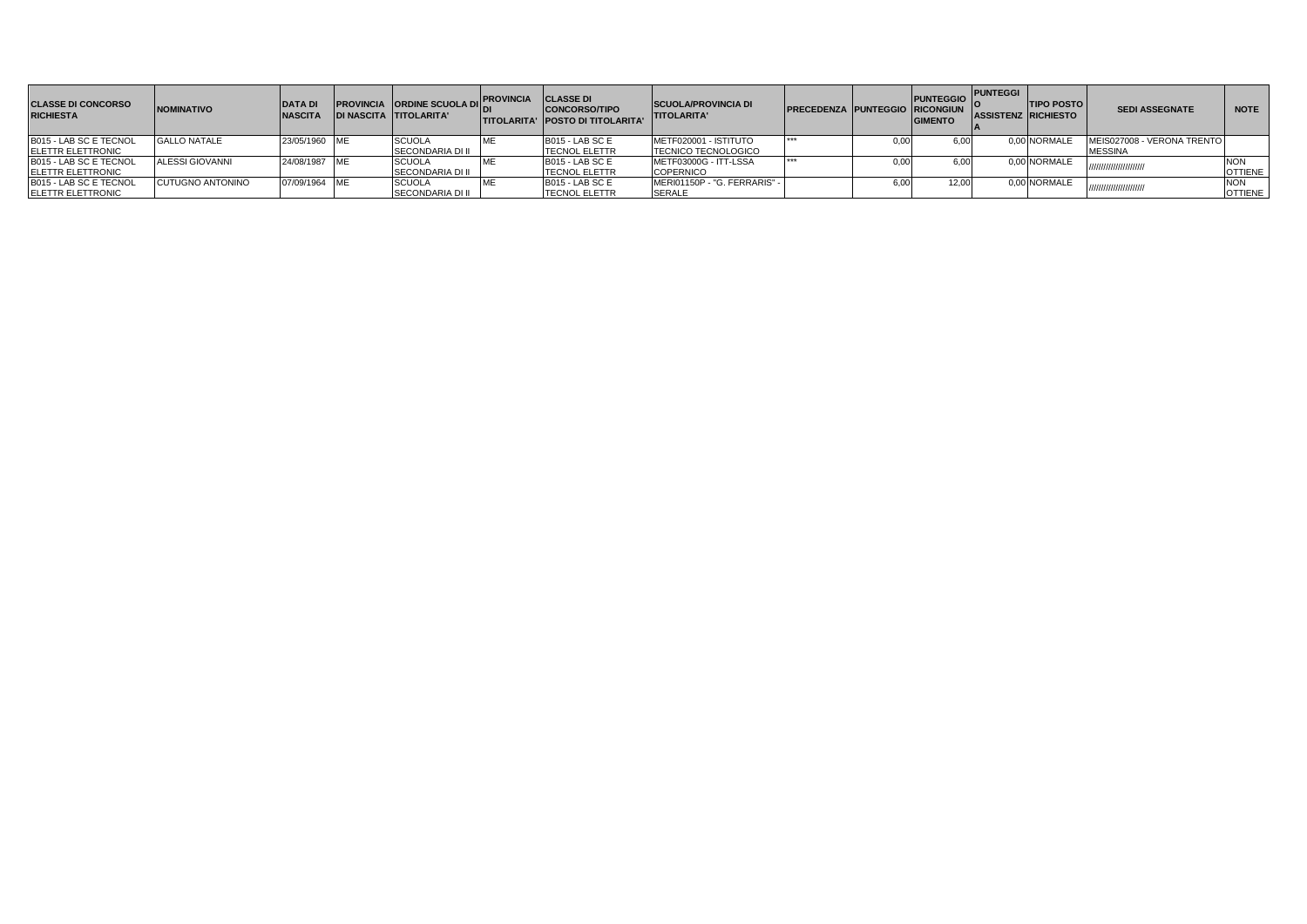| <b>CLASSE DI CONCORSO</b><br><b>RICHIESTA</b> | <b>NOMINATIVO</b>      | <b>DATAD</b><br><b>NASCITA</b> |                         | <b>PROVINCIA ORDINE SCUOLA DI PROVINCIA DI CLASSE DI<br/>NASCITA TITOLARITA TITOLARITA CONCORSOTTE LA CONTRATA CONTROLLARITA</b><br><b>POSTO DI TITOLARITA'</b> | <b>SCUOLA/PROVINCIA DI</b><br><b>TITOLARITA'</b> | PRECEDENZA PUNTEGGIO RICONGIUNG ASSISTENZ RICHIESTO |      | <b>PUNTEGGIO</b><br><b>IMENTO</b> | <b>PUNTEGGI</b> | <b>TIPO POSTO</b> | <b>SEDE ASSEGNATA</b> | <b>NOTE</b>    |
|-----------------------------------------------|------------------------|--------------------------------|-------------------------|-----------------------------------------------------------------------------------------------------------------------------------------------------------------|--------------------------------------------------|-----------------------------------------------------|------|-----------------------------------|-----------------|-------------------|-----------------------|----------------|
| B019 - LAB SERVIZI                            | <b>FILANGERI SALVO</b> | 19/07/1972 PA                  | <b>SCUOLA</b>           | B020 - LAB SERV                                                                                                                                                 | MEIS001004 - I.S.MISTRETTA                       | ***                                                 | 0.00 |                                   |                 | 0,00 NORMALE      | ,,,,,,,,,,,,,,,,,,,   | <b>NON</b>     |
| RICETTIVITA' ALBERGHIER                       |                        |                                | <b>SECONDARIA DI II</b> | <b>ENOGASTRON, SETT</b>                                                                                                                                         | <b>MANZON</b>                                    |                                                     |      |                                   |                 |                   |                       | <b>OTTIENE</b> |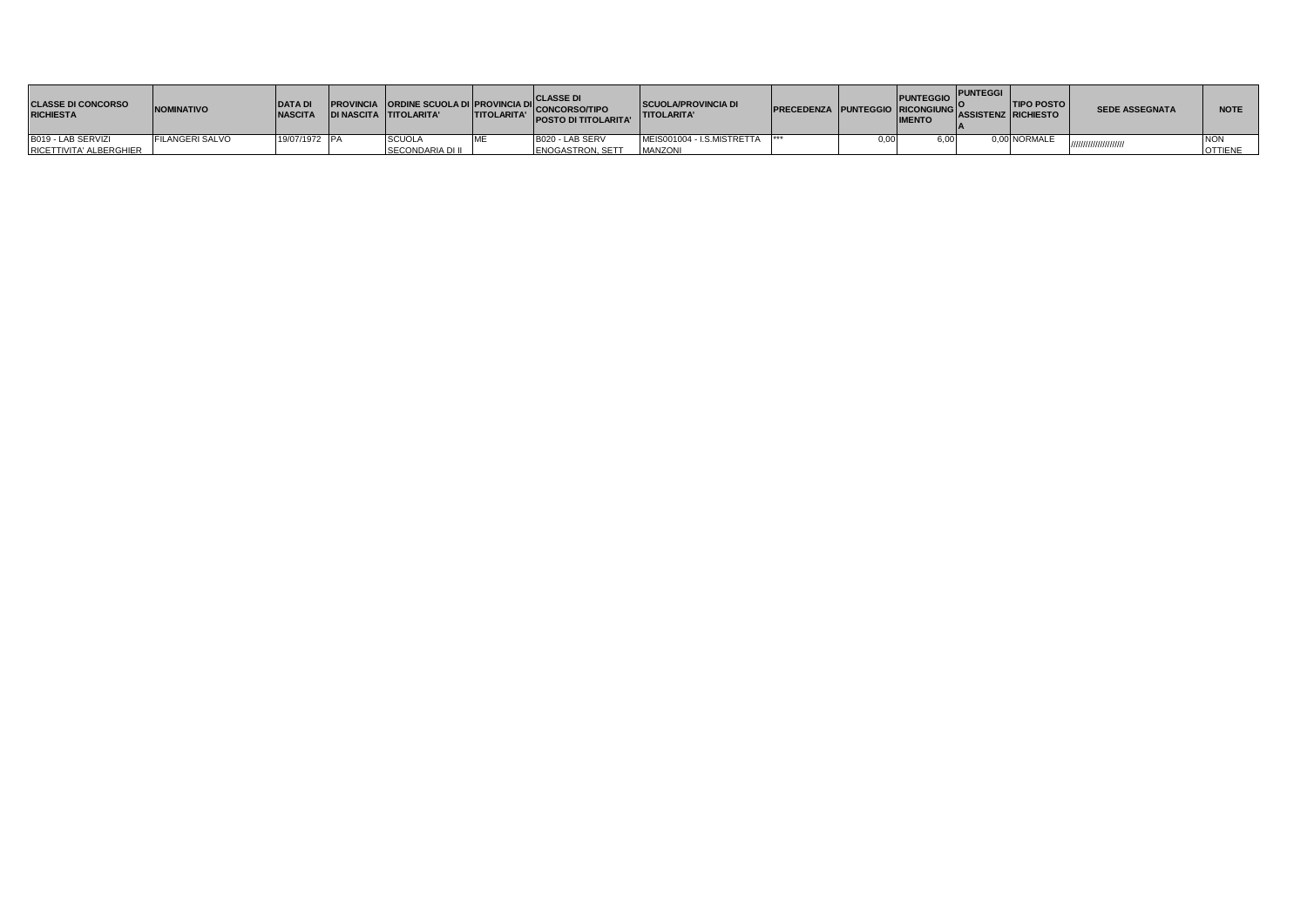| <b>CLASSE DI CONCORSO</b><br><b>RICHIESTA</b> | <b>NOMINATIVO</b>      | <b>DATA DI</b><br><b>NASCITA</b> | <b>PROVINCIA ORDINE SCUOLA DIL.</b><br><b>IDI NASCITA TITOLARITA'</b> | <b>PROVINCIA</b>     | <b>CLASSE DI</b><br><b>CONCORSO/TIPO</b><br><b>ITITOLARITA' IPOSTO DI TITOLARITA'</b> | <b>SCUOLA/PROVINCIA DI</b><br><b>ITITOLARITA'</b> | <b>PRECEDENZA PUNTEGGIO RICONGIUN</b> | PUNTEGGIO PUNTEGGI<br><b>GIMENTO</b> | <b>TIPO POSTO</b><br><b>ASSISTENZ RICHIESTO</b> | <b>SEDE ASSEGNATA</b> | <b>NOTE</b>    |
|-----------------------------------------------|------------------------|----------------------------------|-----------------------------------------------------------------------|----------------------|---------------------------------------------------------------------------------------|---------------------------------------------------|---------------------------------------|--------------------------------------|-------------------------------------------------|-----------------------|----------------|
| B020 - LAB SERV                               | <b>FILANGERI SALVO</b> | 19/07/1972 PA                    | <b>SCUOLA</b>                                                         | $\ddot{\phantom{0}}$ | B020 - LAB SERV                                                                       | MEIS001004 - I.S.MISTRETTA                        |                                       | 6.00                                 | 0.00 NORMALE                                    |                       | <b>NON</b>     |
| <b>ENOGASTRON, SETT</b>                       |                        |                                  | <b>SECONDARIA DI II</b>                                               |                      | <b>ENOGASTRON, SETT</b>                                                               | <b>MANZONI</b>                                    |                                       |                                      |                                                 | <i>чинишши.</i>       | <b>OTTIENE</b> |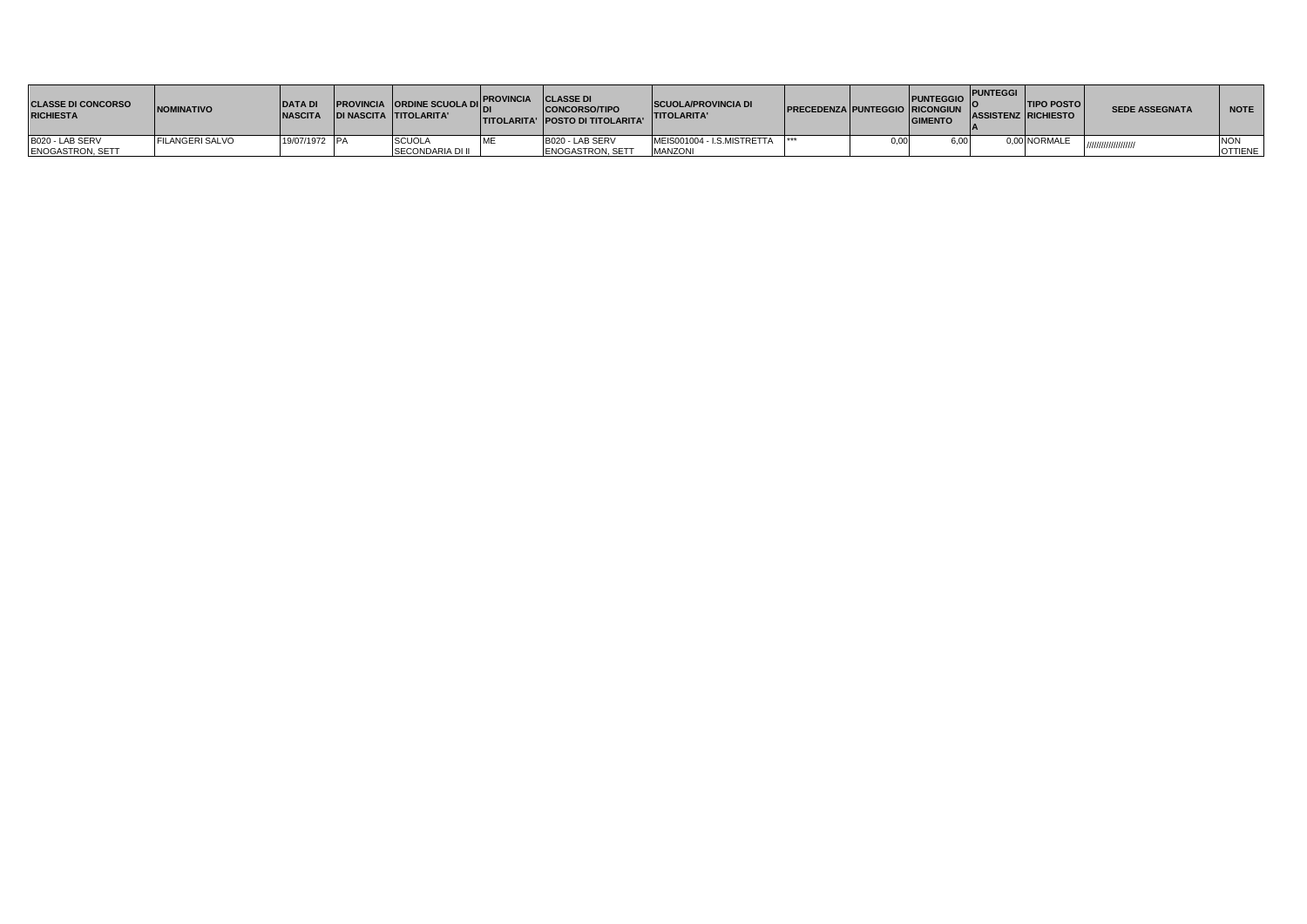| <b>CLASSE DI CONCORSO</b><br><b>RICHIESTA</b> | <b>NOMINATIVO</b> | <b>DATAD</b><br><b>INASCITA</b> | <b>DI NASCITA TITOLARITA'</b> | <b>TITOLARITA'</b> | <b>PROVINCIA ORDINE SCUOLA DI PROVINCIA DI CLASSE DI</b><br>TITOLAPITA TITOLAPITA TITOLAPITA<br><b>POSTO DI TITOLARITA'</b> | <b>SCUOLA/PROVINCIA DI</b><br><b>TITOLARITA'</b> | <b>PRECEDENZA PUNTEGGIO RICONGIUNGI</b> |      | PUNTEGGIO PUNTEGGI<br><b>IMENTO</b> | <b>TIPO POSTO</b><br><b>ASSISTENZ RICHIESTO</b> | <b>SEDI ASSEGNATE</b> | <b>NOTE</b>       |
|-----------------------------------------------|-------------------|---------------------------------|-------------------------------|--------------------|-----------------------------------------------------------------------------------------------------------------------------|--------------------------------------------------|-----------------------------------------|------|-------------------------------------|-------------------------------------------------|-----------------------|-------------------|
| B022 - LAB TECNOL E TECN FOTI STRINA          |                   | 18/08/1961 ME                   | <b>SCUOLA</b>                 |                    | A054 - STORIA                                                                                                               | MEIS00800V - IS ISA CONTI                        |                                         | 0.00 |                                     | 0.00 NORMALE                                    |                       | <b>OTTIENE SU</b> |
| <b>COMUNICAZ MULTIME</b>                      |                   |                                 | SECONDARIA DI II              |                    | <b>DELL'ARTE</b>                                                                                                            | <b>ELLER VAINICHER</b>                           |                                         |      |                                     |                                                 |                       | A054              |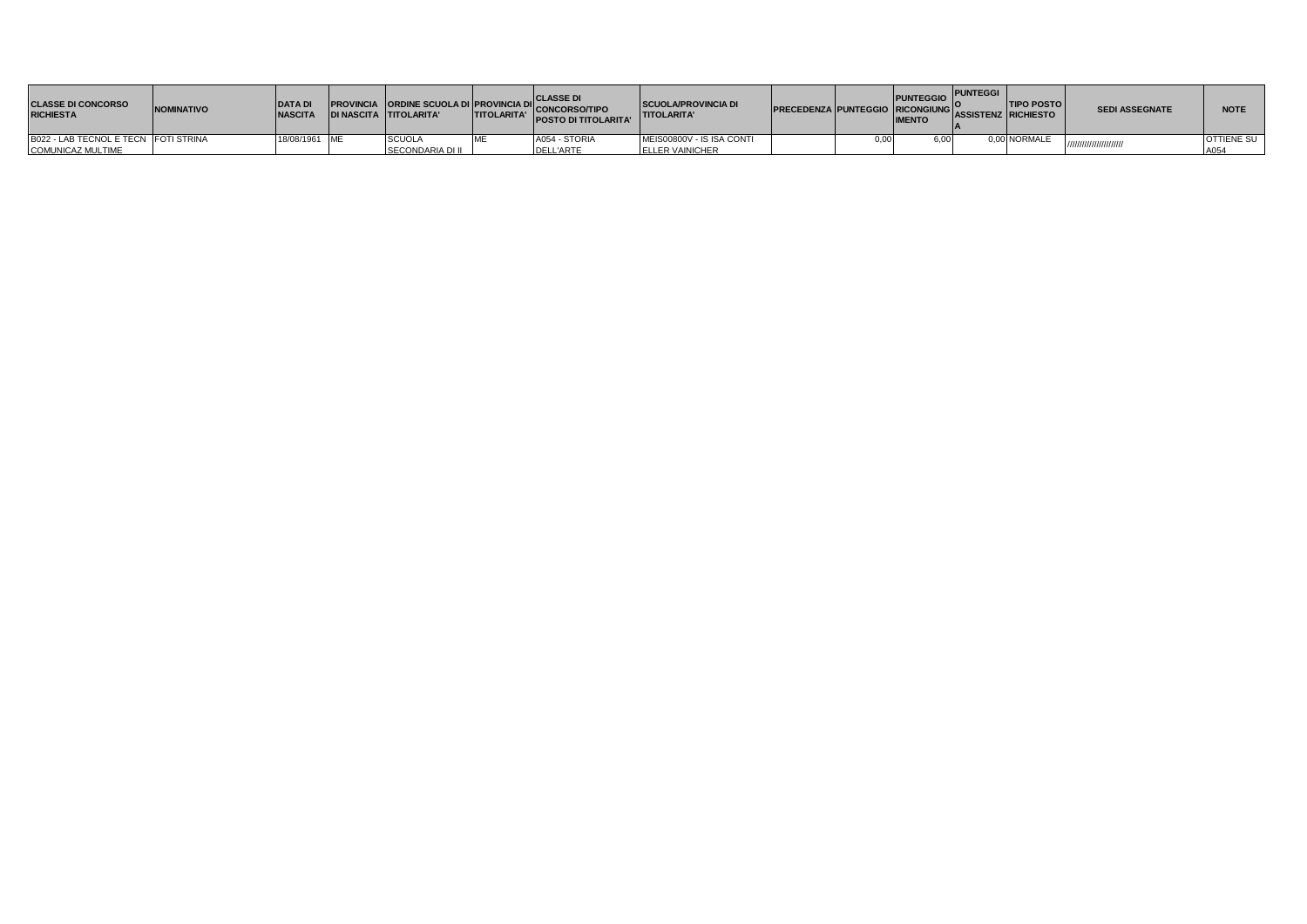| <b>CLASSE DI CONCORSO</b><br><b>RICHIESTA</b> | <b>NOMINATIVO</b>                    | <b>DATA DI</b><br><b>NASCITA</b> | <b>PROVINCIA</b><br><b>DI NASCITA</b> | <b>ORDINE SCUOLA DI PROVINCIA D</b><br><b>TITOLARITA'</b> | <b>TITOLARITA'</b>          | <b>CLASSE DI</b><br><b>CONCORSO/TIPO</b><br>POSTO DI TITOLARITA' | <b>SCUOLA/PROVINCIA DI</b><br><b>TITOLARITA'</b>      | <b>PRECEDENZA</b> | <b>PUNTEGGIO</b> | <b>PUNTEGGIO</b><br><b>RICONGIUNG</b><br><b>IMENTO</b> | <b>PUNTEGGI</b><br><b>ASSISTENZ RICHIESTO</b> | <b>TIPO POSTO</b>                | <b>SEDI ASSEGNATE</b>                                 | <b>NOTE</b> |
|-----------------------------------------------|--------------------------------------|----------------------------------|---------------------------------------|-----------------------------------------------------------|-----------------------------|------------------------------------------------------------------|-------------------------------------------------------|-------------------|------------------|--------------------------------------------------------|-----------------------------------------------|----------------------------------|-------------------------------------------------------|-------------|
| AD00 - SOSTEGNO                               | <b>DAVID ISABELLA</b>                | 17/10/1966                       | <b>ME</b>                             | <b>SCUOLA</b><br><b>SECONDARIA DI II</b>                  | <b>ME</b>                   | HH - SOSTEGNO                                                    | MEIS019009 - IST.ISTR.SUP.<br>"ANTONELLO" MESSINA     |                   | 6,00             | 12,00                                                  |                                               | 0,00 SOSTEGNO                    | MEPM010009 - LICEO STATALE<br>AINIS MESSINA           |             |
| AD00 - SOSTEGNO                               | PAPANDREA DANIELA<br><b>GIOVANNA</b> | 29/06/1969                       | <b>RC</b>                             | <b>SCUOLA</b><br>SECONDARIA DI II                         | МE                          | HH - SOSTEGNO                                                    | METD110001 - ITET " G.<br>TOMASI DI LAMPEDUSA'        |                   | 6,00             | 12,00                                                  |                                               | 0,00 SOSTEGNO                    | MEIS02400R - IS ITC MERENDINO<br>. D'ORLANDO          |             |
| AD00 - SOSTEGNO                               | PIRROTTI VITTORIO<br><b>EMANUELE</b> | 01/01/1957                       | ME                                    | <b>SCUOLA</b><br>SECONDARIA DI II                         | МE                          | HH - SOSTEGNO                                                    | MEPS22000L - LICEO LUCIO<br><b>PICCOLO</b>            |                   | 0,00             | 6,00                                                   |                                               | 0,00 NORMALE,<br>SOSTEGNO        | MEIS00300Q - IS SCIASCIA S.<br><b>AGATA MILITELLO</b> |             |
| AD00 - SOSTEGNO                               | MOSTACCIO NUNZIATA                   | 05/02/1963 ME                    |                                       | <b>SCUOLA</b><br>SECONDARIA DI II                         | МE                          | HH - SOSTEGNO                                                    | MEIS01600T - I.I.S. "RENATO<br>GUTTUSO"               |                   | 0,00             | 6,00                                                   |                                               | 0,00 SOSTEGNO                    | METD08000A - ITCGET E. FERMI<br>BARCELLONA P.G.       |             |
| AD00 - SOSTEGNO                               | <b>FERRARO ROSALIA</b>               | 08/05/1959 PA                    |                                       | <b>SCUOLA</b><br>SECONDARIA DI II                         | MЕ                          | <b>HH-SOSTEGNO</b>                                               | MEIS023001 - IIS BORGHESE -<br><b>FARANDA - PATTI</b> |                   | 3,00             | 9,00                                                   |                                               | 0,00 SOSTEGNO                    | MEIS02400R - IS ITC MERENDINO<br>C. D'ORLANDO         |             |
| AD00 - SOSTEGNO                               | <b>GIANNETTO ROBERTA</b><br>ALICE    | 17/11/1975 ME                    |                                       | <b>SCUOLA</b><br>SECONDARIA DI II                         | MЕ                          | <b>HH-SOSTEGNO</b>                                               | MEIS00800V - IS ISA CONTI<br><b>ELLER VAINICHER</b>   |                   | 6,00             | 12,00                                                  |                                               | 0,00 SOSTEGNO                    | MEIS03400B - IS LS MEDI<br>BARCELLONA P.G.            |             |
| AD00 - SOSTEGNO                               | PUCCIO CARMELINA                     | 30/11/1969                       | ME                                    | <b>SCUOLA</b><br>SECONDARIA DI II                         | МE                          | HH - SOSTEGNO                                                    | METD05000E - I.T. L.DA VINCI<br>ECONOMICO TECNOLOGICO |                   | 0,00             | 6,00                                                   |                                               | 0,00 SOSTEGNO                    | MEIS02900X - IS LC MAUROLICO<br><b>MESSINA</b>        |             |
| AD00 - SOSTEGNO                               | CANZONIERI ALESSANDRO                | 01/10/1980                       | ME                                    | <b>SCUOLA</b><br>SECONDARIA DI II                         | МE                          | HH - SOSTEGNO                                                    | MEIS03200Q - ISTITUTO<br>SUPERIORE CAMINITI-          |                   | 0,00             | 6,00                                                   |                                               | 0,00 NORMALE,<br>SOSTEGNO        | MEIS00900P - IS MINUTOLI<br><b>MESSINA</b>            |             |
| AD00 - SOSTEGNO                               | CARAGLIANO MARTINA                   | 23/10/1986 ME                    |                                       | <b>SCUOLA</b><br>SECONDARIA DI II                         | МE                          | HH - SOSTEGNO                                                    | MEIS03200Q - ISTITUTO<br>SUPERIORE CAMINITI-          |                   | 8,00             | 14,00                                                  |                                               | 0,00 SOSTEGNO                    | METD04000X ITET JACI MESSINA                          |             |
| AD00 - SOSTEGNO                               | STURIALE MARIAGIUSEPPA               | 21/03/1980 ME                    |                                       | <b>SCUOLA</b><br>SECONDARIA DI II                         | МE                          | HH - SOSTEGNO                                                    | MEIS03300G - I.I.S.S.<br>"PUGLIATTI " TAORMINA        |                   | 7,00             | 13,00                                                  |                                               | 0,00 SOSTEGNO                    | MEIS019009 - IST.ISTR.SUP.<br>ANTONELLO" MESSINA      |             |
| AD00 - SOSTEGNO                               | <b>SCIPILLITI ANTONINA</b>           | 15/11/1983 ME                    |                                       | <b>SCUOLA</b><br>SECONDARIA DI II                         | МE                          | HH - SOSTEGNO                                                    | MEIS01600T - I.I.S. "RENATO<br>GUTTUSO"               |                   | 4,00             | 10,00                                                  |                                               | 0,00 SOSTEGNO                    | MEIS03100X - IS LC LA FARINA<br><b>BASILE MESSINA</b> |             |
| AD00 - SOSTEGNO                               | <b>SCARDINO PATRIZIA</b>             | 05/04/1971                       | <b>IEN</b>                            | <b>SCUOLA</b><br>SECONDARIA DI II                         | MF                          | HH - SOSTEGNO                                                    | MEIS03200Q - ISTITUTO<br>SUPERIORE CAMINITI-          |                   | 3,00             | 9,00                                                   |                                               | 0,00 SOSTEGNO                    | MEIS023001 - IIS BORGHESE -<br>FARANDA - PATTI        |             |
| AD00 - SOSTEGNO                               | CRIMALDI BIANCAMARIA                 | 30/11/1967                       | <b>ME</b>                             | <b>SCUOLA</b><br>SECONDARIA DI II                         | all'art.2                   | Docente di cui HH - SOSTEGNO                                     | Docente di cui all'art.2 comma 3 *<br>del CCNI        |                   | 0,00             | 6,00                                                   |                                               | 0,00 SOSTEGNO                    | METD110001 - ITET " G. TOMASI<br>DI LAMPEDUSA"        |             |
| AD00 - SOSTEGNO                               | <b>MOLONIA ANNA</b>                  | 19/08/1970 ME                    |                                       | <b>SCUOLA</b><br>SECONDARIA DI II                         | МE                          | HH - SOSTEGNO                                                    | METF020001 - ISTITUTO<br><b>TECNICO TECNOLOGICO</b>   |                   | 6,00             | 12,00                                                  |                                               | 0,00 SOSTEGNO                    | MEIS019009 - IST.ISTR.SUP.<br>"ANTONELLO" MESSINA     |             |
| AD00 - SOSTEGNO                               | CRISCILLO CINZIA                     | 22/04/1972 ME                    |                                       | <b>SCUOLA</b><br>SECONDARIA DI II                         | МE                          | HH - SOSTEGNO                                                    | MEIS00800V - IS ISA CONTI<br><b>ELLER VAINICHER</b>   |                   | 6,00             | 12,00                                                  |                                               | 0,00 SOSTEGNO                    | MEIS019009 - IST.ISTR.SUP.<br>"ANTONELLO" MESSINA     |             |
| AD00 - SOSTEGNO                               | LO PRESTI COSTANTINO<br>CARMELA      | 02/10/1963 ME                    |                                       | <b>SCUOLA</b><br><b>SECONDARIA DI II</b>                  | ME                          | HH - SOSTEGNO                                                    | MEIS023001 - IIS BORGHESE<br>FARANDA - PATTI          |                   | 0,00             | 6,00                                                   |                                               | 0,00 SOSTEGNO                    | MEIS02400R - IS ITC MERENDINO<br>C. D'ORLANDO         |             |
| AD00 - SOSTEGNO                               | GIANGUZZO ANTONELLA                  | 08/01/1967                       | ME                                    | <b>SCUOLA</b><br>SECONDARIA DI II                         | MF                          | HH - SOSTEGNO                                                    | MEIS023001 - IIS BORGHESE<br>FARANDA - PATTI          |                   | 0,00             | 6,00                                                   |                                               | 0,00 SOSTEGNO                    | MEIS02400R - IS ITC MERENDINO<br>C. D'ORLANDO         |             |
| AD00 - SOSTEGNO                               | <b>IOPPOLO ROCCO</b>                 | 17/11/1972 ME                    |                                       | <b>SCUOLA</b><br>SECONDARIA DI II                         | МE                          | HH - SOSTEGNO                                                    | MEPC060006 - LICEO<br>VITTORIO EMANUELE III PATT      |                   | 0,00             | 6,00                                                   |                                               | 0,00 SOSTEGNO                    | MEIS03100X - IS LC LA FARINA<br><b>BASILE MESSINA</b> |             |
| AD00 - SOSTEGNO                               | <b>TORRE ROSA</b>                    | 04/08/1979 ME                    |                                       | SCUOLA<br>SECONDARIA DI II                                | MF                          | <b>HH-SOSTEGNO</b>                                               | MEIS01600T - I.I.S. "RENATO<br>GUTTUSO"               |                   | 0,00             | 6,00                                                   |                                               | 0,00 SOSTEGNO                    | METD08000A - ITCGET E. FERMI<br>BARCELLONA P.G        |             |
| AD00 - SOSTEGNO                               | <b>SARDONE SARA</b>                  | 20/12/1985 ME                    |                                       | <b>SCUOLA</b><br>SECONDARIA DI II                         | МE                          | <b>HH-SOSTEGNO</b>                                               | MEIS03200Q - ISTITUTO<br>SUPERIORE CAMINITI-          |                   | 0,00             | 6,00                                                   |                                               | 0.00 SOSTEGNO                    | MEPM010009 - LICEO STATALE<br>E. AINIS MESSINA        |             |
| AD00 - SOSTEGNO                               | <b>RECUPERO TINA</b>                 | 05/05/1979 ME                    |                                       | <b>SCUOLA</b><br>SECONDARIA DI II                         | МE                          | A027 - MATEMATICA E<br><b>FISICA</b>                             | MEIS00300Q - I.I.S.<br>SANT'AGATA DI M.LLO "          |                   | 7,00             | 13,00                                                  | 0.00                                          |                                  |                                                       |             |
| AD00 - SOSTEGNO                               | <b>TROPEA SALVATORE</b>              | 12/04/1981                       | ME                                    | <b>SCUOLA</b><br>SECONDARIA DI II                         | МE                          | A042 - SCIENZE E<br><b>TECNOLOGIE</b>                            | METF03000G - ITT-LSSA<br><b>COPERNICO</b>             |                   | 4,00             | 10,00                                                  | 0,00                                          |                                  |                                                       |             |
| AD00 - SOSTEGNO                               | LO FARO GUGLIELMO                    | 17/12/1972 ME                    |                                       | <b>SCUOLA</b><br>SECONDARIA DI II                         | МE                          | A021 - GEOGRAFIA                                                 | MEIS03300G - I.I.S.S.<br>"PUGLIATTI " TAORMINA        |                   | 6,00             | 12,00                                                  |                                               | 0,00 NORMALE,<br>SOSTEGNO        |                                                       |             |
| AD00 - SOSTEGNO                               | <b>VENUTO GRAZIELLA</b>              | 03/04/1967                       | <b>ME</b>                             | <b>SCUOLA</b><br>SECONDARIA DI II                         | Docente di cui<br>all'art.2 | A046 - SCIENZE<br>GIURIDICO-                                     | Docente di cui all'art.2 comma 3"<br>del CCNI         |                   | 0,00             | 6,00                                                   |                                               | 0,00 SOSTEGNO                    |                                                       |             |
| AD00 - SOSTEGNO                               | CALIO' GAETANA<br>ANTONELLA          | 18/02/1969                       | ME                                    | <b>SCUOLA</b><br>SECONDARIA DI II                         | МE                          | A045 - SCIENZE<br>ECONOMICO-AZIENDAI                             | MEIS03200Q - ISTITUTO<br>SUPERIORE CAMINITI-          |                   | 0,00             | 6,00                                                   |                                               | 0,00 NORMALE,<br>SOSTEGNO        |                                                       |             |
| AD00 - SOSTEGNO                               | POLLINO GRAZIELLA                    | 20/05/1976 ME                    |                                       | <b>SCUOLA</b><br>SECONDARIA DI II                         | MЕ                          | A026 - MATEMATICA                                                | MEIS00300Q - I.I.S.<br>SANT'AGATA DI M.LLO "          |                   | 8,00             | 14,00                                                  |                                               | 0,00 NORMALE,<br>SOSTEGNO        |                                                       |             |
| AD00 - SOSTEGNO                               | <b>BERTUCCIO CLARA</b>               | 13/01/1983                       | ME                                    | <b>SCUOLA</b><br>SECONDARIA DI II                         | МE                          | A050 - SCIENZE NAT,<br>CHIM E BIOLOG                             | MEIS03300G - I.I.S.S.<br>"PUGLIATTI " TAORMINA        |                   | 4,00             | 10,00                                                  | 0,00                                          |                                  |                                                       |             |
| AD00 - SOSTEGNO                               | COLAJANNI SERGIO                     | 07/09/1973 AG                    |                                       | <b>SCUOLA</b><br>SECONDARIA DI II                         | МE                          | A026 - MATEMATICA                                                | MEIS01100P -<br>I.S.BARCELLONA FERRARI                |                   | 9,00             | 15,00                                                  |                                               | 0,00 NORMALE,<br>SOSTEGNO        |                                                       |             |
| AD00 - SOSTEGNO                               | PELLICO FRANCESCO                    | 05/12/1963 ME                    |                                       | <b>SCUOLA</b><br><b>SECONDARIA DI II</b>                  | МE                          | A046 - SCIENZE<br>GIURIDICO-                                     | MEIS03200Q - ISTITUTO<br>SUPERIORE CAMINITI-          |                   | 6,00             | 12,00                                                  |                                               | 0,00 NORMALE,<br><b>SOSTEGNO</b> |                                                       |             |
| AD00 - SOSTEGNO                               | CRISAFULLI SALVATORE                 | 23/12/1966 ME                    |                                       | <b>SCUOLA</b><br>SECONDARIA DI II                         | МE                          | A050 - SCIENZE NAT,<br>CHIM E BIOLOG                             | MEIS03200Q - ISTITUTO<br>SUPERIORE CAMINITI-          |                   | 6,00             | 12,00                                                  |                                               | 0,00 NORMALE,<br>SOSTEGNO        |                                                       |             |
| AD00 - SOSTEGNO                               | <b>SAITTA MATTIA</b>                 | 23/10/1974 ME                    |                                       | <b>SCUOLA</b><br><b>SECONDARIA DI II</b>                  | МE                          | A012 - DISCIPL<br><u>ETTERARIE ISTITUTI I</u>                    | MEIS01600T - I.I.S. "RENATO<br>GUTTUSO"               |                   | 6,00             | 12,00                                                  |                                               | 0,00 NORMALE,<br>SOSTEGNO        |                                                       |             |
| AD00 - SOSTEGNO                               | CASTROVINCI SONIA                    | 19/10/1971                       | ME                                    | <b>SCUOLA</b><br>SECONDARIA DI II                         | МE                          | AC24 - LINGUA E CULT<br><b>STRANIERA</b>                         | MEIS023001 - IIS BORGHESE<br>FARANDA - PATTI          |                   | 3,00             | 9,00                                                   |                                               | 0,00 NORMALE,<br>SOSTEGNO        |                                                       |             |
| AD00 - SOSTEGNO                               | <b>INCOGNITO CARMELINA</b>           | 12/08/1976 ME                    |                                       | <b>SCUOLA</b><br>SECONDARIA DI II                         | МE                          | A048 - SCIENZE<br>MOTORIE E SPORTIVE II MANZONI                  | MEIS001004 - I.S.MISTRETTA                            |                   | 3,00             | 9,00                                                   |                                               | 0,00 NORMALE,<br>SOSTEGNO        |                                                       |             |
| AD00 - SOSTEGNO                               | <b>GAMBARDELLA ROSA</b>              | 30/08/1963 VV                    |                                       | <b>SCUOLA</b><br>SECONDARIA DI II                         | МE                          | A045 - SCIENZE<br>ECONOMICO-AZIENDALI   "PUGLIATTI " TAORMINA    | MEIS03300G - I.I.S.S.                                 |                   | 0,00             | 6,00                                                   | 0,00                                          |                                  |                                                       |             |